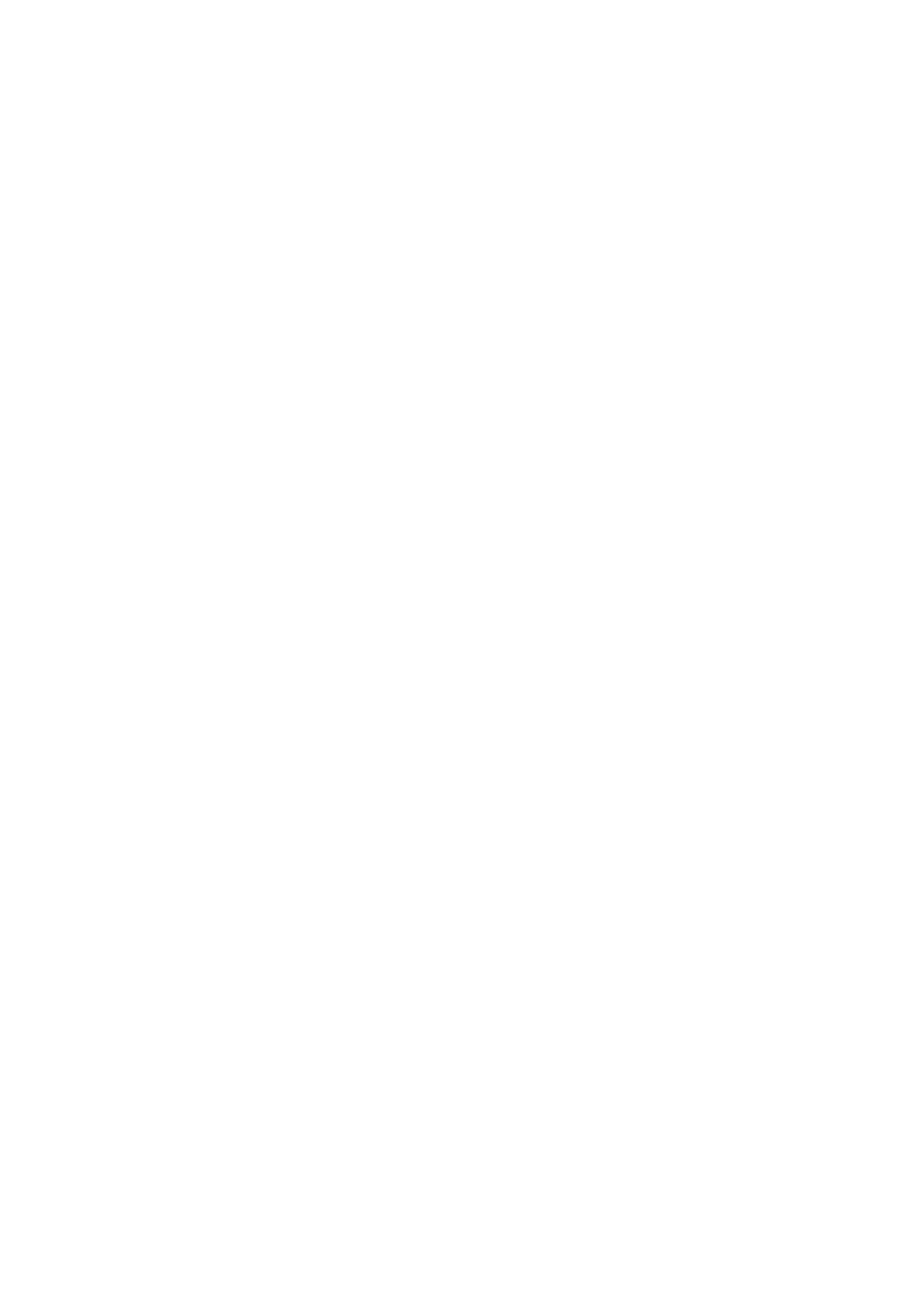| <b>TABLE OF CONTENTS</b>                                    | page |
|-------------------------------------------------------------|------|
|                                                             |      |
| <b>LIST OF FIGURES AND TABLES</b>                           | 5    |
| <b>ABSTRACT</b>                                             | 7    |
| <b>1. INTRODUCTION</b>                                      | 9    |
| 1.1. Purpose of the study                                   | 10   |
| 1.2. Outline of the study                                   | 11   |
| 1.3. Structure                                              | 12   |
| 2. ABSORPTIVE CAPACITY AND ITS MICROFOUNDATIONS             | 13   |
| 2.1. Defining absorptive capacity                           | 13   |
| 2.2. Antecedents of absorptive capacity                     | 17   |
| 2.3. Developing absorptive capacity                         | 20   |
| 2.3.1. Contingent factors                                   | 24   |
| 2.3.1.1. Activation triggers                                | 24   |
| 2.3.1.2. Social integration mechanisms                      | 25   |
| 2.3.1.3. Appropriability regimes                            | 26   |
| 2.3.1.4. Power relationships                                | 27   |
| 2.4. Processes and mechanisms                               | 27   |
| 2.4.1. Potential and realized absorptive capacity           | 28   |
| 2.4.2. Combinative capabilities<br>29                       |      |
| 2.5. Microfoundations                                       | 31   |
| 2.6. Outcomes of absorptive capacity                        | 33   |
| 2.7. Moderating and indirect effects of absorptive capacity | 35   |
| 2.8. Measuring absorptive capacity                          | 37   |
| 2.9. Reactions to Zahra and George's model                  | 39   |
| 3. RESEARCH METHODOLOGY                                     |      |
| 3.1. Data collection                                        | 42   |
| 3.2. Case selection                                         | 44   |
| 3.3. Analysis process                                       | 44   |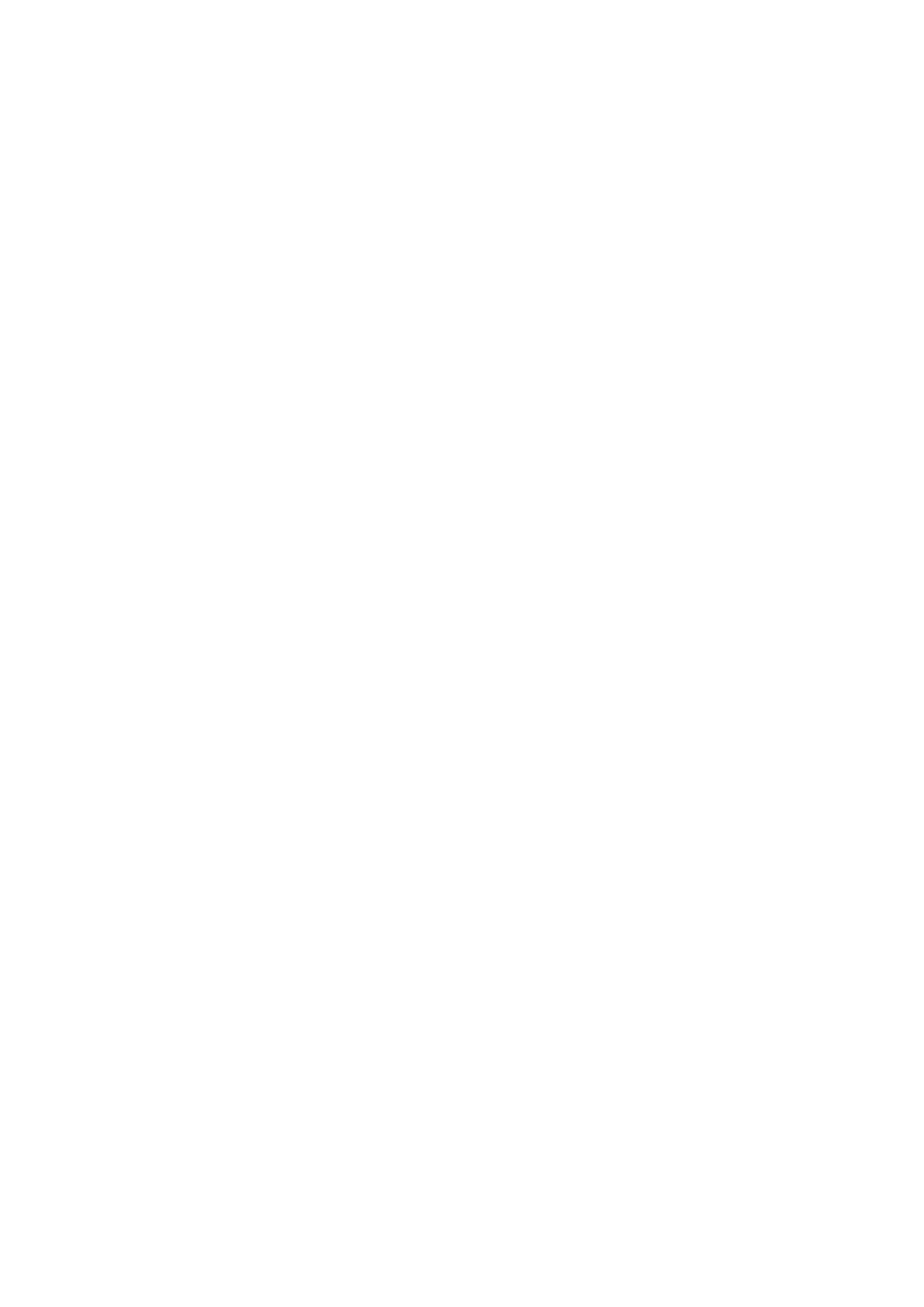| 3.4. Reliability and validity                  | 45 |
|------------------------------------------------|----|
| <b>4. RESULTS</b>                              | 46 |
| 4.1. Case description and within-case analysis | 46 |
| 4.2. Cross-case analysis                       | 48 |
| 4.2.1. Knowledge acquisition                   | 48 |
| 4.2.2. Knowledge assimilation                  | 51 |
| 4.2.3. Knowledge transformation                | 56 |
| 4.2.4. Knowledge exploitation                  | 61 |
| <b>5. SUMMARY AND CONCLUSIONS</b>              |    |
| 5.1. Theoretical contributions                 | 67 |
| 5.2. Managerial implications                   | 70 |
| 5.3. Limitations and future research           | 71 |
| <b>REFERENCES</b>                              | 72 |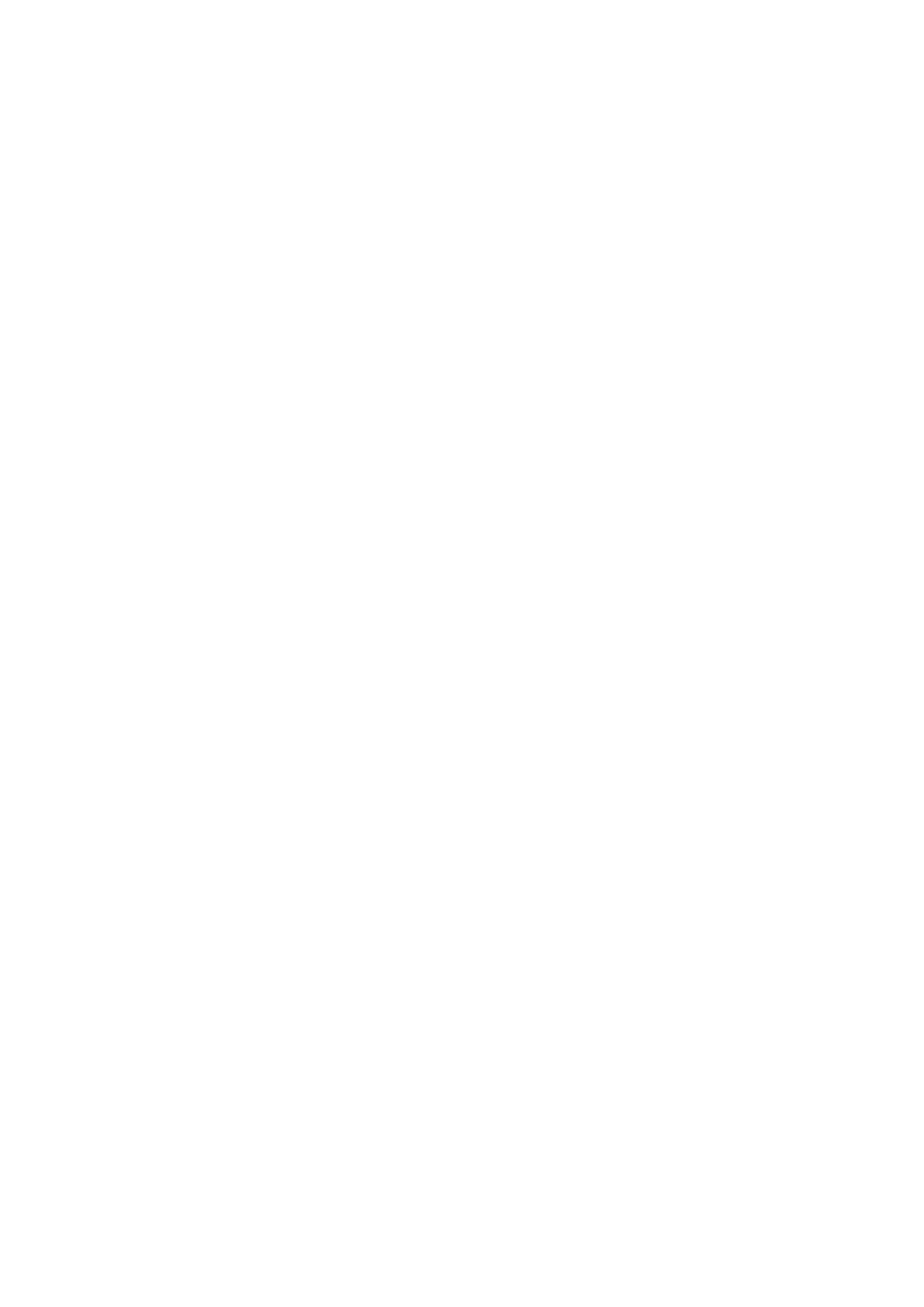## <span id="page-6-0"></span>**LIST OF FIGURES AND TABLES page**

## **FIGURES**

| Figure 1. Zahra and George's (2002) model.                              | 15 |
|-------------------------------------------------------------------------|----|
| <b>Figure 2.</b> Microfoundations of absorptive capacity.               | 68 |
| <b>TABLES</b>                                                           |    |
| <b>Table 1.</b> Definitions of absorptive capacity.                     | 15 |
| <b>Table 2.</b> Antecedents of absorptive capacity.                     | 19 |
| <b>Table 3.</b> Outcomes of absorptive capacity.                        | 34 |
| <b>Table 4.</b> Moderating and indirect effects of absorptive capacity. | 36 |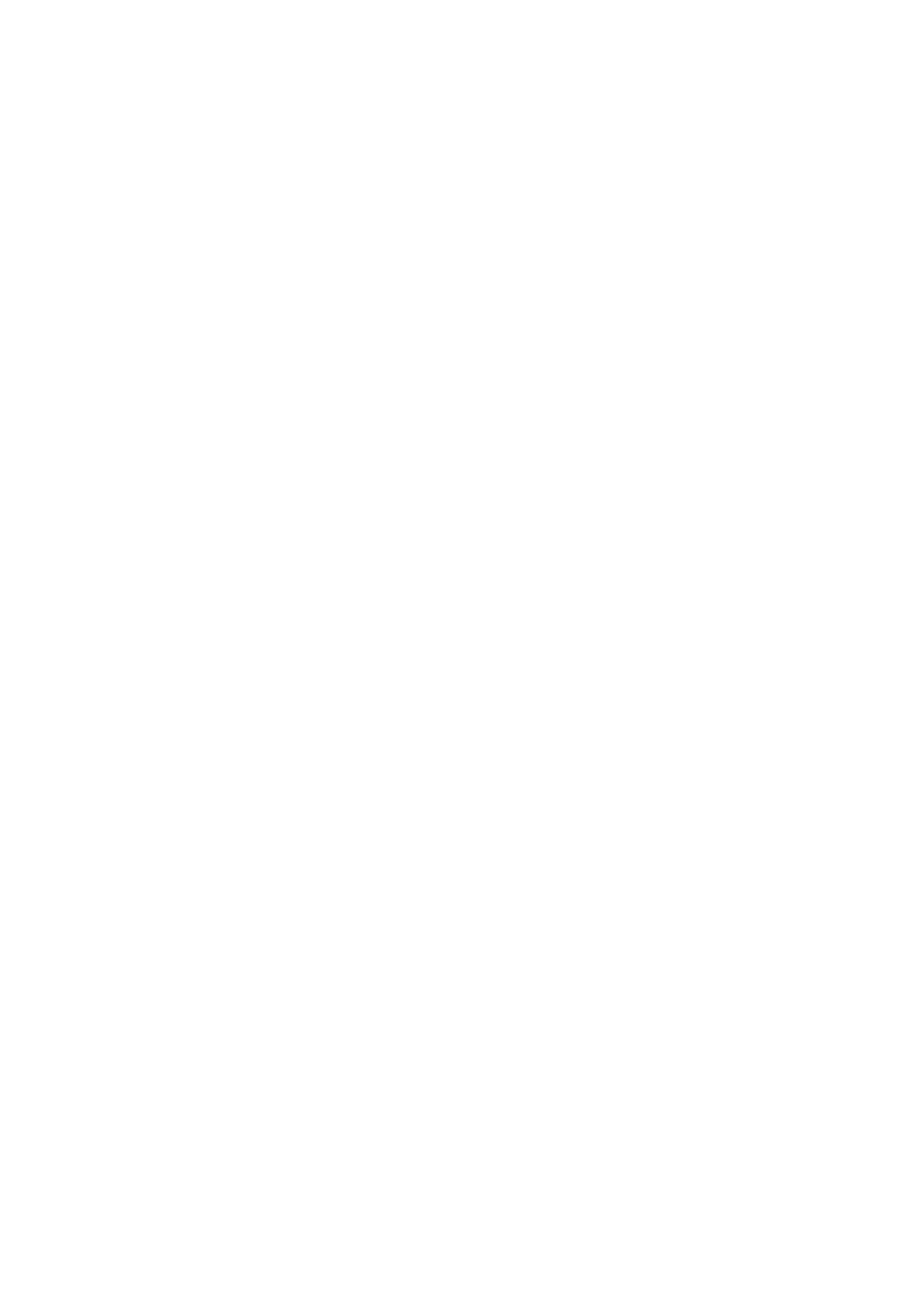| UNIVERSITY OF VAASA                     |                                             |                                        |
|-----------------------------------------|---------------------------------------------|----------------------------------------|
| <b>Faculty of Business Studies</b>      |                                             |                                        |
| <b>Author:</b>                          | Jasmina Kallio-Könnö                        |                                        |
| <b>Topic of the Thesis:</b>             |                                             | Extending Absorptive Capacity from the |
|                                         | Microfoundations Perspective                |                                        |
| <b>Name of the Supervisor:</b>          | Marko Kohtamäki                             |                                        |
| Degree:                                 | Master of Science in Economics and Business |                                        |
|                                         | Administration                              |                                        |
| Department:                             | Department of Management                    |                                        |
| <b>Major Subject:</b>                   | <b>Strategic Business Development</b>       |                                        |
| <b>Year of Entering the University:</b> | 2012                                        |                                        |
| <b>Year of Completing the Thesis:</b>   | 2016                                        | Pages: 78                              |
|                                         |                                             |                                        |

#### <span id="page-8-0"></span>**ABSTRACT**

Success in a competitive business environment can be a question of innovation skills. One way to explore a firm's innovative capabilities is to measure its absorptive capacity: the ability to acquire, assimilate, transform and exploit knowledge. The purpose of this study is to discover the practices and routines that support the development of high absorptive capacity. Identifying the microfoundations of the construct provides practical information about ways to improve firm performance.

The study provides an overview of the absorptive capacity construct, its antecedents and outcomes. The emphasis is on Zahra and George's (2002) reconceptualization, which is used as the framework of the study. The empirical part is based on the four-dimensional model of absorptive capacity and it examines the practices of knowledge acquisition, assimilation, transformation and exploitation in the Finnish food manufacturing industry. Examples from five case companies with above average absorptive capacity help to explain what kind of mechanisms firms can use and what kind of efforts they must make in order to improve their absorptive capacity.

The study contributes to the research of the microfoundations of absorptive capacity and supports the operationalization of the construct. The results indicate that while there are common factors that enhance absorptive capacity in general, each of the four dimensions have their specificities. Analyzing and comparing the case companies shows certain practices in each dimension that together build up to a high absorptive capacity and thereby to gaining a competitive advantage.

**\_\_\_\_\_\_\_\_\_\_\_\_\_\_\_\_\_\_\_\_\_\_\_\_\_\_\_\_\_\_\_\_\_\_\_\_\_\_\_\_\_\_\_\_\_\_\_\_\_\_\_\_\_\_\_\_\_\_\_\_\_\_\_\_\_\_\_\_\_\_**

**KEYWORDS:** Absorptive capacity, microfoundations, competitive advantage, knowledge, innovation

\_\_\_\_\_\_\_\_\_\_\_\_\_\_\_\_\_\_\_\_\_\_\_\_\_\_\_\_\_\_\_\_\_\_\_\_\_\_\_\_\_\_\_\_\_\_\_\_\_\_\_\_\_\_\_\_\_\_\_\_\_\_\_\_\_\_\_\_\_\_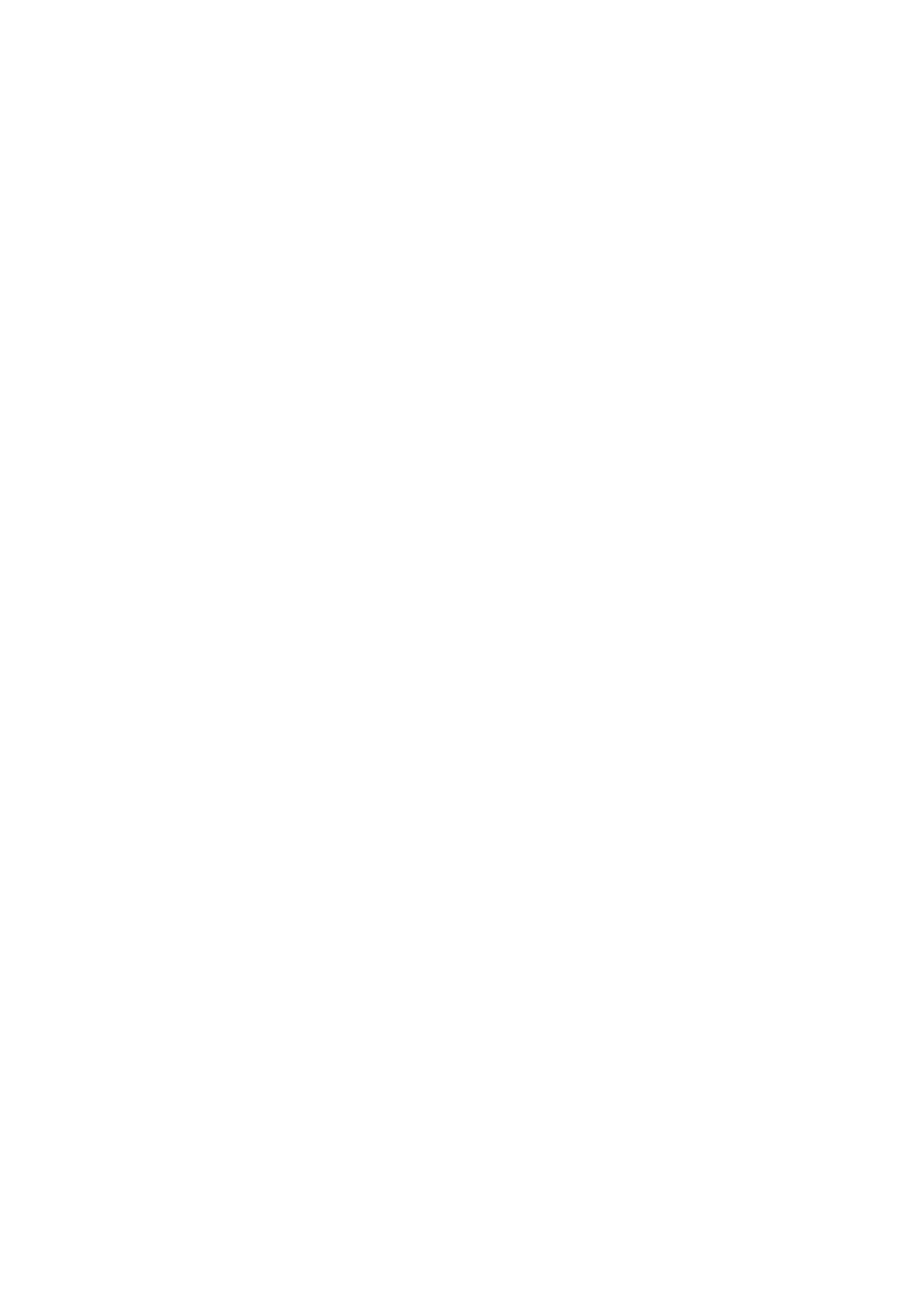### <span id="page-10-0"></span>**1. INTRODUCTION**

The business environment of today is perceived to be more and more turbulent. In changing, fast paced markets, a firm's capability to efficiently acquire, assimilate, transform, and exploit knowledge is increasingly important. These capabilities form a firm's absorptive capacity, which is studied in this thesis. (Zahra & George 2002; Xinhua, Taibo, Baojun & Cuiling 2009; Volberda, Foss & Lyles 2010.) In order to be successful in leveraging the knowledge that has been absorbed, firms must incorporate the assimilated knowledge into their operations (Zahra & George 2002). Each phase of absorptive capacity involves specific practices and routines that together form a dynamic capability that increases the competitive advantage of a firm.

The significance of the absorptive capacity construct is widely recognized by scholars and it has become one of the most important topics within modern management research. It is applicable in many fields of management research and has been used to explain a number of organizational phenomena. (Zahra & George 2002; Xinhua, Taibo, Baojun & Cuiling 2009; Volberda, Foss & Lyles 2010.) However, there is ambiguity regarding the formation of absorptive capacity. This paper aims to shed light on the routines of firms with high absorptive capacity and explain how they create value from their practices. Exploring the mechanisms that underpin the development of absorptive capacity is seen as a way to improve practical understanding of the complex nature of the construct.

The study examines absorptive capacity in the context of Finnish food manufacturing business, thereby providing valuable information on the innovation mechanisms of a low technology industry. The focus of the empirical part is on an area of research that has received limited attention: the microfoundations of absorptive capacity. Microfoundations are "the internal and external metaroutines that make up an organization AC capabilities" (Lewin, Massini & Peeters 2011: 82). Certain factors facilitate absorptive capacity which is followed by superior firm performance (Zahra & George 2002). Firms can use specific organizational mechanisms that enhance their absorptive capacity and help them to manage it accordingly (Jansen, van den Bosch  $\&$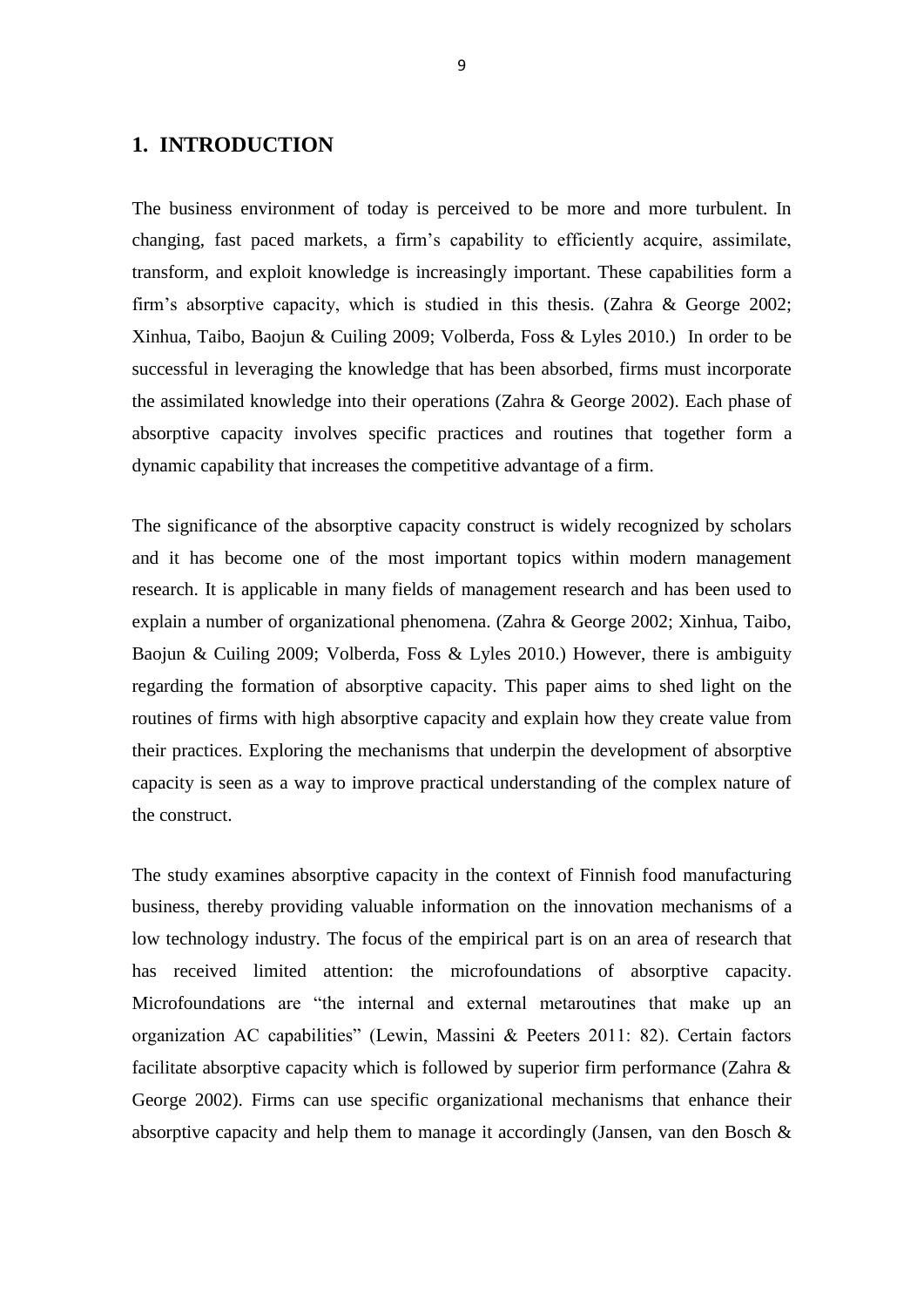Volberda 2005). The metaroutines are expressed in the form of firm practises (Lewin et al. 2011).

The study uses a mixed method analysis to gain insight into the absorptive capacity practices of firms in the Finnish food manufacturing industry. A quantitative cluster analysis provides a base for qualitative cross-case and within-case analyses. The case examples are used to present and discuss the metaroutines of firms with above average absorptive capacity. Through the case analysis, the study offers evidence of ways by which absorptive capacity can be enhanced and a competitive advantage can be achieved.

#### <span id="page-11-0"></span>1.1. Purpose of the study

The purpose of this study is to examine the concept of absorptive capacity and to define its antecedents and outcomes by using case examples from the Finnish food manufacturing industry. More specifically, the study focuses on how absorptive capacity enables product novelty, superiority and success. The study aims to define the microfoundations of absorptive capacity and assess their effects on the innovation performance of firms. The research question of the study is:

*"What are the microfoundations of absorptive capacity and why do those microfoundations enable product novelty, superiority and success?"*

There are three objectives to the study that need to be addressed in order to answer the research question. These objectives are:

- To identify and describe the dimensions of absorptive capacity
- To describe the microfoundations of absorptive capacity
- To study the knowledge acquisition, assimilation, transformation and exploitation practices of companies in the Finnish food manufacturing industry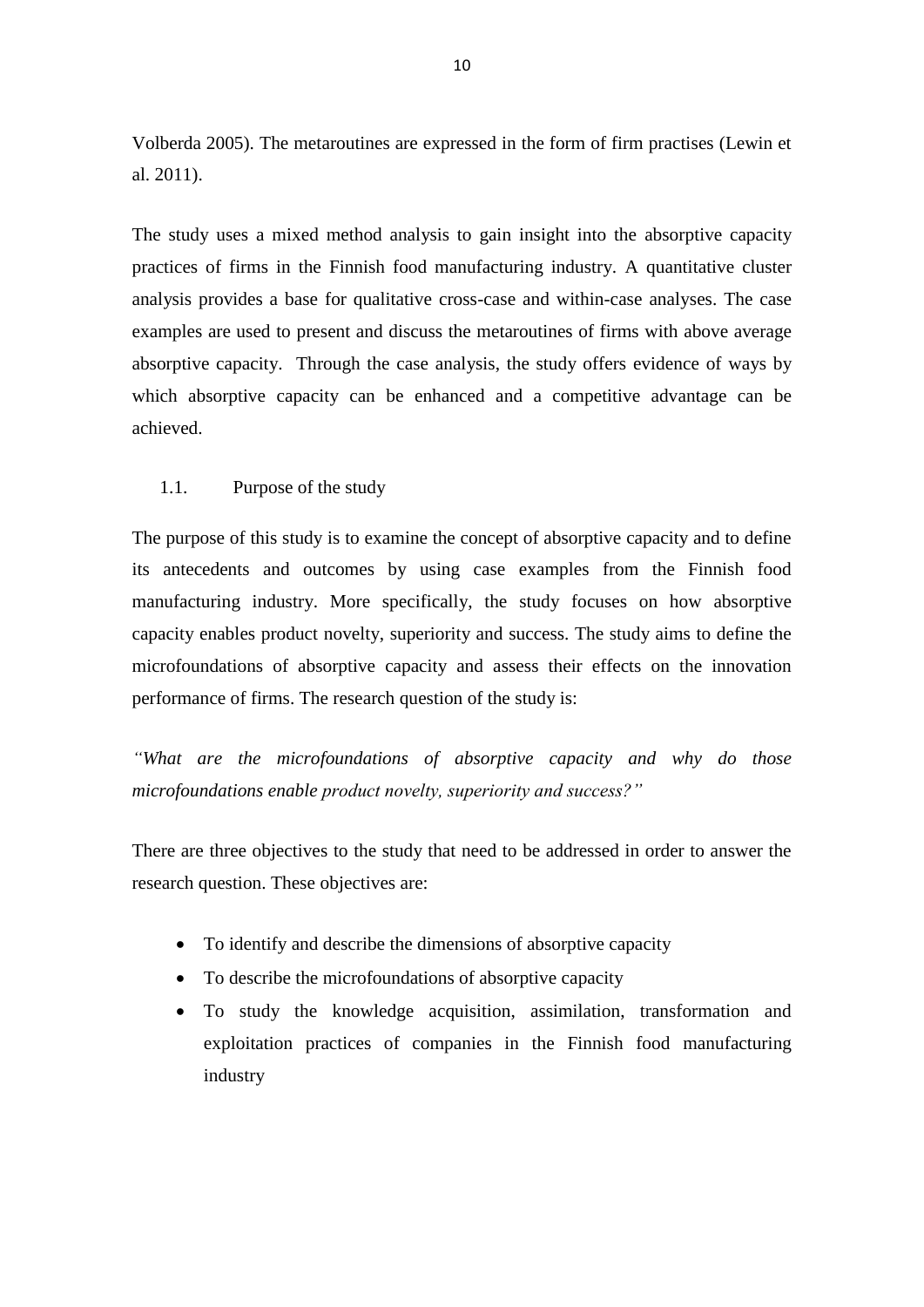The study aims to build an understanding of the dynamics of absorptive capacity before proceeding to answering the research question. With the above defined objectives, a theoretical background for the study is built. The study addresses issues related to managing the knowledge that builds a firm's absorptive capacity and examines its complex structures through a literature review. Volberda et al. (2010) observe that there is a need to develop a deeper understanding of what actually constitutes absorptive capacity, i.e. the microfoundations of absorptive capacity. This study aims to contribute to this area of absorptive capacity research.

In the theory chapter, findings of different absorptive capacity studies are presented and compared. The main focus, however, lies in Zahra and Geroge's (2002) study: *Absorptive capacity: A Review, Reconceptualization, and Extension*. It serves as a framework for the study and the empirical analysis is conducted according to the dimensions Zahra and George (2002) have identified. The significance of their reconceptualization is supported with evidence found in management literature.

#### <span id="page-12-0"></span>1.2. Outline of the study

As mentioned before, Zahra and George's (2002) reconceptualization of absorptive capacity forms the backbone of the study. Absorptive capacity is viewed as a dynamic capability and the empirical material is analyzed in terms of knowledge acquisition, assimilation, transformation and exploitation. The emphasis is on the microfoundations of absorptive capacity, a concept introduced by Lewin, Massini and Peeters (2011), which means that the empirical part focuses on the practiced routines of the case companies.

The study reviews both antecedents and outcomes of absorptive capacity to provide a base for examining the routines that improve innovation performance. The aim is to distinguish the practices behind high absorptive capacity and illustrate ways that firms can use to enhance their skills in knowledge acquisition, transformation, assimilation and exploitation. Case examples are incorporated in the analysis to connect theory to practice and enhance understanding of the development of absorptive capacity within a firm.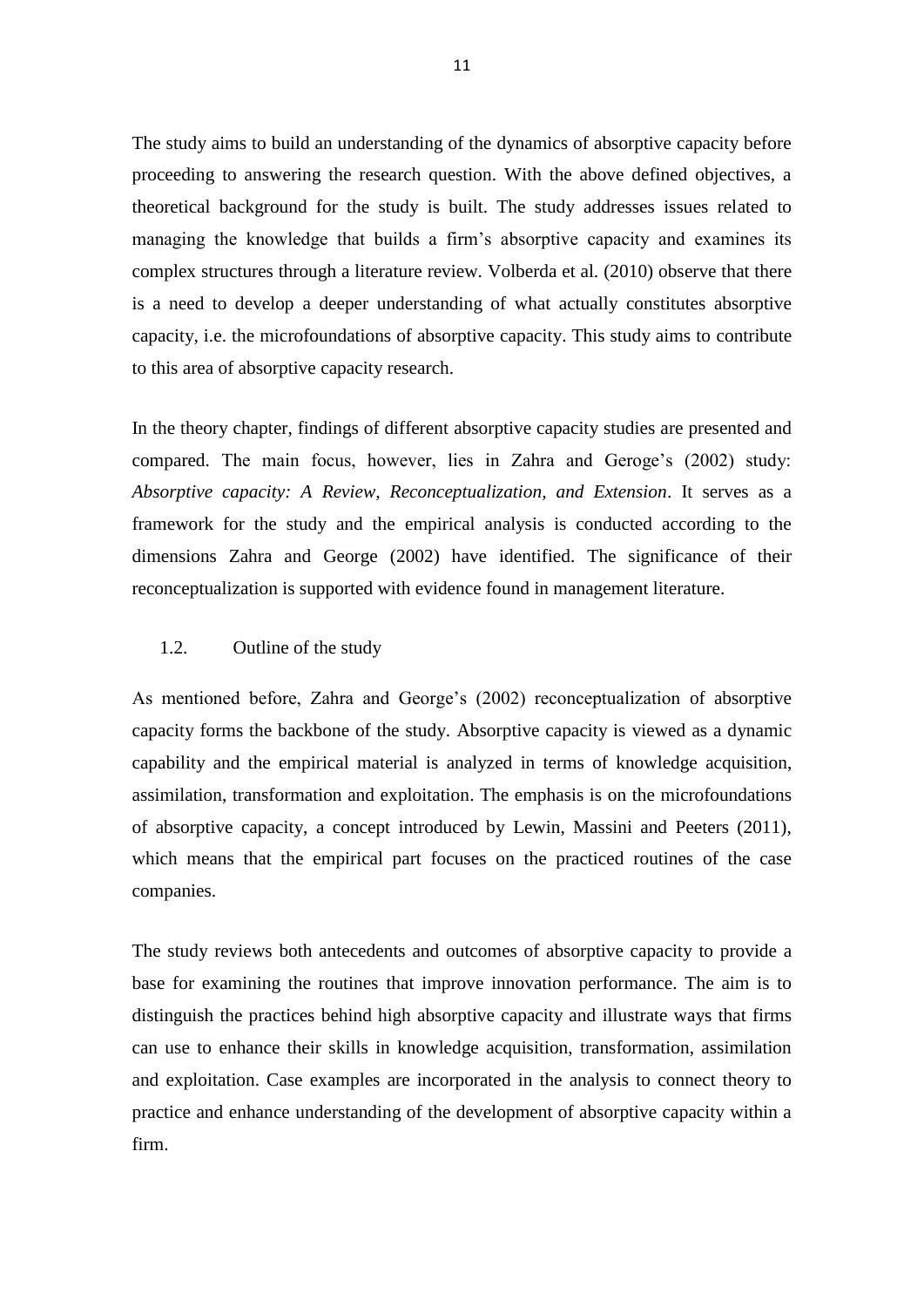The absorptive capacity construct consists of multiple levels and external knowledge sources are critical to the innovation process regardless of the organizational level of the innovating unit in question (Lane, Koka & Pathak 2006; Cohen & Levinthal 1990). This study, however, focuses primarily on the firm level and the corporate characteristics of absorptive capacity are highlighted over the characteristics of firm members' personal absorptive capacity. Individual and unit levels are acknowledged in the analysis of the microfoundations of absorptive capacity.

#### <span id="page-13-0"></span>1.3. Structure

The study consists of five main chapters. Introduction is the first one presenting the general idea and the main purpose of the study. Introduction is followed by the theory chapter, which summarizes previous research on the absorptive capacity construct and provides an overview of the topic. The third chapter is research methodology, and it describes the data collection, case selection, data analysis and measures of the study. The fourth chapter, analysis and discussion, presents the empirical findings. Finally, the last chapter summarizes and concludes the study with theoretical contributions, managerial implications and recommendations for future studies.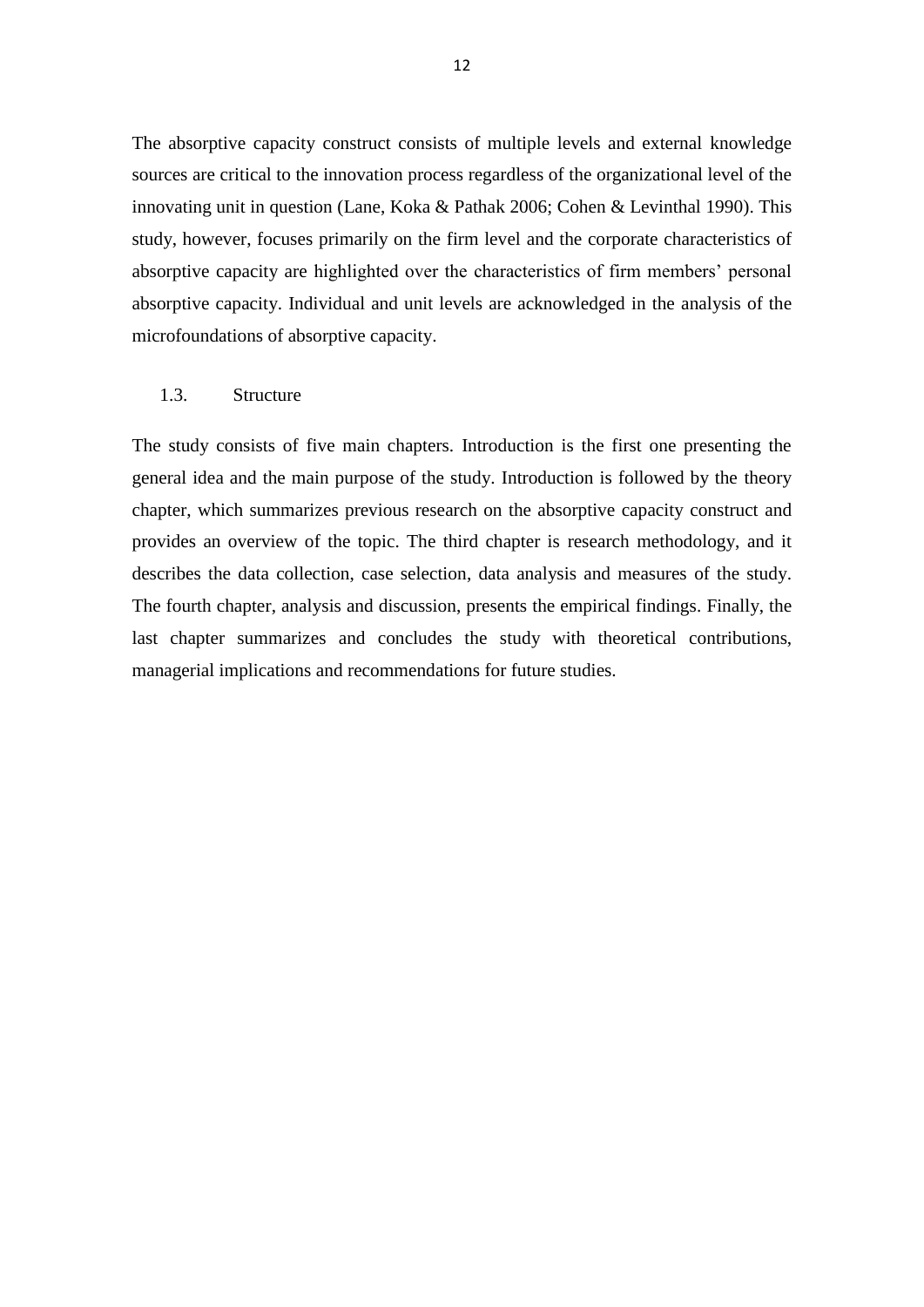#### <span id="page-14-0"></span>**2. ABSORPTIVE CAPACITY AND ITS MICROFOUNDATIONS**

This theoretical part of the study examines the concept of absorptive capacity and its microfoundations. Besides Zahra and George's (2002) work, which provides the theoretical framework for the study, the chapter also reviews other significant research on absorptive capacity and its microfoundations. First, the definitions of the absorptive capacity are presented, followed by a description of the antecedents of the construct. Then, the chapter moves to an exploration of how absorptive capacity is developed and introduces the contingent factors. To improve understanding of the underlying processes and mechanisms of absorptive capacity, the distinction between potential and realized absorptive capacity is clarified and combinative capabilities are examined. From this base, the concept of microfoundations is defined. Then, the chapter reviews the outcomes of absorptive capacity, which is followed by a description of the moderating effects and measurements of the construct. Finally, the chapter concludes by presenting reactions to Zahra and George's (2002) model. The overall intent is to assess various aspects of absorptive capacity before proceeding to the empirical analysis, which utilizes this information.

#### <span id="page-14-1"></span>2.1. Defining absorptive capacity

The concept of absorptive capacity was first introduced by Cohen and Levinthal (1990), who label absorptive capacity as a firm's ability to recognize the value of new, external information, assimilate it, and apply it to commercial ends. Their definition is commonly referred to in management literature and other researchers, such as Zahra and George (2002), have based their own definitions on it. The significance of the absorptive capacity construct is widely recognized by scholars and it has become one of the most important topics within modern management research. It is applicable in many fields and has been used to explain a number of organizational phenomena. (Zahra & George 2002; Volberda, Foss & Lyles 2010.)

Van den Bosch, Volberda and de Boer (1999) offer a slightly different definition. According to them, absorptive capacity comprises evaluation, acquisition, integration, and the commercial utilization of new outside knowledge. Cohen and Levinthal (1990)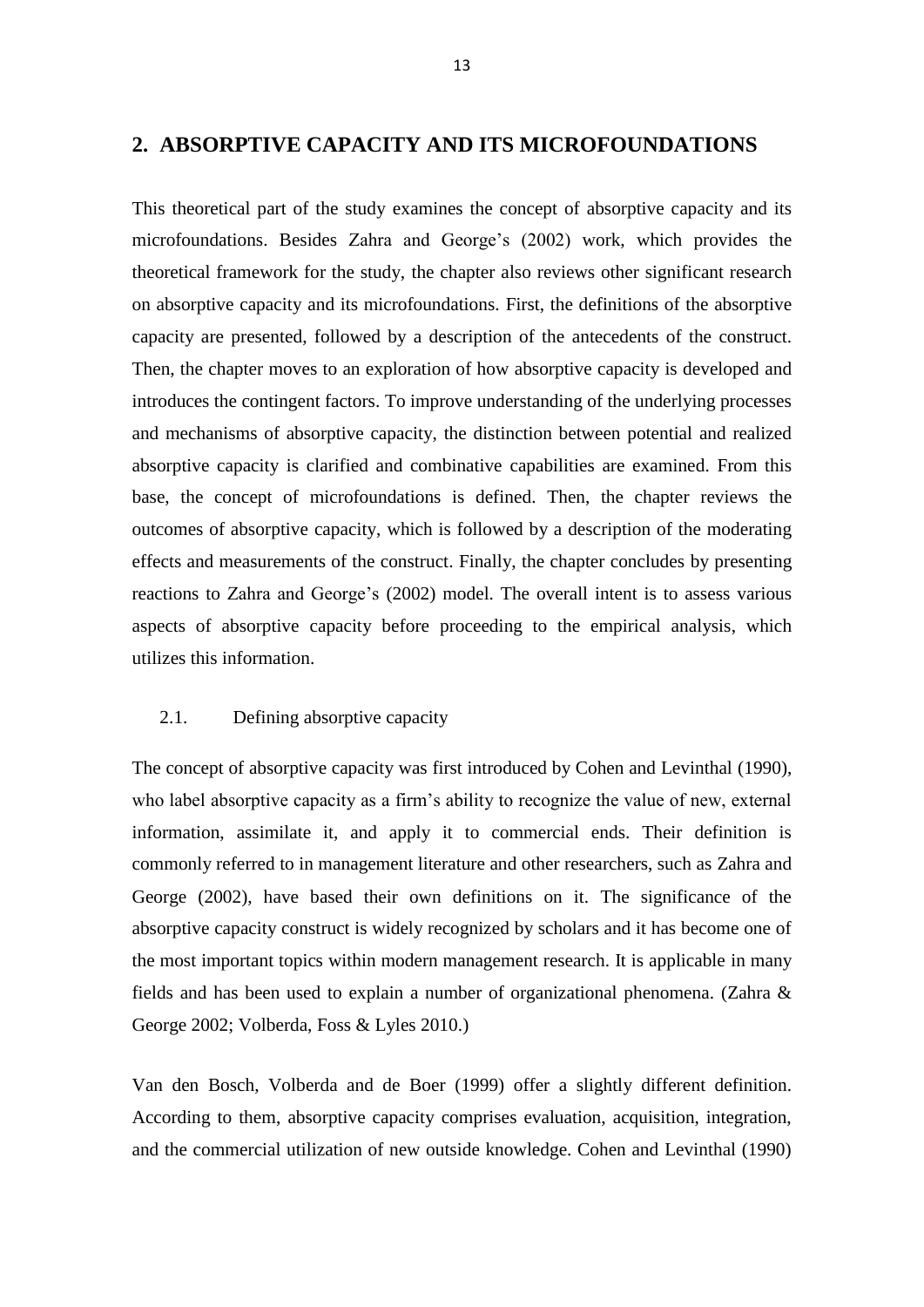suggest that firms need outside knowledge to create absorptive capacity while van den Bosch et al. (1999) assume that knowledge integration is a part of the concept of absorptive capacity itself.

In 2002 Zahra and George reconceptualized absorptive capacity as a dynamic capability consisting of a set of organizational routines and strategic processes, by which firms acquire, assimilate, transform, and exploit knowledge for the purpose of value creation. They use four dimensions instead of three and make a distinction between a firm's potential capacity and realized capacity suggesting that absorptive capacity exists in two separate subsets. Potential absorptive capacity consists of knowledge acquisition and assimilation and realized absorptive capacity consists of knowledge transformation and exploitation. Acquisition of knowledge refers to identifying and obtaining outside knowledge that is critical to a firm's operations and assimilation includes the processing and internalization of externally generated knowledge. Transformation on the other hand is the process of developing and refining the routines that help a firm to combine existing knowledge with the newly acquired and assimilated knowledge. Knowledge can be added, deleted or simply interpreted in a new way. Lastly, exploitation denotes the incorporation of the acquired and transformed knowledge into a firm's operations. The emphasis is on the routines that enable refining, extending, and leveraging existing competencies or developing new ones. (Zahra & George 2002.)



Figure 1. Zahra and George's (2002) model of absorptive capacity.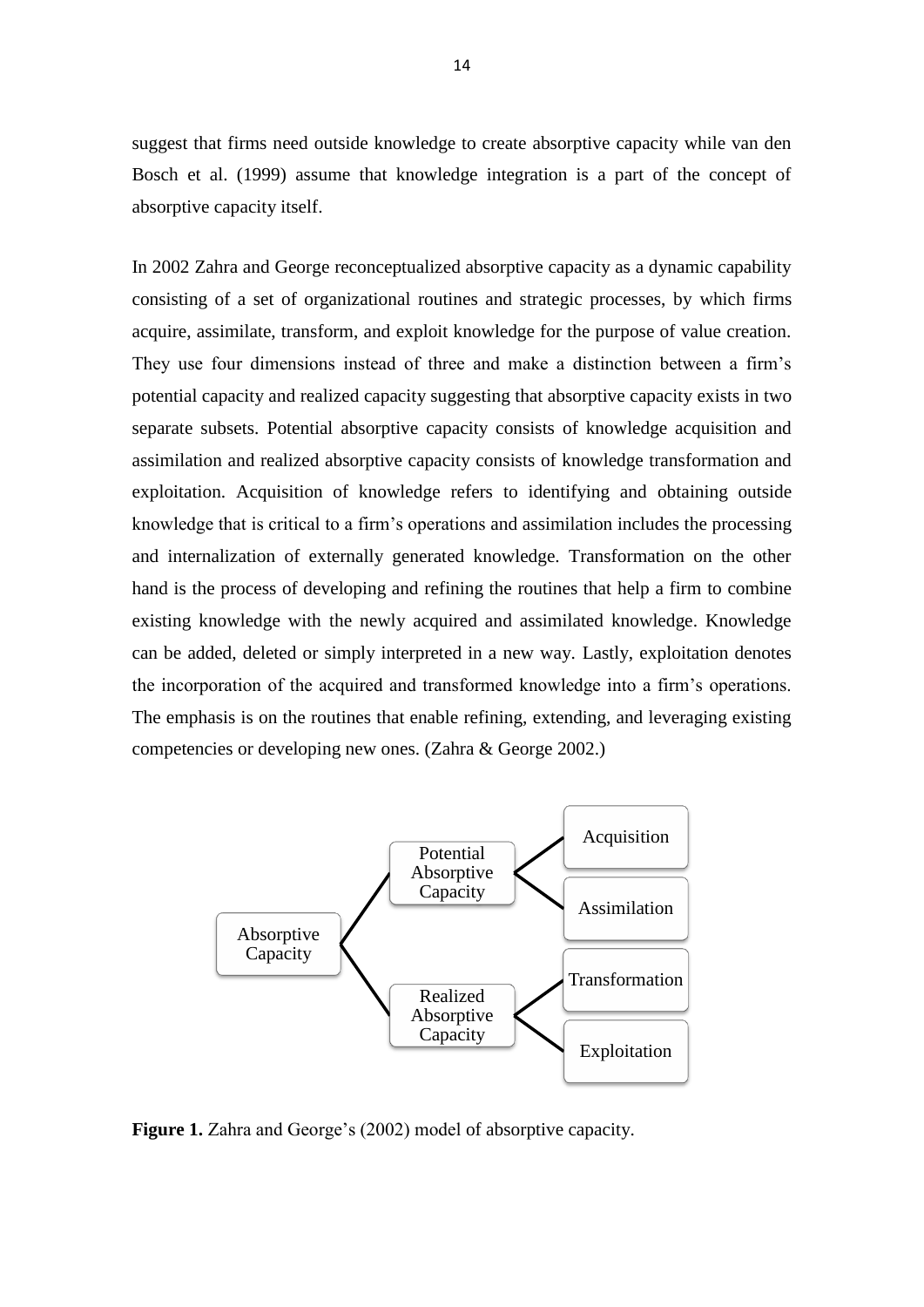| Study                    | Definition                                                                                                                                                                                                                                     |
|--------------------------|------------------------------------------------------------------------------------------------------------------------------------------------------------------------------------------------------------------------------------------------|
| Cohen $&$                | The ability of a firm to recognize the value of new, external                                                                                                                                                                                  |
| Levinthal (1990)         | information, assimilate it, and apply it to commercial ends.                                                                                                                                                                                   |
| van den Bosch et         | Evaluation, acquisition, integration, and the commercial utilization                                                                                                                                                                           |
| al. (1999)               | of new outside knowledge.                                                                                                                                                                                                                      |
| Zahra & George<br>(2002) | A set of organizational routines and strategic processes by which<br>firms acquire and assimilate (potential absorptive capacity) and<br>transform, and exploit (realized absorptive capacity) knowledge for<br>the purpose of value creation. |
| Lane et al. $(2006)$     | A firm's ability to utilize externally held knowledge through three<br>sequential processes: exploratory learning, transformative learning,<br>and exploitative learning                                                                       |
| Todorova &               | Recognizing the value, acquiring, transforming or assimilating, and                                                                                                                                                                            |
| Durisin $(2007)$         | exploiting knowledge.                                                                                                                                                                                                                          |
| Murovec                  | $\&$ A two-factor structure comprising a science-push component and                                                                                                                                                                            |
| Prodan (2009)            | demand-pull component.                                                                                                                                                                                                                         |

**Table 1.** Definitions of absorptive capacity.

Zahra and George (2002) bring a new angle to the past research of absorptive capacity with their definition. According to Zahra and George (2002), absorptive capacity is a dynamic capability consisting of knowledge creation and utilization and it gives a firm an opportunity to gain and sustain a competitive advantage. While Cohen and Levinthal (1990) focus on the externally acquired knowledge, Zahra and George put emphasis on the processes and "dynamic capabilities geared toward strategic change and flexibility wherein firms create and exploit new knowledge by transforming acquired knowledge" (2002: 198).

In line with Cohen and Levinthal, Lane et al. (2006) separate absorptive capacity into three dimensions. They, however, offer a more detailed, learning process oriented definition and identify absorptive capacity as a firm's ability to benefit from outside knowledge through exploratory learning, transformative learning and exploitative learning. Those three processes are similar to Cohen and Levinthal's (1990) dimensions: exploratory learning is used to recognize and understand new external knowledge, transformative learning to assimilate external knowledge, and exploitative learning to apply the assimilated external knowledge. (Lane et al. 2006.)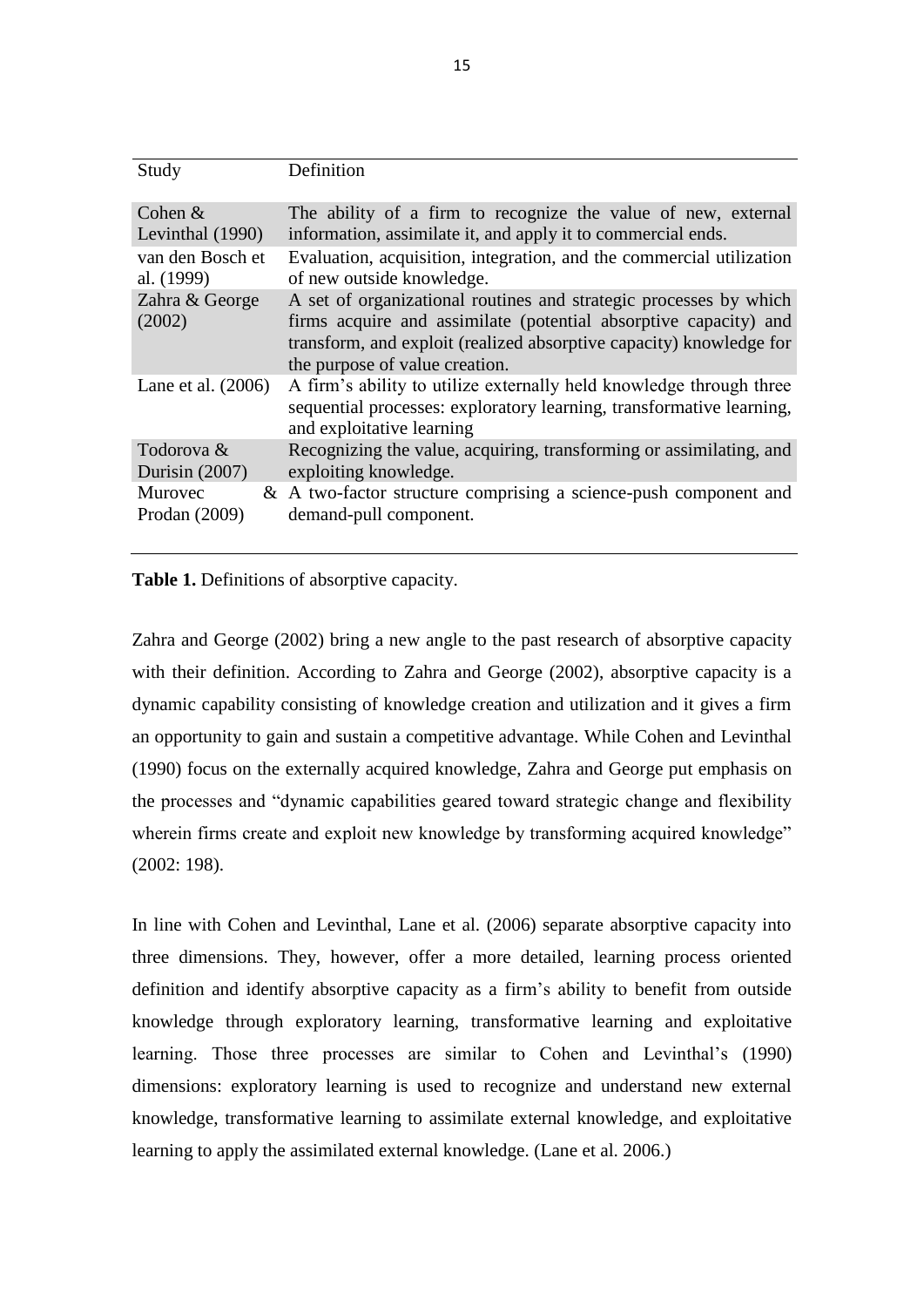Understanding the concept of absorptive capacity requires a thorough examination of the structures that form the foundation for learning (Cohen  $&$  Levinthal 1990). Lane et al. (2006) note that while Cohen and Levinthal (1990) and van den Bosch et al. (1999) emphasize exploratory learning in their definitions, Zahra and George's (2002) view puts more focus on efficient knowledge exploitation. Lane et al. (2006) find both concepts equally relevant to absorptive capacity because efficient knowledge exploitation is needed in order to achieve exploratory learning.

Todrova and Durisin (2007) enhance the definition of absorptive capacity by reintroducing recognizing the value of new information, the first component of Cohen and Levinthal's (1990) definition, redefining the transformation processes introduced by Zahra and George (2002) and clarifying the concepts of potential and realized absorptive capacity. Todrova and Durisin's (2007) research complements Zahra and George's reconceptualization of absorptive capacity and comprises recognizing the value, acquiring, transforming or assimilating, and exploiting knowledge. In Todrova and Durisin's (2007) definition of absorptive capacity, transforming and assimilating knowledge are put together to form the third component while Zahra and George (2002) see them as separate segments. Todrova and Durisin (2007) represent transformation as an alternative process to assimilation. They suggest that transformation in knowledge structures takes place when firms deal with knowledge that cannot be directly assimilated.

In contrast with Todrova and Durisin's (2007) proposition, the results of Flatten, Engelen, Zahra and Brettel's (2011) study show that transformation is an inseparable dimension of absorptive capacity. According to their empirical study, transformation is an integral component of absorptive capacity and it is not captured in the acquisition, assimilation or exploitation of knowledge. This supports the four-dimension definition of absorptive capacity presented by Zahra and George (2002).

Murovec and Prodan (2009) find Cohen and Levinthal's definition simplest and most comprehensible. They, however, propose two different types of absorptive capacity based on the distinction between two types of innovation: science-push and demandpull. Science-push absorptive capacity is based on scientific information that is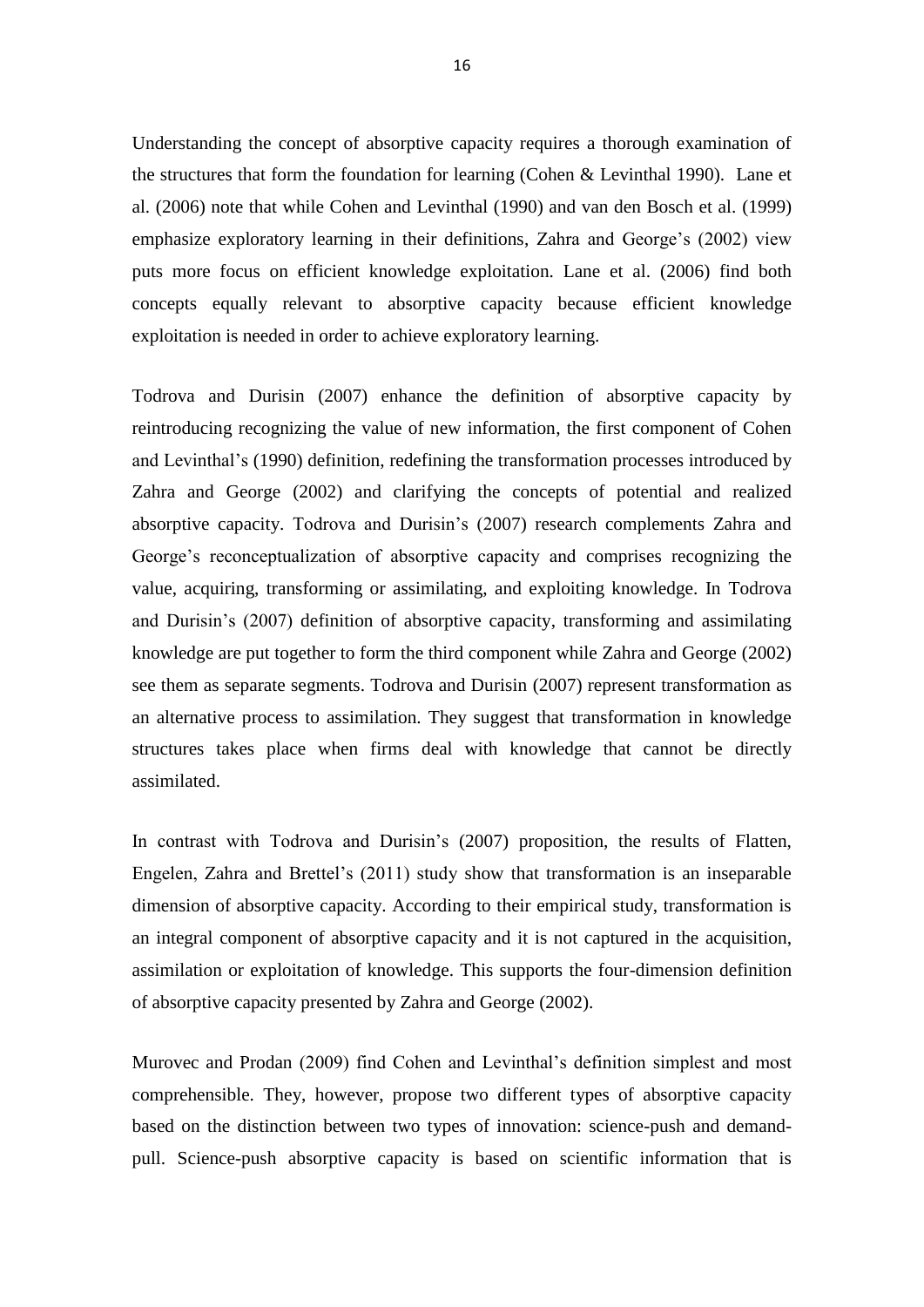produced by universities, non-profit research institutes or commercial R&D enterprises. Demand-pull absorptive capacity on the other hand is based on market information that can be acquired from customers, suppliers, competitors, professional conferences and fairs and is considered more important than science-push absorptive capacity for its greater impact on product and process innovation output. Nevertheless, both sciencepush and demand-pull are essential for an efficient assimilation of external information. (Murovec and Prodan 2009.)

#### <span id="page-18-0"></span>2.2. Antecedents of absorptive capacity

When discussing absorptive capacity, it is reasonable to address its determinants. As shown in table 2, various researchers have identified different antecedents for absorptive capacity. Cohen and Levinthal (1990) state that in order to assimilate and use new knowledge, firms need prior related knowledge, which includes basic skills, a shared language or knowledge of the recent technological or scientific developments in the field. They also stress the importance of investing in research and development (R&D) early on.

Van den Bosch et al. (1999) acknowledge that the level of prior related knowledge is a determinant of absorptive capacity but they also suggest that organization forms and combinative capabilities constitute a firm's absorptive capacity. Van den Bosch et al. (1999) suggest that a firm's organization form and the knowledge-processing activities are strongly related to each other. Combinative capabilities, especially coordination capabilities, can be seen as an organizational determinant of absorptive capacity in Cohen and Levinthal's (1990) work as well. Cohen and Levinthal (1990) state that absorptive capacity is not dependent on any individual but comprised of linkages between multiple individual capabilities.

Lane, Salk and Lyles (2001) study international joint ventures (IJV) in the light of absorptive capacity. Their research shows that cultural compatibility and trust between the acquiring firm and the source of knowledge and relatedness of their businesses and prior knowledge from partners are the preconditions to understanding external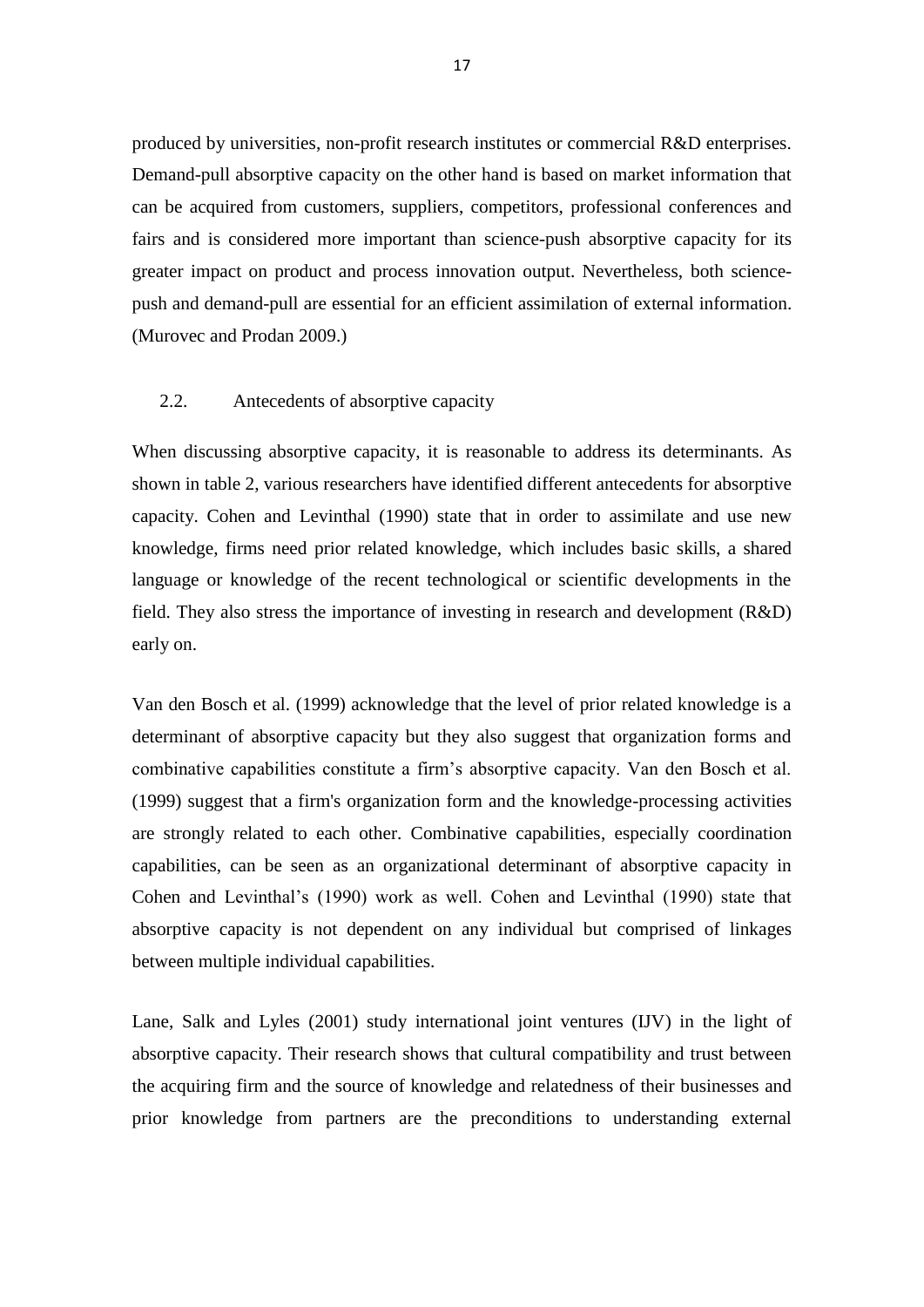knowledge. IJV's business strategy and training competence affect the ability to applexternal knowledge. (Lane et al. 2001.)

Tsai (2001) also highlights the role of knowledge transfer. He maintains that organizational units perform better when they have access to new knowledge from other units. The benefits of accessing new knowledge depend on the unit's absorptive capacity. According to Tsai (2001), the interaction between a unit's absorptive capacity and networking abilities has a strong positive effect on innovation and performance.

Van den Bosch et al. (2003) emphasize the importance of shared language and suggest that prior related knowledge and internal organizational mechanisms should be considered as key antecedents of absorptive capacity. Prior related knowledge includes basic skills and learning experience, as in Cohen and Levinthal's (1990) study, and organizational mechanisms refer to internal factors like the structure of communication and distribution of knowledge.

Zahra and George (2002) suggest that absorptive capacity is largely dependent on prior experience, knowledge complementarity, and diversity of knowledge sources, thus supporting Tsai's (2001) statements about the influence of networking capabilities. Prior experience, knowledge complementarity, and diversity of knowledge sources are specifically the preconditions of a firm's potential absorptive capacity, i.e. the acquisition and assimilation of knowledge. However, firms also need the ability to transform and exploit knowledge in order to improve their performance. Incorporating the assimilated knowledge into the firms operations is how competitive advantage is fundamentally created.

In line with Zahra and George (2002), Kostopoulos, Papalexandris, Papachroni and Ioannou's (2011) study indicates that firms' knowledge base is enriched by innovation collaborations with different external parties, such as suppliers, competitors, clients and research institutions. Involvement and cooperation also develop a firms' ability to better assimilate and exploit outside knowledge. Cohen and Levinthal (1990) also recognize the importance of past experience in the development of absorptive capacity.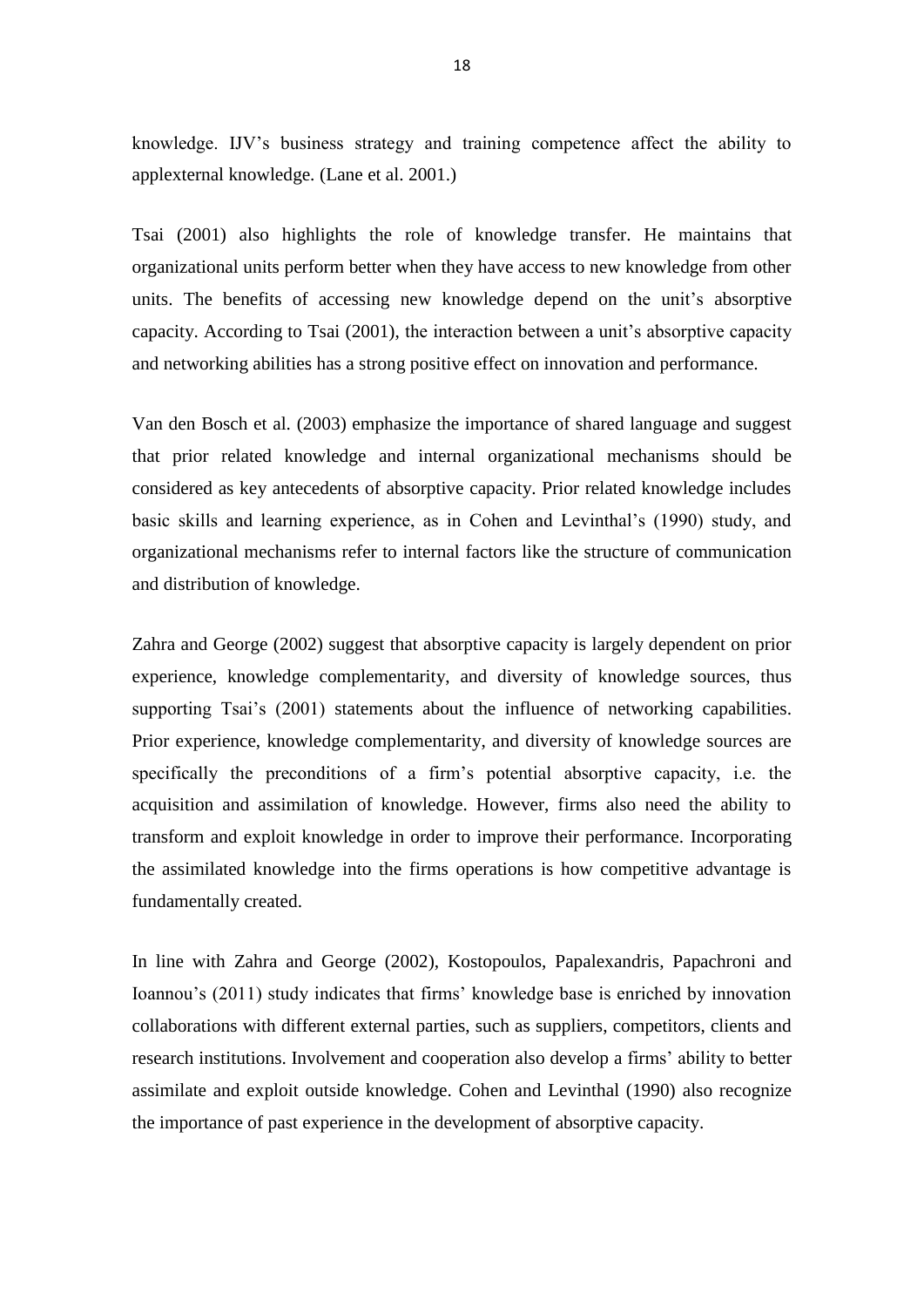Lane et al. (2006) make a distinction between external and internal drivers of absorptive capacity. Drivers that are external to the firm include both internal and external knowledge, learning relationships and environmental conditions. Like Cohen and Levinthal (1990), Lane et al. (2006) acknowledge the influence of the firm's external environment on absorptive capacity. Investing in absorptive capacity is determined by the firm's environment. Internal and external knowledge have an impact on the extent of the knowledge that a firm is able to monitor and also on the level of understanding. Learning relationships on the other hand ease the understanding of knowledge. (Lane et al. 2006.)

| Study                          | Antecedents                                                                                                                                                                                          |
|--------------------------------|------------------------------------------------------------------------------------------------------------------------------------------------------------------------------------------------------|
| Cohen $&$<br>Levinthal (1990)  | The firm's level of prior related knowledge base and skills<br>Investment in research and development early on<br>Linkages of individual capabilities                                                |
| van den Bosch et<br>al. (1999) | Organization forms<br>Combinative capabilities                                                                                                                                                       |
| Lane et. al $(2001)$           | Cultural compatibility and trust between the acquiring firm and<br>the source of knowledge, relatedness of their businesses and prior<br>knowledge from partners<br>Strategy and training competence |
| Tsai (2001)                    | A unit's ability to access other units' knowledge                                                                                                                                                    |
| Zahra & George<br>(2002)       | Exposure to diverse and complementary external sources of<br>knowledge<br>Experience                                                                                                                 |
| van den Bosch et<br>al. (2003) | Prior related knowledge<br>Organizational factors                                                                                                                                                    |
| Lane et al. (2006)             | <b>Environmental conditions</b><br>Internal and external knowledge<br>Learning relationships<br>Firm members' mental models<br>Firm's structures and processes<br>Firm strategies                    |
| Murovec<br>Prodan (2009)       | & Internal R&D<br>Training of personnel<br>Innovation co-operation<br>Attitude toward change                                                                                                         |
| Volberda et al.<br>(2010)      | Organizational structure<br>Reward systems<br>Systems of human resources management practices and policies                                                                                           |

**Table 2.** Antecedents of absorptive capacity.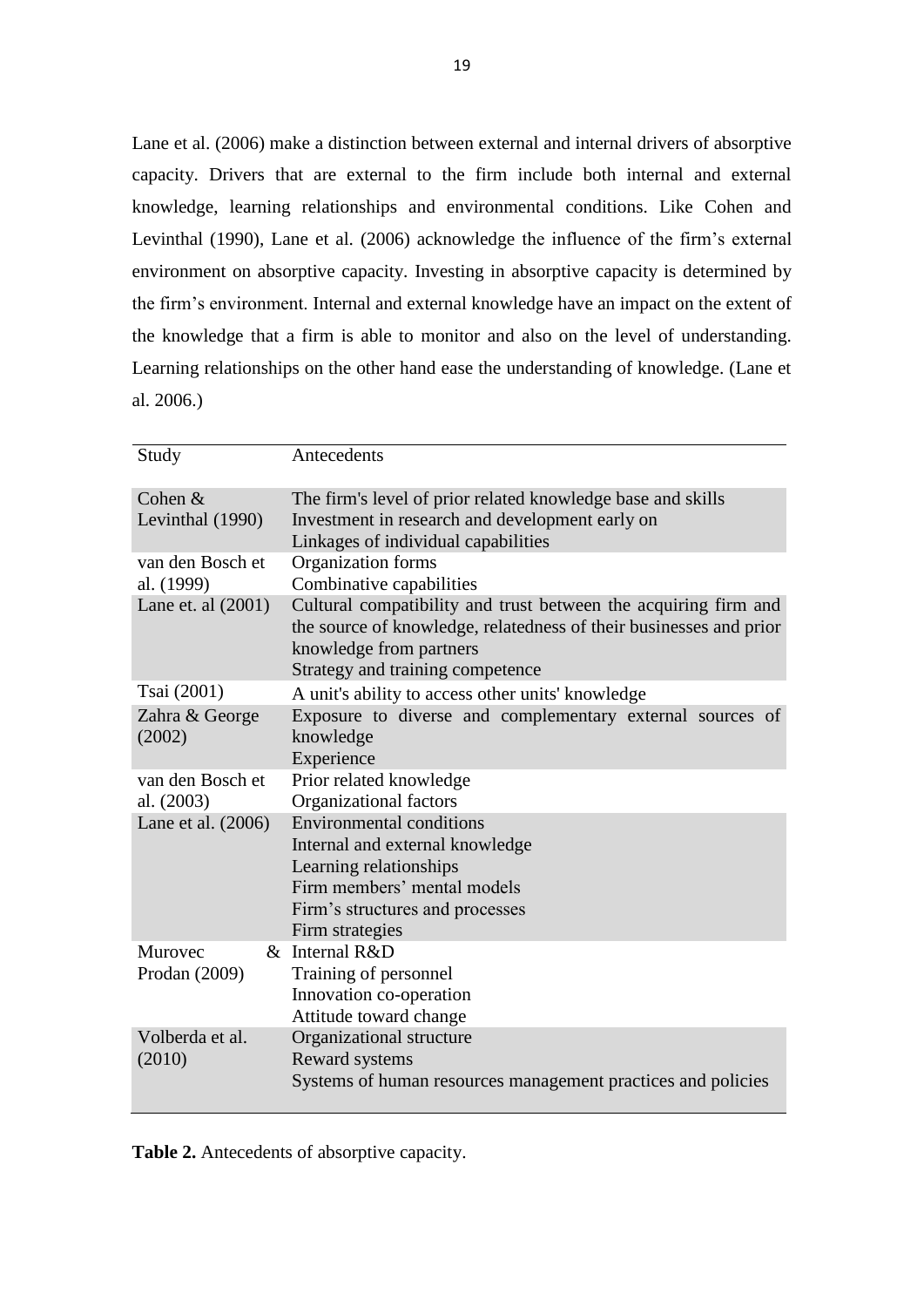Firm members' mental models, firm structures and processes and firm strategies are significant internal drivers of absorptive capacity. When knowledge is combined and applied in unique ways, a firm may achieve a competitive advantage. The creativity of the recognition, assimilation and application of knowledge arises from individual mental models and the efficiency and effectiveness of assimilation and application through firm's structures and processes. Finally, the focus of recognition, understanding, assimilation and application is determined by firm strategies. In other words, the strategy defines what kind of knowledge is considered valuable and what areas of it should be assimilated and applied. (Lane et al. 2006.)

Murovec and Prodan's (2009) study suggests that internal R&D, training of personnel, innovation co-operation and attitude toward change are positively related to a firm's absorptive capacity. Volberda et al. (2010) also indicate that human capital and organizational factors shape a firm's absorptive capacity. They propose that there is a set of organizational antecedents of absorptive capacity that require more attention, such as organizational structure, reward systems, and systems of human resources management practices and policies.

#### <span id="page-21-0"></span>2.3. Developing absorptive capacity

Daghfous (2004) gives a comprehensive overview on the determinants of absorptive capacity, which are presented throughout this chapter with links to other relevant studies. According to Daghfous (2004), absorptive capacity is affected by multiple factors that can roughly be divided into two categories: internal and external factors. Prior knowledge base, organizational structure, size, strategy and organizational responsiveness are considered as internal factors while external factors comprise external knowledge environment and knowledge network position. (Daghfous 2004.)

Cohen and Levinthal (1990) also establish that absorptive capacity can be generated in various ways. Not only do they suggest that absorptive capacity can be created as a byproduct of a firm's R&D activities, they also propose that it can be developed as a side effect of manufacturing operations and directly by sending staff to technical training. According to Cohen and Levinthal (1990), a firm's absorptive capacity is largely a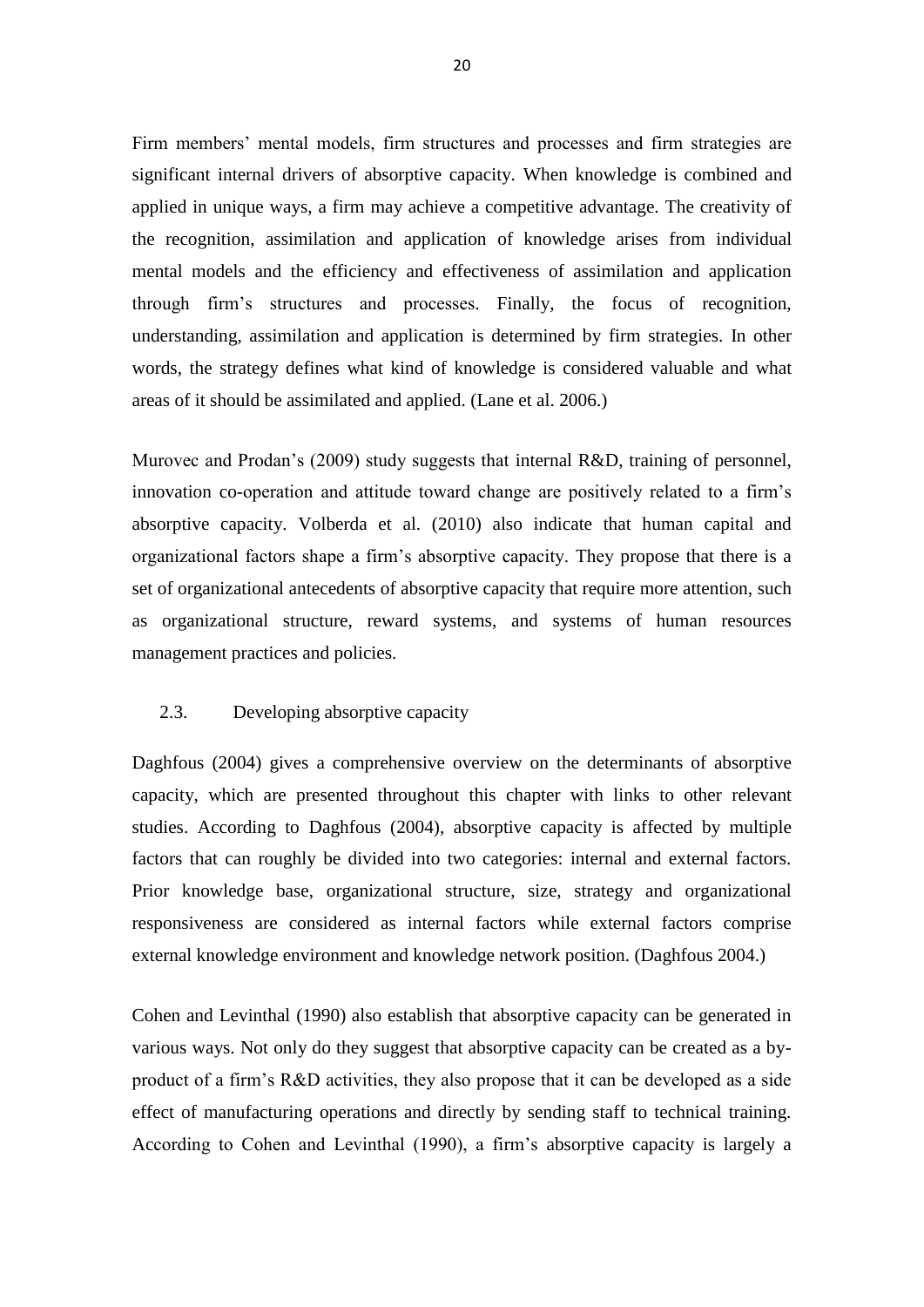function of its prior knowledge base. As stated before, Cohen and Levinthal (1990) maintain that prior related knowledge enables firms to identify the value of new information, assimilate it, and commercially exploit it. Linking new and old knowledge requires prior knowledge and skills, which results in creativity. The level of organizational responsiveness reflects how fast and flexibly a firm responds to external information it has acquired and acts according to it. (Daghfous 2004.)

The influence of firm size on absorptive capacity is debated on. A larger size may translate into greater R&D activities and thereby give rise to innovation (Daghfous 2004). Some studies show, however, that responding to changes and staying innovative is easier for smaller firms because they are less bureaucratic, their thinking is not hierarchical and they do not need the expensive information systems that larger firms usually do (Welsch, Jianwen & Stoica 2001, as cited in Daghfous 2004).

Ultimately, an organization's absorptive capacity is dependent on the absorptive capacities of individuals (Cohen & Levinthal 1990; Daghfous 2004). According to Cohen and Levinthal (1990), the intensity of an individual firm member's exposure to relevant prior knowledge is critical in developing absorptive capacity. The capacity of assimilating existing knowledge is embedded in learning capabilities whereas problem solving skills involve the capacity of creating new knowledge. Daghfous (2004) emphasizes the importance of organizational learning and investing in activities such as employee training.

Absorptive capacity is also shaped by human resource management policies. Delegation of responsibility, planned job rotation programs, systematical collection of employee proposals, multidisciplinary workgroups, and pay for performance are practices that affect the acquisition and assimilation of knowledge. Firm competencies and absorptive capacity can also be enhanced by recruiting the right people and continuous learning can be motivated by using reward systems. (Daghfous 2004.)

Another factor that affects a firm's absorptive capacity is cognitive distance between partners, i.e. the degree of dissimilarity in knowledge bases. Dissimilarity is inevitable to some degree but certain basic perceptions and values need to be shared for aligning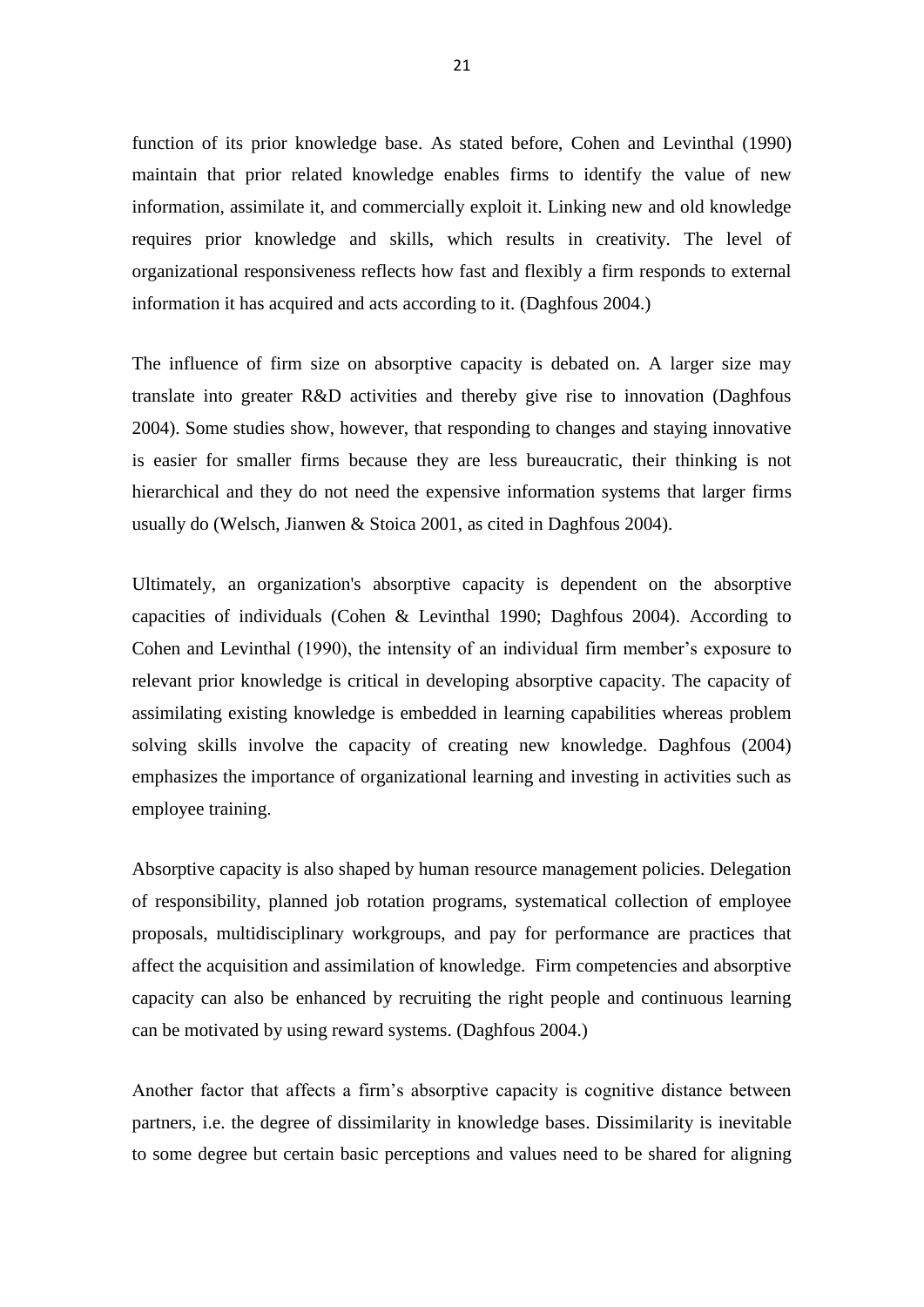competencies and motives. (Nooteboom, Van Haverbeke, Duysters, Gilsing & van den Oord 2007.) Thereby Gilsing, Nooteboom, Vanhaverbeke, Duysters and van den Oord (2008) state that having a large cognitive distance between partners has a negative effect on absorptive capacity. In order to utilize opportunities, a sufficient mutual understanding and cognitive proximity is needed. Gilsing et al. (2008) note, however, that a large cognitive distance may enhance the potential of novelty creation. Knowledge diversity also increases a firm's potential to make novel associations and linkages and thereby strengthens both assimilative and innovative capabilities (Gilsing et al. 2008). Firms that have a diverse background of knowledge can relate incoming information easier to what they already know (Cohen & Levinthal 1990).

Lane and Lubatkin (1998) find that the more similar the knowledge base, formalization of lower management, centralization of research, compensation practices and research communities of partners, the more effectively knowledge can be managed and learning facilitated. When learning in a specific area is increased, the organization's knowledge base in that domain is enhanced. Thereby the organization's absorptive capacity is strengthened and learning is further reinforced. (Roberts, Galluch, Dinger & Grover 2012.)

Lenox and King (2004) find that absorptive capacity can even be directly developed by managers. The more information managers provide to potential adopters within the organization, the greater the adoption and eventually the firm's absorptive capacity will be. The effectiveness of developing absorptive capacity through internal information provision is increased if the adopter has prior related knowledge. As shown in chapter 2.2., other researchers (e.g. Cohen & Levinthal 1990) recognize the importance of prior related knowledge in building a firm's absorptive capacity as well.

Communication between the organization and the external environment is important, as well as among units and members within the organization. In addition to technical expertise, it is also critical to be aware of where or with whom useful and complementary knowledge resides both within and outside the organization. (Cohen & Levinthal 1990.) Organizational structure has an effect on how well the acquired knowledge can be transferred within the organization to those involved. The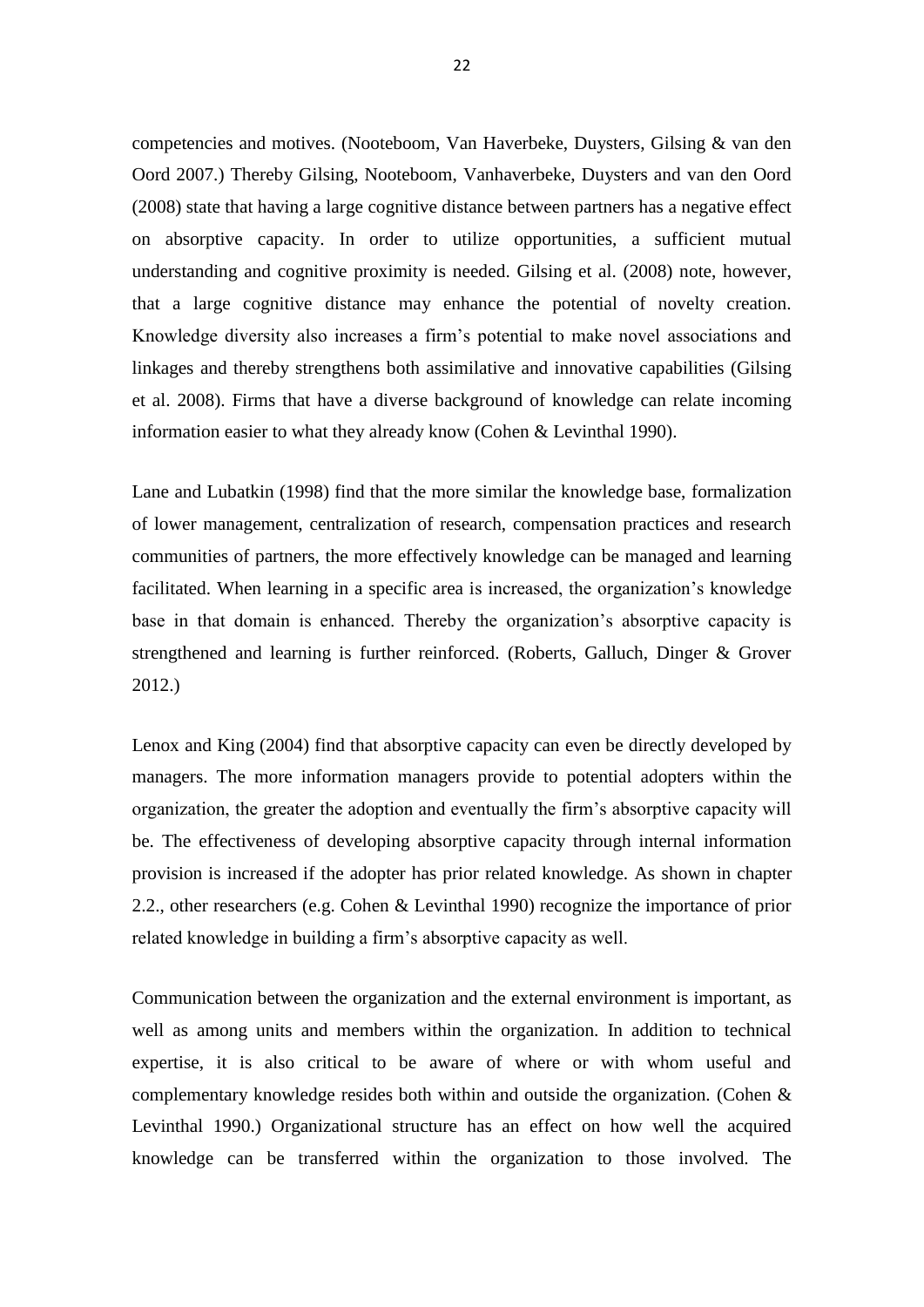organization should be flat, dynamic, adaptable, flexible, participative, and have minimal bureaucracy. Highly bureaucratic firms tend to be reluctant to change and innovation. Absorptive capacity is higher when communication between different departments is allowed. (Daghfous 2004.)

As Daghfous (2004) brings out, organizational culture and top management's efforts play important roles in developing a firm's absorptive capacity. Empowering employees encourages a knowledge-sharing culture whereas applying power through authority negatively affects organizational learning. Noblet, Simon and Parent (2011) make a similar finding, suggesting that the companies that are most transparent and the companies whose leaders are most open tend to have a stronger absorptive capacity and thereby possess a greater capacity for innovation than others. Zahra and George's (2002) discussion does not directly address the manager's role in developing absorptive capacity but managerial roles are recognized to have an influence on the process.

Daghfous (2004) acknowledges the importance of external environment to the development of absorptive capacity. New knowledge lies outside organizational boundaries and therefore constant interaction with the external environment is required in order to improve capabilities. Daghfous (2004) also notes that the strength of a firm's relationships with knowledge institutions (e.g. technical support, consultants and academic institutions) and other members of the knowledge network is a significant external determinant of absorptive capacity.

When a firm wishes to exploit knowledge that is closely related to its current activity, absorptive capacity is likely to be developed and maintained as a by-product of the firm's routines. When knowledge is unrelated to a firm's current knowledge base, acquiring and using it requires conscious effort. (Cohen & Levinthal 1990.) Determining the routines and processes firms use in acquiring, assimilating, transforming, and exploiting knowledge is central to the analysis of absorptive capacity development (Zahra & George 2002).

Daghfous (2004) recognizes the four elements of absorptive capacity introduced by Zahra and George (2002) and recommends certain practical mechanisms for firms to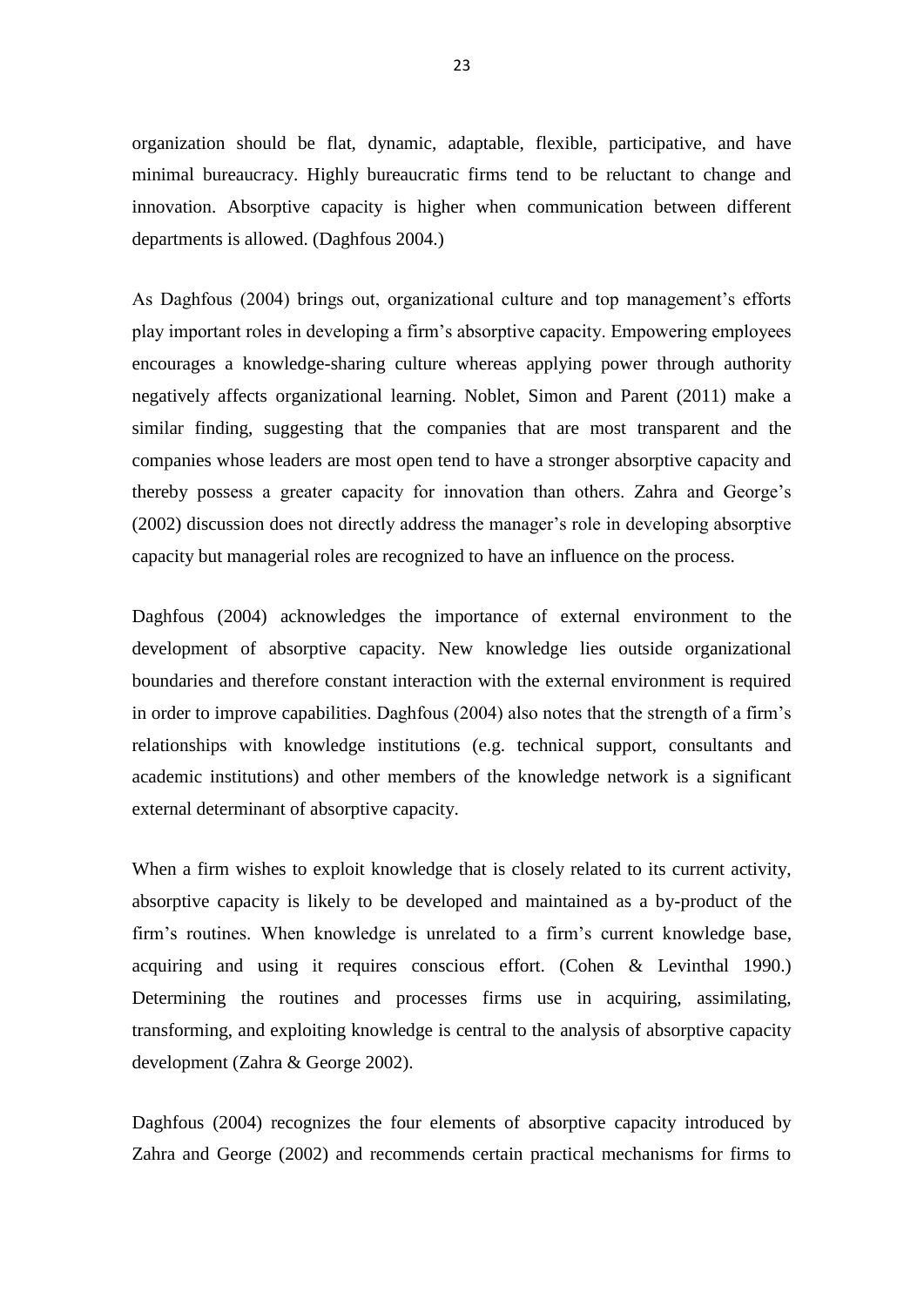develop their abilities to acquire, assimilate, transform and exploit knowledge. First, firms should show commitment to enhancing and utilizing their knowledge base. Resources should be invested in learning programs and the employees' level of knowledge should be improved. Although the profits from such investments are not immediate, firms should not give up on them. Second, communication across functional boundaries and brainstorming and solving problems as a team should be encouraged.

Third, managers should be flexible and not demand too much from the employees. Top management's efforts are required in creating a learning organization. Fourth, the organizational culture should be open to change and employees should feel free to suggest improvements to the processes and experiment with new ideas. Fifth, firms should have places like chat rooms and intranets where employees can communicate and get together with each other. Sixth, when evaluating performance, knowledge sharing should be included as a criterion. Rewarding and giving recognition to employees who successfully create and share knowledge helps in preventing knowledge hoarding. Finally, knowledge transfer within the firm should be facilitated by sharing organizational knowledge informally, conducting seminars and workshops and promoting open communication. (Daghfous 2004.)

#### <span id="page-25-0"></span>2.3.1. Contingent factors

Contingent factors have a role in the development of absorptive capacity. Under their effect absorptive capacity ultimately leads to competitive advantage (Zahra & George 2002). Contingent factors of absorptive capacity include activation triggers, social integration mechanisms, appropriability regimes and power relationship (Zahra & George 2002; Todrova & Durisin 2007).

#### 2.3.1.1. Activation triggers

<span id="page-25-1"></span>Zahra and George (2002) suggest that there are specific triggers that activate absorptive capacity by moderating the impact that knowledge sources and experience have on acquisition, assimilation, transformation, and exploitation of knowledge. The triggers are defined as "events that encourage or compel a firm to respond to specific internal or external stimuli" (Walsh & Ungson; Winter, as cited in Zahra & George 2002: 193).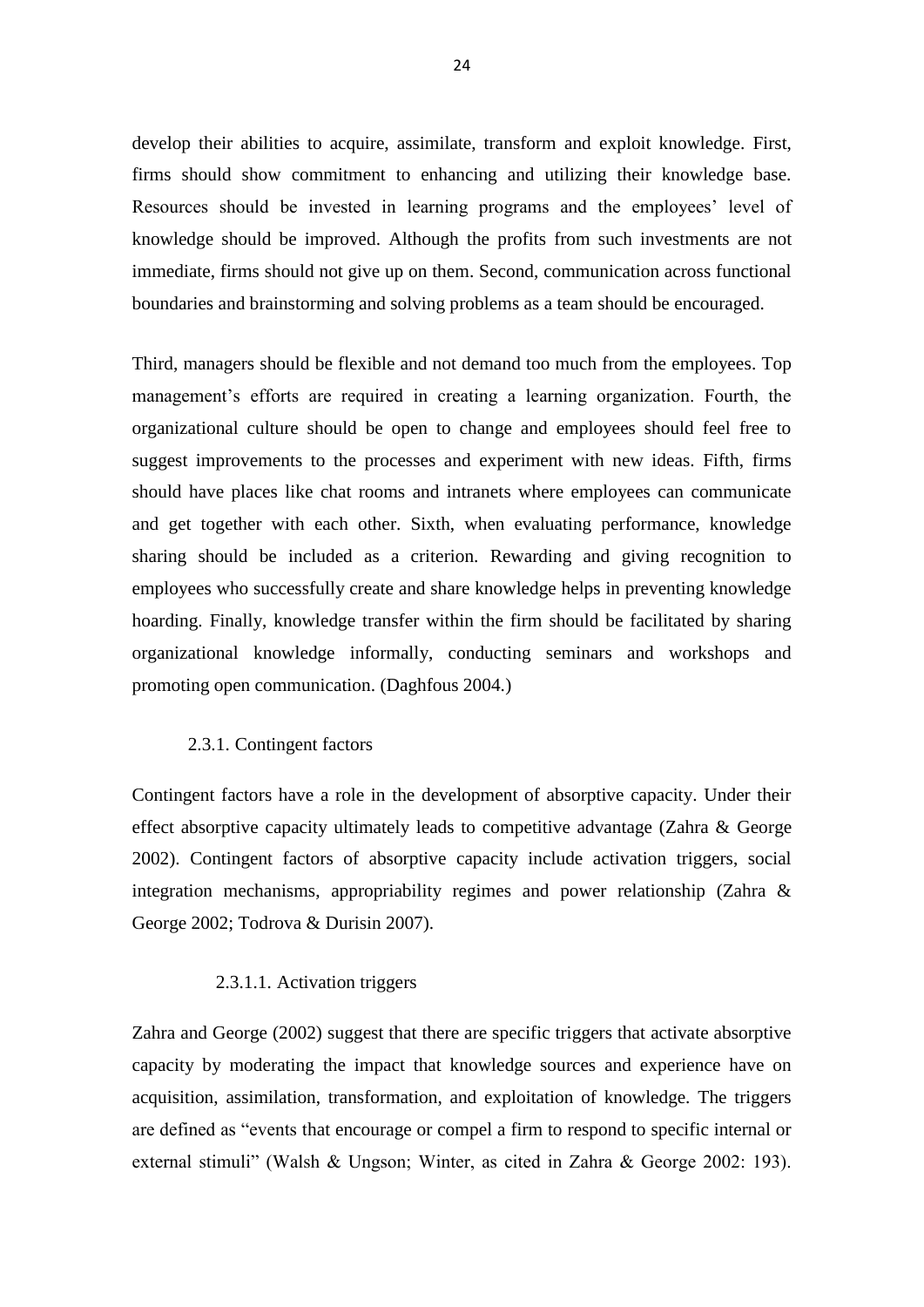Organizational crises, performance failure and significant events such as mergers are considered as internal triggers while for instance technological shifts, drastic innovations and changes in government policies work as external triggers.

Zahra and George (2002) propose that the relationship between the source of knowledge and experience and potential absorptive capacity is influenced by activation triggers. The source of an activation trigger affects the locus of search for outside knowledge in particular. As for the intensity of the trigger, the effect is on the investments in developing the necessary acquisition and assimilation capabilities. In other words, in addition to the past experience and diverse and complementary sources of knowledge, the development of potential absorptive capacity is influenced by activation triggers that reconfigure acquisition and assimilation of knowledge over time by redefining the locus of search. (Zahra & George 2002)

#### 2.3.1.2. Social integration mechanisms

<span id="page-26-0"></span>Social integration mechanisms are organizational parameters that make it easier for firms to share and eventually exploit knowledge. Social integration can occur either formally, for example as the use of coordinators, or informally, as in social networks. Informal mechanisms work well in exchanging ideas while formal mechanisms allow a more systematic integration of knowledge. With formal social integration mechanisms information can effectively be distributed within the firm, interpretations can be gathered and trends can be identified. (Zahra & George 2002.)

According to Zahra and George (2002), the gap between potential and realized absorptive capacity is reduced with the use of social integration mechanisms. The efficiency factor, the ratio of realized absorptive capacity to potential absorptive capacity, is therefore increased. The efficiency factor is further explained in chapter 2.4.1. Social integration mechanisms help in breaking down the barriers of information sharing, increasing the efficiency of knowledge assimilation and transformation. (Zahra & George 2002.)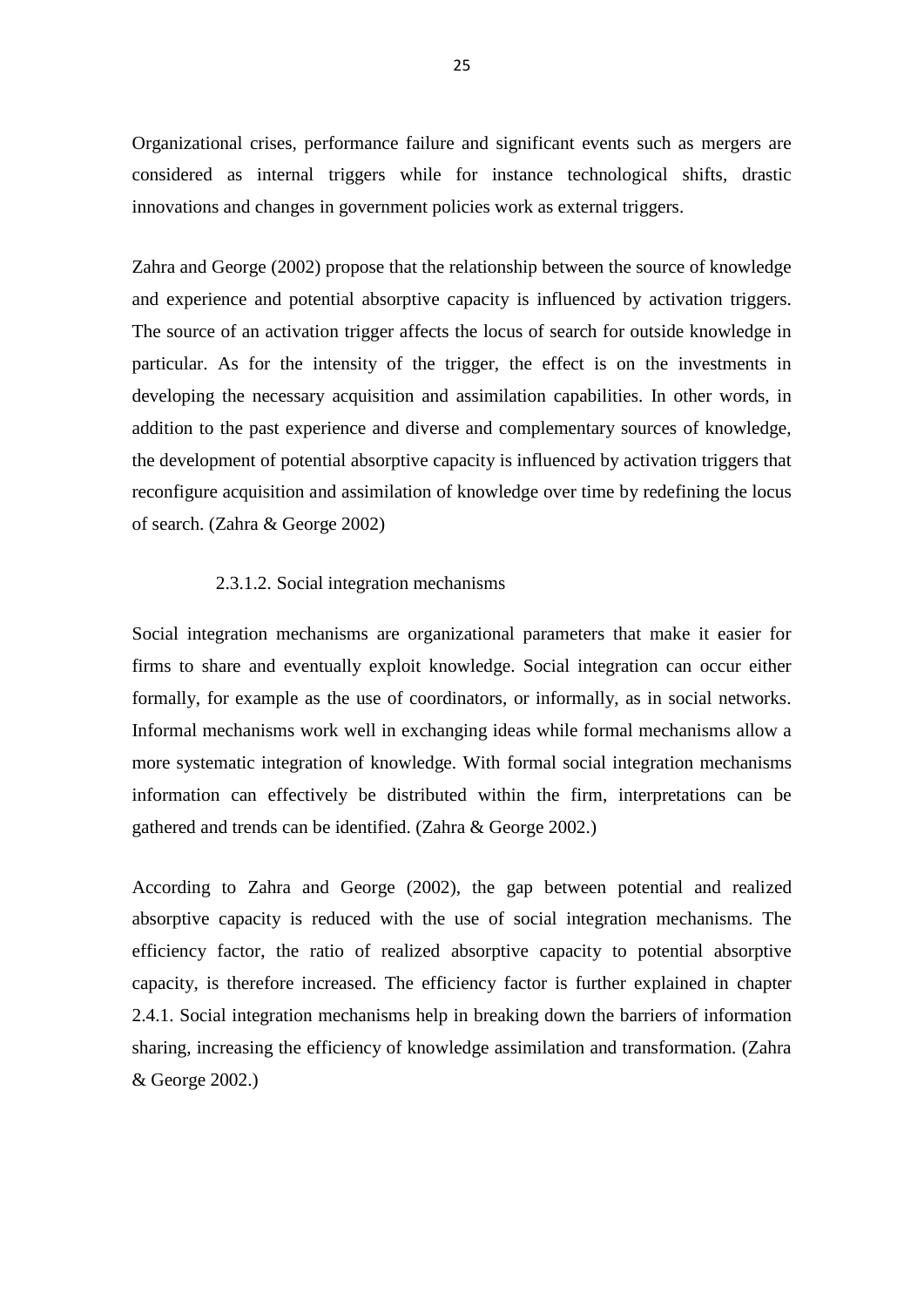Todrova and Durisin (2007) propose a different kind of view on social integration. According to them, social integration influences all processes of knowledge absorption and different processes are affected in different ways. The influence of social integration on a firm's absorptive capacity can be either negative or positive, depending on the type of new knowledge and the type of knowledge processes. (Todrova and Durisin 2007.)

#### 2.3.1.3. Appropriability regimes

<span id="page-27-0"></span>"Appropriability regimes" is a term that is used to describe the probability of imitation (Teece 1998). Appropriability is a function of "the ease of replication" as well as of "the efficacy of intellectual property rights as a barrier to imitation" and the conditions range from weak to strong (Teece 1998: 66). Appropriability is weak when a technology is easy to replicate and intellectual property is not available or it's ineffective. When a technology is difficult to replicate and intellectual property systems prevent imitation by law, appropriability is strong. (Teece 1998.)

Cohen and Levinthal (1990: 139) refer to appropriability conditions as "the degree to which firms capture the profits associated with their innovative activity" and consider them to be a reflection of "the degree to which valuable knowledge spills out into the public domain". Absorptive capacity mediates the effects of appropriability. According to Cohen and Levinthal (1990), spillovers have a positive effect on R&D when they are in interaction with an internal absorptive capacity. Their framework supports a negative appropriability incentive: the more competitors' spillovers there are the more interested firms are in investing in their own R&D. Spending more on R&D allows firms to effectively exploit those spillovers. (Cohen and Levinthal 1990.)

Zahra and George's (2002) approach is different from Cohen and Levinthal's (1990). Zahra and George (2002) suggest that when strong regimes of appropriability exist, the costs of imitation are high and therefore the relationship between realized absorptive capacity and sustainable competitive advantage is significant and positive. On the contrary, under weak appropriability regimes the relationship between realized absorptive capacity and sustainable competitive advantage is expected to be weak or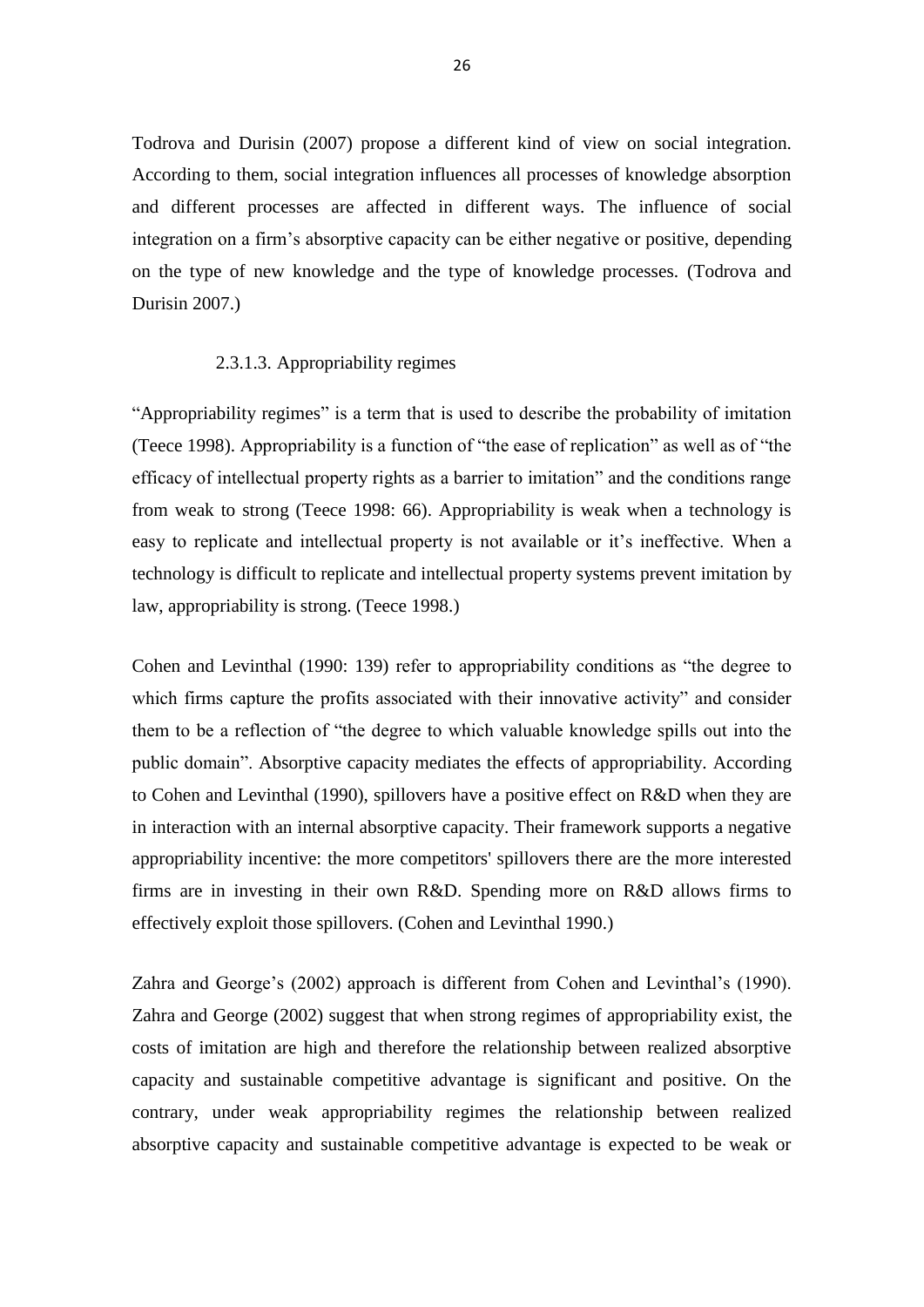non-existent. In order to create a significant and positive relationship between realized absorptive capacity and competitive advantage when the regimes of appropriablity are low, firms must use isolating mechanisms to protect their knowledge resources and capabilities. (Zahra & George 2002.) Isolating mechanisms are barriers for imitation (Mahoney & Pandian 1992).

Todrova and Durisin (2007) acknowledge both Cohen and Levinthal's (1990) and Zahra and George's (2002) contributions to the subject of appropriability regimes. However, they extend the idea further by combining the two conceptualizations. They maintain that more research is required in order to determine whether the positive effects of strong appropriability regimes identified by Zahra and George (2002) can be stronger than the negative effects proposed by Cohen and Levinthal (1990).

#### 2.3.1.4. Power relationships

<span id="page-28-0"></span>In addition to proposing changes to Zahra and George's (2002) models of social integration mechanisms and appropriability regimes, Todrova and Durisin (2007) introduce a new contingent factor to enhance the understanding of how absorptive capacity works: power relationships. As cited by Todrova and Durisin (2007: 782), Pfeffer has defined power relationships as the relationships involving "the use of power and other resources by an actor to obtain his or her preferred outcomes". Power relationships can be both external and internal to the firm and they influence the knowledge absorption processes firms use to achieve their goals (Torova & Durisin 2007).

#### <span id="page-28-1"></span>2.4. Processes and mechanisms

Certain organizational processes and mechanisms that underlie absorptive capacity can be recognized. As stated in the definition of absorptive capacity given by Zahra and George (2002), a firm's routines and processes construct a dynamic capability. Potential absorptive capacity and realized absorptive capacity are reviewed in chapter 2.4.1. to facilitate the understanding of the processes and mechanisms associated with the construct. Chapter 2.4.2. provides an overview of combinative capabilities embedded in organizational processes that affect a firm's ability to acquire, assimilate, transform and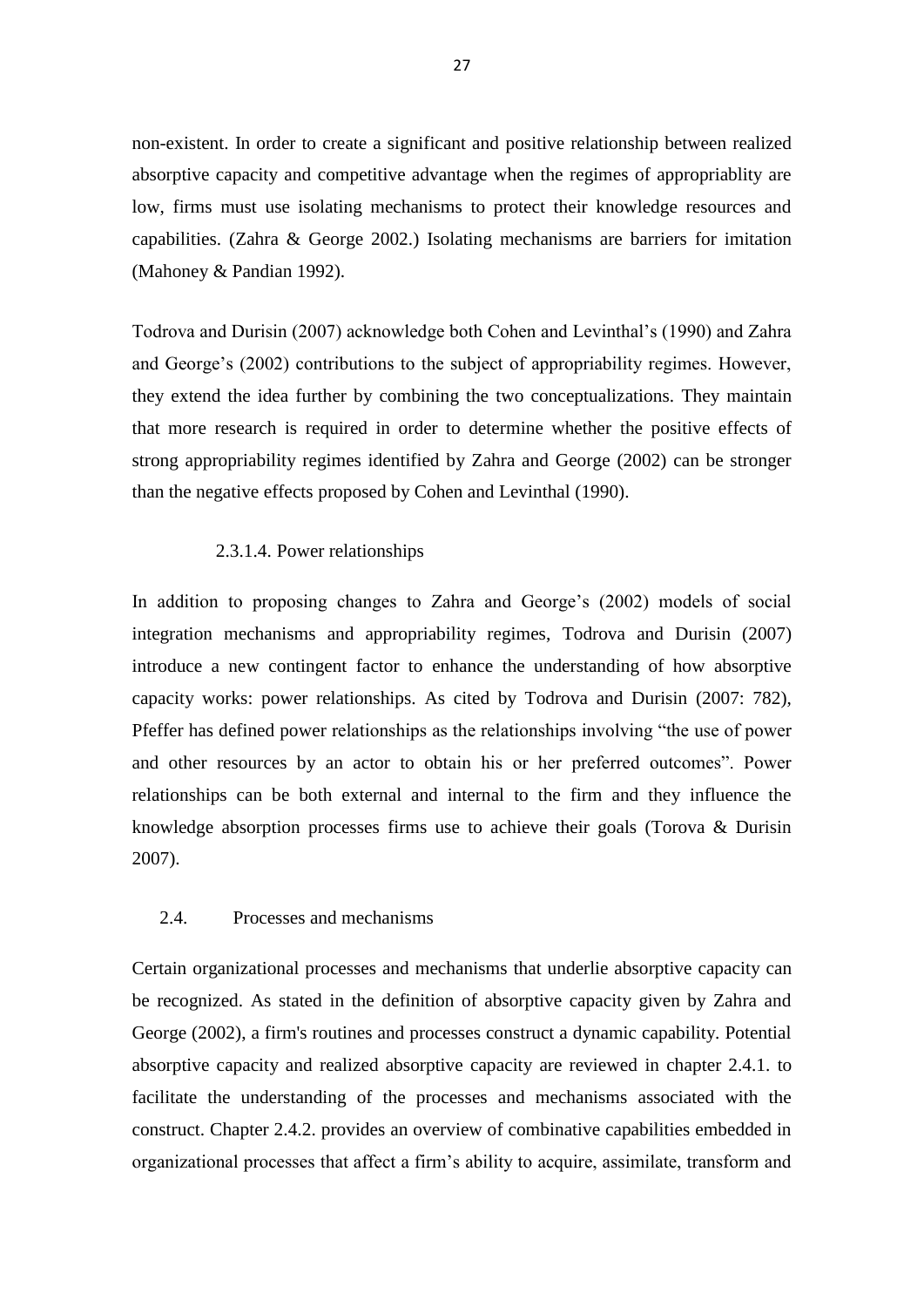exploit knowledge. The previsous chapter about developing absorptive capacity supports the discussion about the processes and mechanisms, and thereby the microfoundations of absorptive capacity. The concept of microfoundations is addressed more specifically in chapter 2.5.

#### <span id="page-29-0"></span>2.4.1. Potential and realized absorptive capacity

As previously mentioned, Zahra and George (2002) divide absorptive capacity into two blocks: potential absorptive capacity, which consists of knowledge acquisition and assimilation and realized absorptive capacity, which consists of knowledge transformation and exploitation. Numerous researchers agree on the importance of Zahra and George's (2002) contribution to absorptive capacity literature and incorporate the idea of two separate subsets into their own studies (e.g. van den Bosch, van Wijk & Volberda 2003; Lane et al. 2006; Todrova & Durisin 2007; Fosfuri & Tribó 2008; Volberda et al. 2010; Lewin et al. 2011). Because of the significance of Zahra and George's reconceptualization of potential and realized absorptive capacity, their study has been chosen as the foundation of this thesis.

Zahra and George (2002) maintain that the two subsets of absorptive capacity affect the development of a firm's competitive advantage in different ways and involve different processes and mechanisms, which makes it necessary to distinguish between them. The paths that organizations follow in developing their core competencies are flexible and nonlinear. By differentiating between potential and realized absorptive capacity, those paths are easier to observe and examine. In addition to competitive implications, the findings indicate that different kinds of managerial roles are necessary for potential and for realized absorptive capacity. (Zahra & George 2002.)

Zahra and George (2002) also introduce the term "efficiency factor", which describes the ratio of realized absorptive capacity to potential absorptive capacity. Variations in the transformation and exploitation capabilities are the reason why firms "vary in their ability to create value from their knowledge base" (Zahra & George 2002: 191). When the efficiency factor is high, realized absorptive capacity approaches potential absorptive capacity. Hence, assuming that profits are mainly generated through realized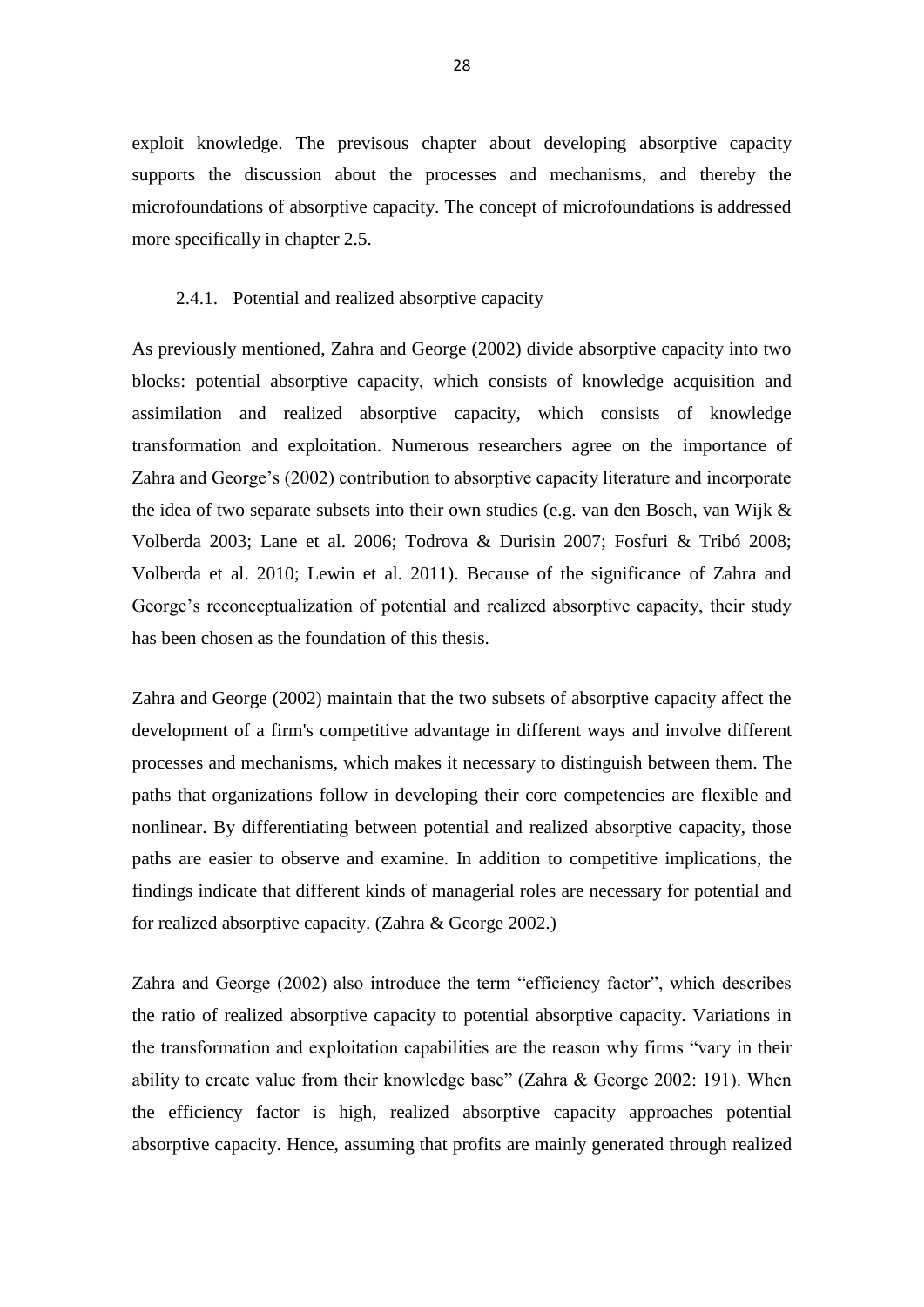absorptive capacity, achieving or maintaining a high efficiency factor leads to increased performance. Jansen, van Den Bosch and Volberda's (2003) empirical study supports this theory. By exploring the relationship between potential and realized absorptive capacity, they find distinct organizational and performance implications of different ratios of realized to potential absorptive capacity.

Zahra and George (2002: 185) note that the operations that comprise a firm's potential absorptive capacity, the acquisition and assimilation of knowledge, have received far less empirical attention than the operations of realized capacity, the transformation and exploitation of knowledge. Fosfuri and Tribó's (2008) study focuses on filling this gap. Their results show that R&D cooperation, external knowledge acquisition and experience with knowledge search are the most significant antecedents of a firm's potential absorptive capacity. Fosfuri and Tribó (2008) also observe that firms put more effort into improving their absorptive capacity in times of major internal shifts that reshape the strategy, the design of the organization and the marketing of the firm. Efficient internal knowledge flows decrease the distance between potential and realized capacity, thereby facilitating the achievement of a competitive advantage.

#### <span id="page-30-0"></span>2.4.2. Combinative capabilities

In 1992 Kogut and Zander introduced combinative capabilities as determinants of innovations, referring to the "intersection of the capability of the firm to exploit its knowledge and the unexplored potential of the technology" (Kogut & Zander 1992: 391). It is apparent that combinative capabilities are closely linked to both potential and realized absorptive capacity (Jansen et al. 2005). Van den Bosch et al. (1999) identify three different types of combinative capabilities that influence a firm's absorptive capacity: systems capabilities, coordination capabilities, and socialization capabilities. Van den Bosch et al. (1999) consider combinative capabilities as an antecedent of absorptive capacity.

Systems capabilities, such as policies, procedures, direction, and manuals, are often used for integrating explicit knowledge. Exchanging and combining explicit knowledge through combinative capabilities is formal and efficient. However, the routine and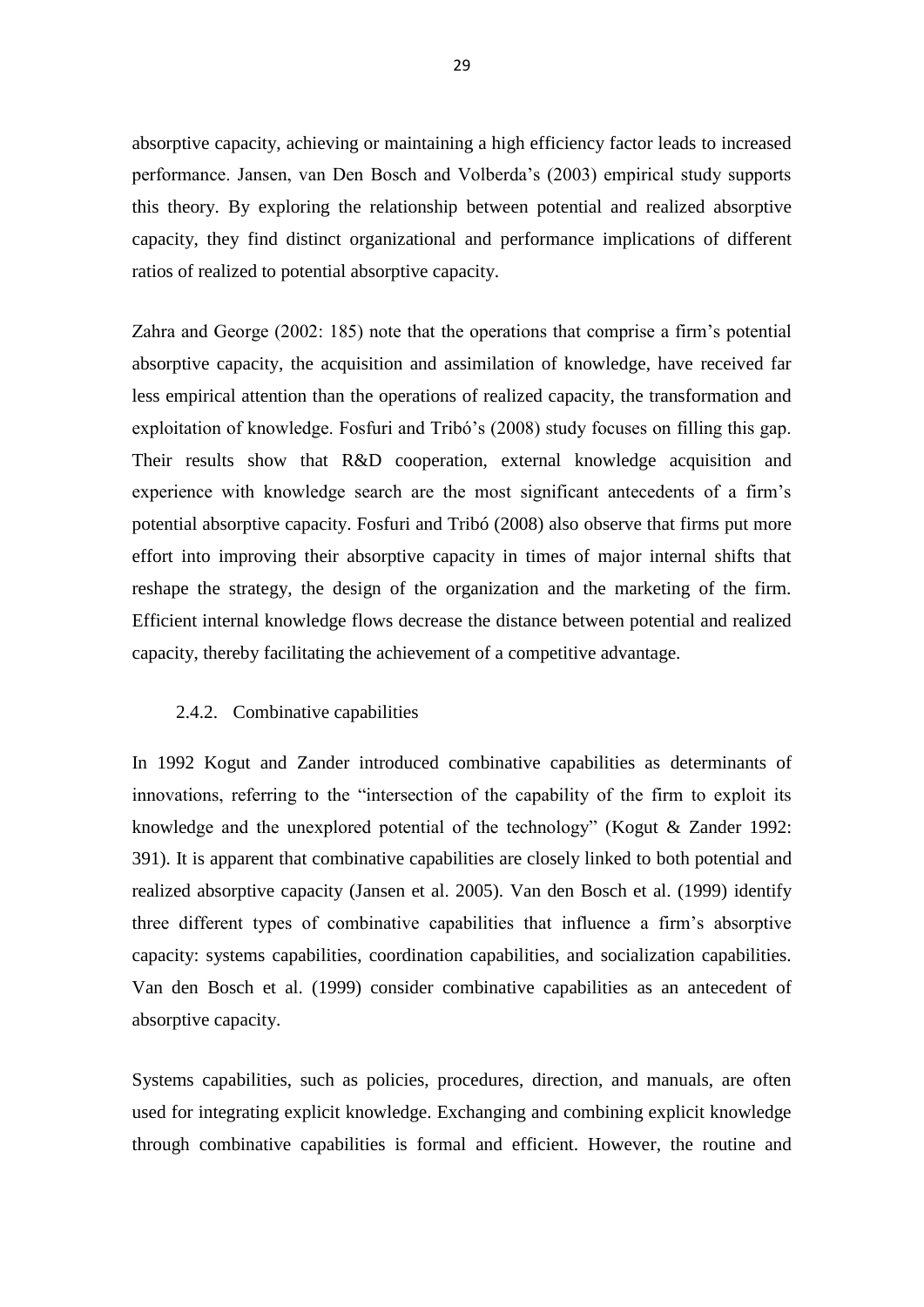inflexibility of using formal language, codes, working manuals and information systems may result in a weakened absorptive capacity. (van den Bosch et al. 1999.)

According to van den Bosch et al. (1999), coordination capabilities describe the degree to which knowledge absorption occurs through relationships between group members. Resulting from training and job rotation, linkages between units or individuals, and participation, coordination capabilities enable controlling, coordinating, and absorbing knowledge in a firm (Bosch et al. 1999). Urbancová (2013) recognizes the significance of knowledge and experience sharing in the innovation process as well and stresses the importance of responding to the demands of a turbulent business environment. Such capabilities are the source of profitability and success (Urbancová 2013).

Van den Bosch et al. (1999: 557) refer to socialization capabilities as "the ability of the firm to produce a shared ideology that offers members an attractive identity as well as collective interpretations of reality". Beliefs and values are infused into a firm over time and they give firm members a strong, shared identity. Sharing the same language and culture may translate into efficiency but it can have harmful effects on knowledge absorption both in terms of scope and flexibility. Having a collective mindset leaves little room to absorbing external knowledge and therefore weakens the firm's absorptive capacity. (Van den Bosch et al. 1999.)

Jansen et al. (2005) focus on the unit level and use the three types of combinative capabilities introduced by van den Bosch et al. (1999) as a structure for their analysis. Jansen et al. (2005) suggest that combinative capabilities include specific organizational mechanisms that influence potential and realized absorptive capacity in different ways. Cross-functional interfaces, participation, job rotation and other organizational mechanisms associated with coordination capabilities mainly affect a firm's potential absorptive capacity whereas organizational mechanisms related to socialization capabilities, socialization tactics and connectedness, enhance a firm's realized absorptive capacity. Formalization, a part of systems capabilities, impacts a unit's realized absorptive capacity without decreasing its potential absorptive capacity. Routinization, however, has a negative influence on a unit's potential absorptive capacity as well as on transformation, which is the first dimension of a unit's realized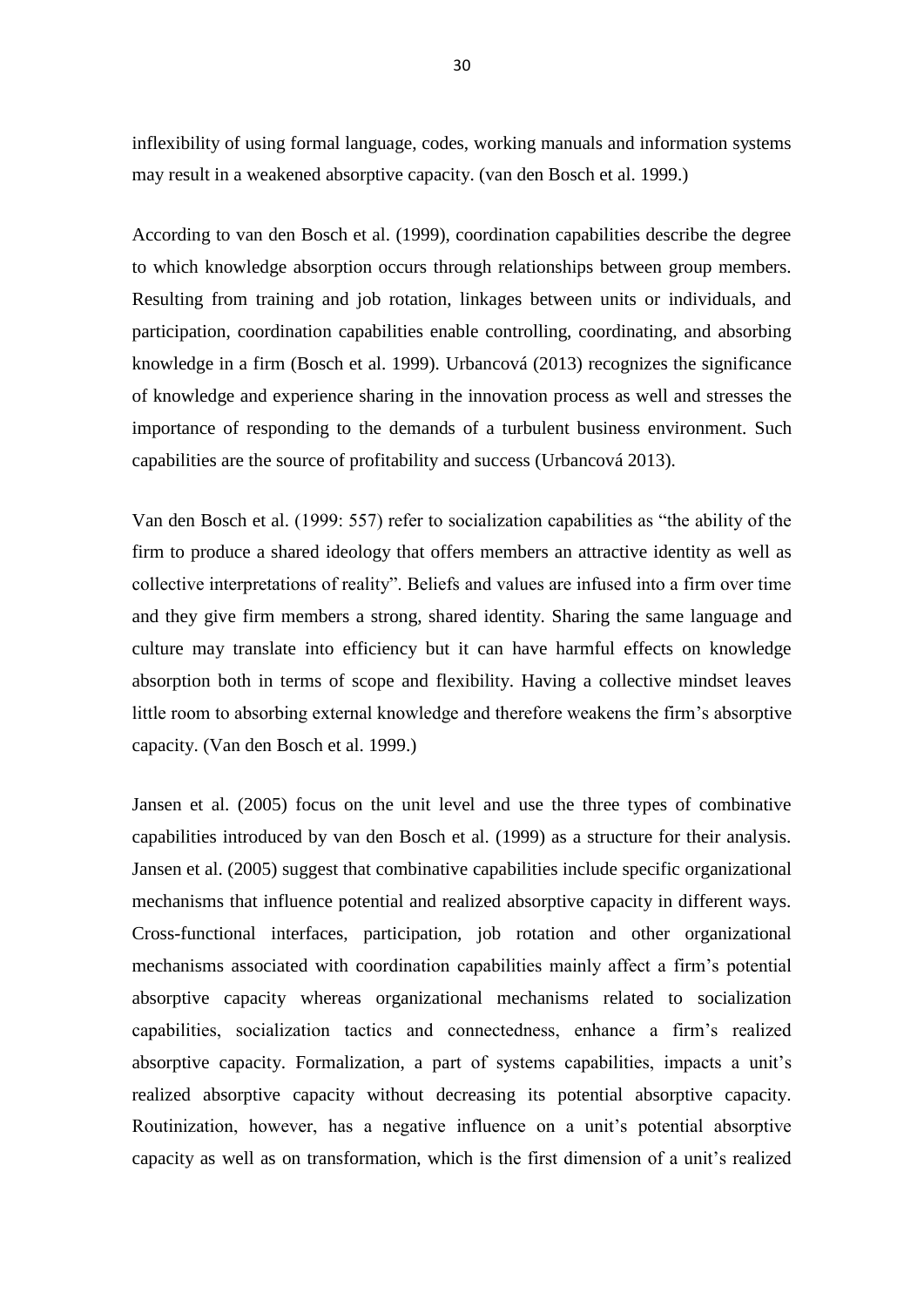absorptive capacity. Their study indicates that all organizational units may not have the same ability to manage levels of potential and realized absorptive capacity and to create value from their absorptive capacity. In other words, their developmental paths may differ. (Jansen et al. 2005.)

#### <span id="page-32-0"></span>2.5. Microfoundations

In order to comprehensively understand how absorptive capacity arises and what behavioural mechanisms increase it, the analysis should be directed towards the microfoundations of the construct (Volberda et al. 2010). Microfoundations can be defined as "foundations of something, namely aggregate concepts and/or relations between aggregate variables" (Foss 2010). In this paper, microfoundations, or metaroutines, are the foundation of practiced routines, which together constitute a firm's absorptive capacity (Lewin et al. 2011).

According to Gupta, Tesluk and Taylor (2007), researchers should study high-level concepts through phenomena that takes place at lower levels. The lower-level analysis strengthens the structural base of a concept and thereby clarifies its nature (Gupta et al. 2007). Without a focus on the micro-level, the underlying organizational mechanisms cannot be defined. As a result, the relationship between routines and performance remains unclear. (Abell, Felin & Foss 2008).

By studying the microfoundational aspects of absorptive capacity, the field of strategic management can be further developed (Foss 2010). Identifying the microfoundations that support absorptive capacity helps to outline the reasons behind competitive advantage and innovation, and overcome the obscurities in absorptive capacity research (Volberda et al. 2010; Lewin et al. 2011). Rice, Liao, Galvin, and Martin (2015) maintain that observing dynamic capabilities requires an emphasis on "real and concrete resource commitments and processes". By concentrating on finding empirical evidence of the microfoundations, organisational processes can be linked to firm performance (Rice et al. 2015).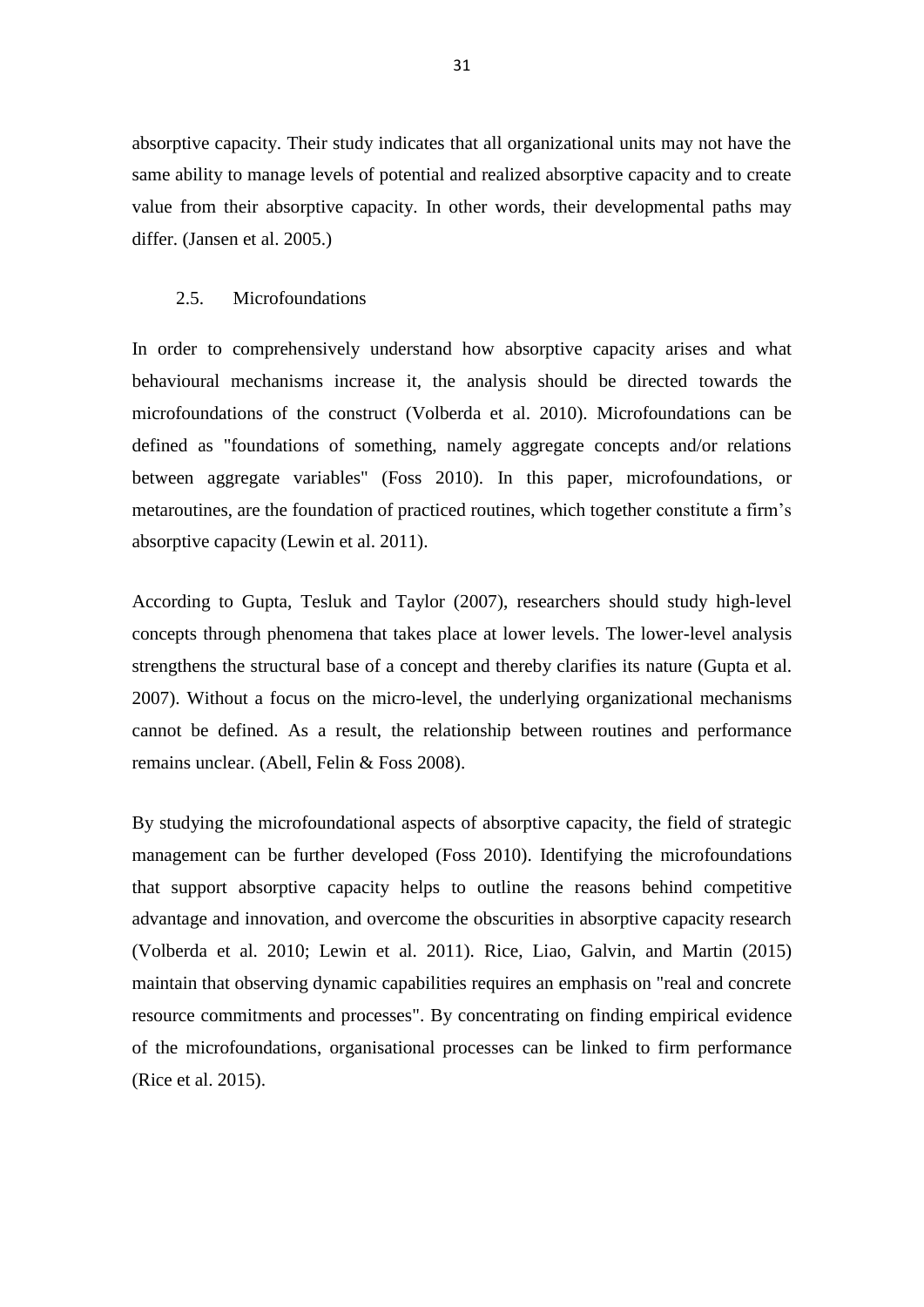While the emphasis of strategic management research has previously been on macro constructs, a rising interest in the study of microfoundations can be noticed (Abell et al. 2008). Like Volberda et al (2010), Lewin et al. (2011) also recognize that there is a lack of research on the factors that make up a firm's absorptive capacity, i.e. the microfoundations of absorptive capacity. Lewin et al. (2011: 82) describe absorptive capacity as "a bundle of routines that encompass the ability of companies to initiate change from within as well as identify and assimilate ideas from the external environment". Discovering the microfoundations of absorptive capacity may untangle the reasons why some firms are more successful in innovation and learning than others (Lewin et al. 2011).

Lewin et al. (2011) distinguish between internal and external capabilities that underlie knowledge acquisition, transformation, assimilation and exploitation. Internal routines refer to the practices inside the firm, such as knowledge creation, knowledge transfer and learning within the boundaries of the organization. External routines take place when the knowledge is acquired from external sources. Both internal and external routines are required for gaining the full benefits of absorptive capacity. (Lewin et al. 2011.) This idea coincides with Zahra and George's (2002) theory that potential absorptive capacity and realized absorptive capacity have unique but complementary roles.

Metaroutines comprise the "higher-level routines that define the general, abstract purpose of routines and that are expressed by practiced routines, which are firm specific, idiosyncratic, and observable" (Lewin et al. 2011: 85). Internal practices consist of the formal and informal routines that facilitate variation and enable the rise of new ideas. Moreover, sharing and integrating knowledge and effective firm practices, determining which ideas to develop and execute and re-examining old practices are included in the internal capabilities. (Lewin et al. 2011.)

The external practices include identifying outside knowledge and learning and cooperating with external parties. Lewin et al. (2011) also acknowledge the effect of social mechanisms on the level of innovation performance. In addition to internal and external practices, there are two metaroutines in between the different subsets: managing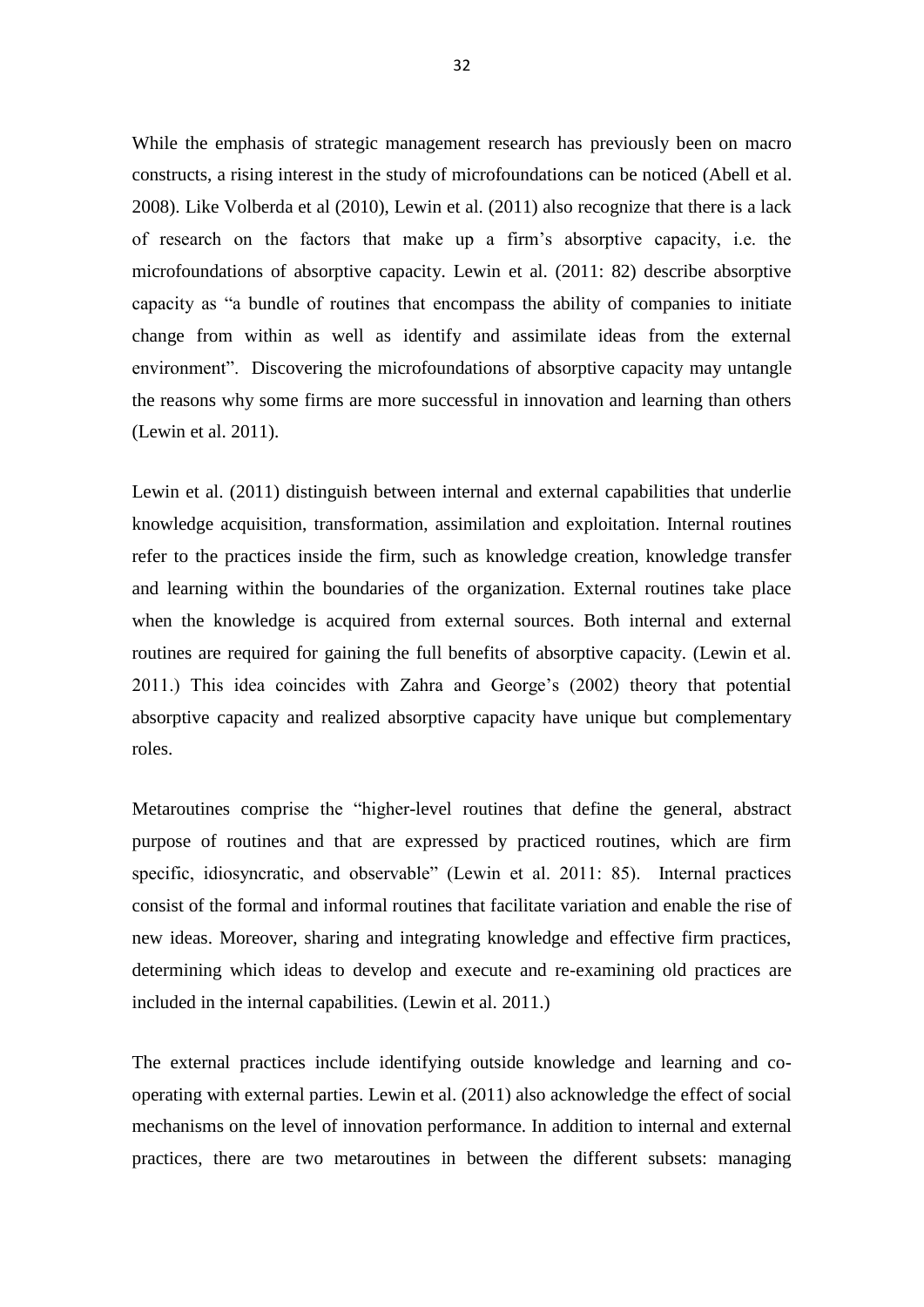adaptive tension and transferring knowledge back to the organization. (Lewin et al. 2011.)

Lewin et al. (2011) focus on the routine structure underlying absorptive capacity. According to their study, two conditions determine the effectiveness of absorptive capacity: the ability to develop organizational processes for addressing both internal and external metaroutines and the ability to "find complementarities between configurations of metaroutines that leverage the effectiveness of individual practiced routines". (Lewin 2011: 95). It confirms the importance of putting focus on the microfoundations.

#### <span id="page-34-0"></span>2.6. Outcomes of absorptive capacity

There are several outcomes that can be expected as a result of high absorptive capacity. The anticipated outcomes are listed in table 3. According to Cohen and Levinthal (1990), a high level of absorptive capacity translates into proactive behaviour. Firms with high levels of absorptive capacity are more independent than others and search for opportunities present in the environment. In comparison, firms with low levels of absorptive capacity tend to be more reactive, responding to triggers caused by failures instead of seeking out for new opportunities. Other outcomes Cohen and Levinthal (1990) list include innovative performance and expectation formation. Expectation formation allows firms to make more accurate predictions of the nature and commercial potential of technological developments (Cohen & Levinthal 1990). Kumar and Seth (2001) reflect on Cohen and Levinthal's (1990) paper and discuss knowledge, absorptive capacity, and the theory of the diversified firms. They imply that diversification is an outcome of absorptive capacity. Diversification gives firms a competitive advantage, similarly to proactive and innovative performance presented in Cohen and Levinthal's (1990) study.

Supporting the previous findings, the results of Tsai's (2001: 1003) study suggest that high levels of absorptive capacity give firms "a better chance to successfully apply new knowledge toward commercial ends, producing more innovations and better business performance". That is, firms with high absorptive capacity are more likely to have success in commercializing their new products than firms with low levels of absorptive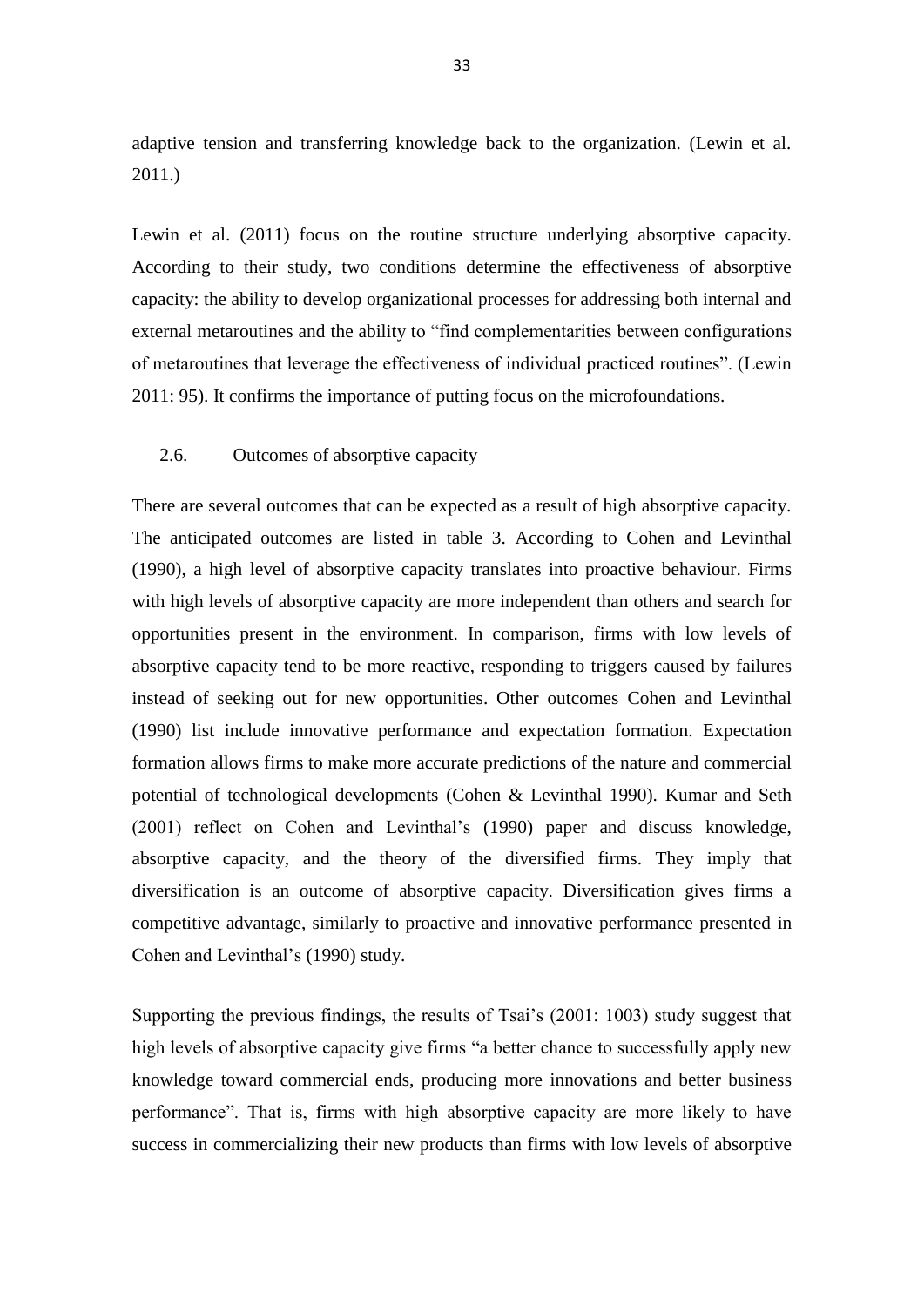capacity. Zahra and George's (2002) findings follow the same pattern. They maintain that one of the reasons that it is crucial to make a distinction between potential and realized absorptive capacity is that it explains why some firms use absorptive capacity more efficiently than others. Firm performance cannot be improved without first leveraging potential absorptive capacity but a high potential absorptive capacity alone is not enough. Potential and realized absorptive capacities have separate roles that complement each other. (Zahra & George 2002.)

| Study                  | <b>Outcomes</b>                                                                                                                                                     |
|------------------------|---------------------------------------------------------------------------------------------------------------------------------------------------------------------|
| Cohen $&$              | Proactive behavior                                                                                                                                                  |
| Levinthal              | Innovative performance                                                                                                                                              |
| (1990)                 | <b>Expectation formation</b>                                                                                                                                        |
| Kumar & Seth<br>(2001) | Diversification                                                                                                                                                     |
| Tsai (2001)            | A better chance to successfully apply new knowledge toward<br>commercial ends<br>Producing more innovations<br>Improved business performance                        |
| Zahra &                | Competitive advantage                                                                                                                                               |
| George $(2002)$        | Strategic flexibility                                                                                                                                               |
|                        | Innovation                                                                                                                                                          |
|                        | Improved performance                                                                                                                                                |
| Lane et al.<br>(2006)  | Commercial outputs (products, services, and intellectual property)<br>Knowledge outputs (general, scientific, technical, and<br>organizational)<br>Firm performance |

**Table 3.** Outcomes of absorptive capacity.

Fosfuri and Tribó's (2008) findings are in line with Zahra and George's (2002) theories. Their results show that firms with high potential absorptive capacity are more successful in getting larger shares of their sales from new or improved products than others. Fosfuri and Tribó (2008) also agree that potential and realized absorptive capacity have separate but complementary roles, and that firms need to develop their realized absorptive capacity to get benefits from the knowledge that has been acquired and assimilated.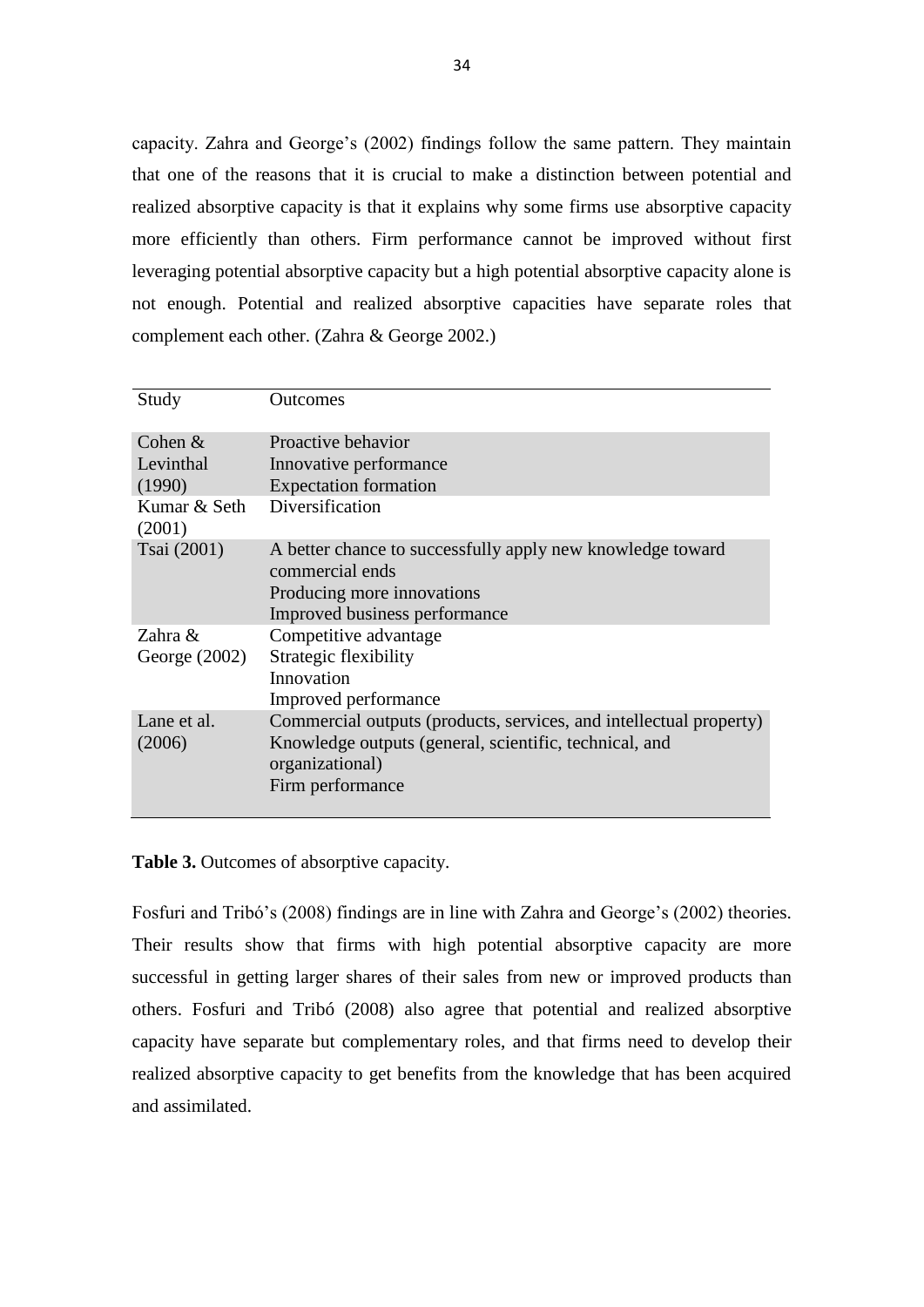Zahra and George's (2002) study suggests that competitive advantage, strategic flexibility, innovation and improved performance are the outcomes of absorptive capacity. As absorptive capacity exists in two separate subsets, different outcomes derive from different subsets. Potential absorptive capacity enables strategic flexibility while competitive advantage is created through realized absorptive capacity. Together the subsets improve firm performance and develop the firm's innovation capabilities. (Zahra & George 2002.) Urbancová (2013) also recognizes the link between innovative capabilities and a firm's competitive advantage, suggesting that innovations have a great effect on a firm's competitive advantage and therefore on a firm's economic success.

Lane et al. (2006) recognize commercial, knowledge and performance boosting outcomes for absorptive capacity. Absorptive capacity generates knowledge outputs that can be general, scientific, technical, and organizational, and commercial outputs such as products, services and intellectual property. Both sets of outputs have a further effect on firm performance, similarly to potential and realized absorptive capacity in Zahra and George's (2002) study.

# 2.7. Moderating and indirect effects of absorptive capacity

Numerous researchers have also found moderating and indirect effects of absorptive capacity. These effects are gathered in table 4. Escribanoa, Fosfuri and Tribó (2009) state that a high level of absorptive capacity enables an efficient knowledge flow management and generates innovative outcomes. The influence of absorptive capacity on innovation performance has a moderating effect on "the degree to which external knowledge flows affect innovation output" (Escribanoa et al. 2009: 96). Their results confirm that absorptive capacity leads to a competitive advantage.

Kostopoulos et al. (2011) agree with the general idea that absorptive capacity is a capability for identifying and translating outside knowledge into concrete advantages and innovation but they also recognize that absorptive capacity has time-lagged indirect effects on financial performance. They suggest that absorptive capacity results in innovation, which in turn leads to financial gains. Kostopoulos et al. (2011) find that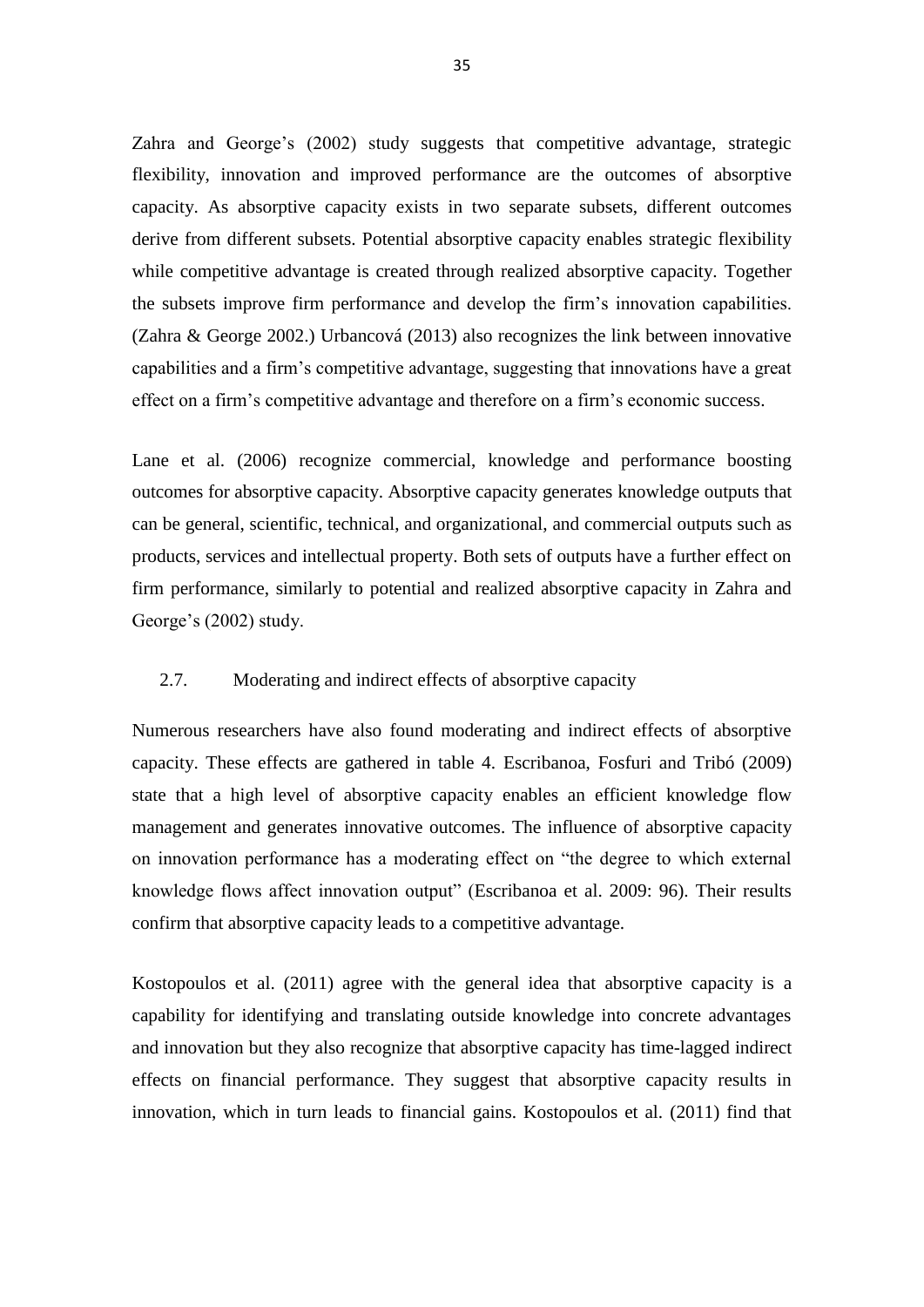absorptive capacity enables firms to transform inflowing external knowledge into related performance benefits. (Kostopoulos et al. 2011.)

| Study                        | Moderating and indirect effects of absorptive capacity                                                     |
|------------------------------|------------------------------------------------------------------------------------------------------------|
| Escribanoa<br>et al. (2009)  | Innovative outcomes by improving management of external<br>knowledge flows                                 |
| Kostopoulos<br>et al. (2011) | Time-lagged effects on financial performance                                                               |
| Liu et al.<br>(2013)         | Improved firm performance by shaping supply chain agility                                                  |
| Engelen et<br>al. $(2014)$   | Strengthened relationship between entrepreneurial orientation and<br>firm performance in turbulent markets |

**Table 4.** Moderating and indirect effects of absorptive capacity.

Liu, Ke, Wei and Hua (2013) on the other hand find a connection between IT capabilities and absorptive capacity. Their findings show that firms can use IT capabilities to improve the level of absorptive capacity. According to them, flexible IT infrastructure and IT assimilation have an indirect effect on firm performance through absorptive capacity.

Absorptive capacity affects firm performance indirectly by shaping supply chain agility (Liu et al. 2013). Supply chain agility can be defined as "the capability of the firm, both internally and in conjunction with its key suppliers and customers, to adapt or respond in a speedy manner to marketplace changes as well as to potential and actual disruptions, contributing to the agility of the extended supply chain" (Braunscheidel  $\&$ Suresh 2009: 119). Absorptive capacity mediates the effects of supply chain agility and IT capabilities and their interaction results in improved firm performance (Liu et al. 2013).

Engelen, Kube, Schmidt and Flatten (2014) state that in turbulent markets absorptive capacity strengthens the relationship between entrepreneurial orientation (EO) and firm performance. EO refers to the processes, practices and activities that allow the principal act of entrepreneurship, new entry (Lumpkin & Dess 1996). That is entering new or established markets with new or existing markets using innovativeness, autonomy,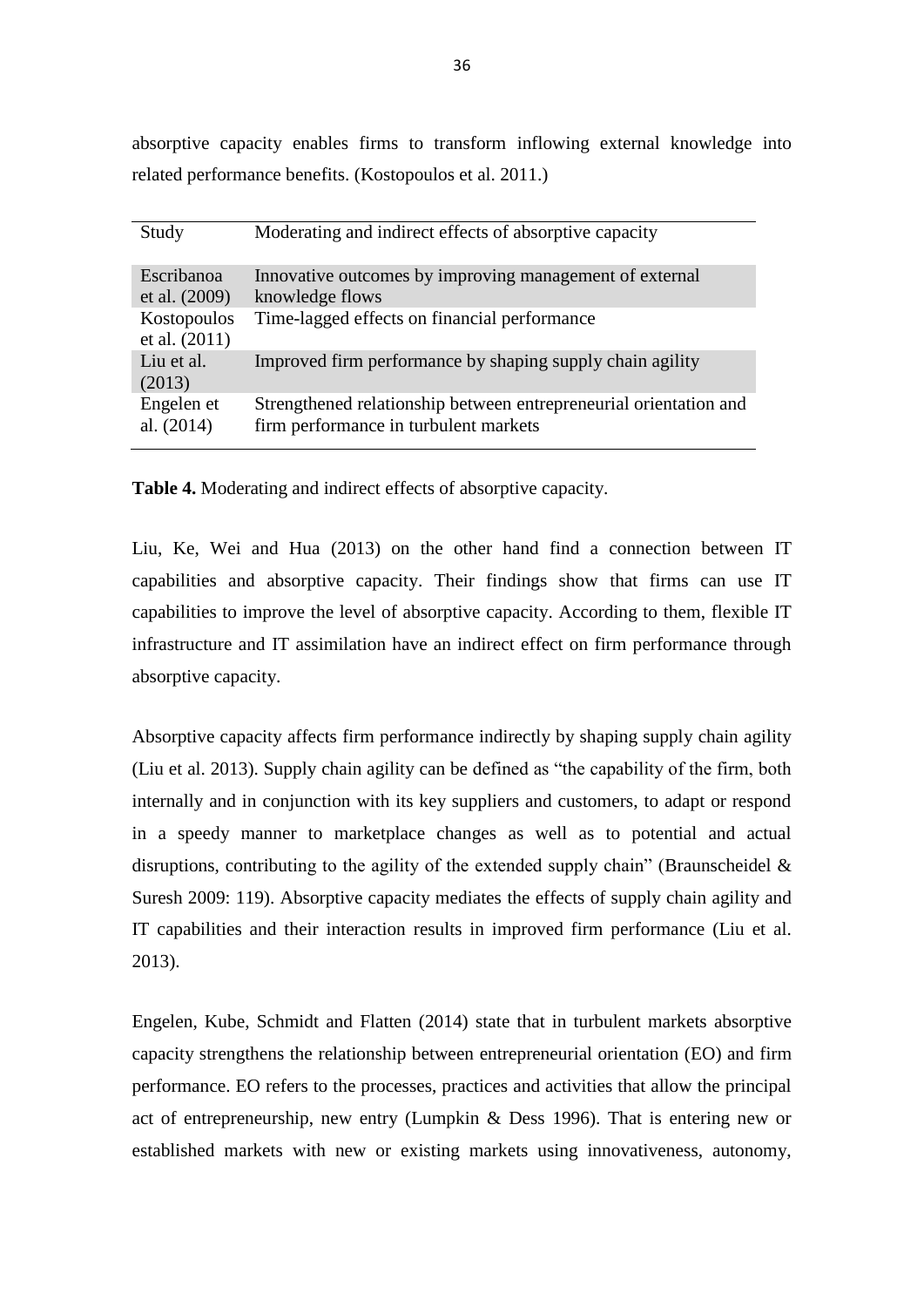proactiveness, risk taking and competitive aggressiveness. According Engelen et al. (2014: 12), "the dynamic capability to acquire, assimilate, transfer, and exploit new external knowledge enables a firm to implement an entrepreneurially oriented strategic approach more effectively and efficiently than it could if it had no such capability".

## 2.8. Measuring absorptive capacity

Over the past two decades, major research effort has been put into measuring absorptive capacity (Thomas & Wood 2014). Cohen and Levinthal (1990) consider R&D as a significant contributor to a firm's absorptive capacity. Stock, Greis and Fischer (2001) and Tsai (2001) follow Cohen and Levinthal's model and use R&D intensity, defined as R&D investment divided by sales (Cohen & Levinthal 1990), as a measure of absorptive capacity. However, absorptive capacity is complex in nature and results from multiple different factors. Therefore using R&D intensity for measuring a firm's absorptive capacity is rudimentary (Lane et al. 2006; Lichtenhaler 2009; [Camisón](http://www.sciencedirect.com.proxy.tritonia.fi/science/article/pii/S0148296309001477) & Forés 2010; Volberda et al. 2010 & Lewin et al. 2011, Thomas & Wood 2014). George, Zahra, Wheatley and Khan (2001) measure absorptive capacity by R&D spending and the number of patents but these operationalizations still may not be enough to capture the whole absorptive capacity construct (Lane et al. 2006).

Zahra and George (2002) point out that the measurements of absorptive capacity are insufficient in case all dimensions are not clearly defined and the richness and complexity of the construct are not taken into account. Because researchers have made various conceptualizations and measurements of absorptive capacity, it is difficult to make comparisons between previous findings and demonstrate their theoretical and managerial relevance (Flatten et al. 2011).

With Zahra and George's (2002) reconceptualization of the different dimensions of absorptive capacity, measuring absorptive capacity is improved. Zahra and George (2002) maintain that there are capabilities that underlie each dimension and suggest additional measurements to reinforce the focus on them. Knowledge acquisition could be measured by "the years of experience of the R&D department" or "the amount of R&D investment", assimilation by "the number of cross-firm patent citations" or "the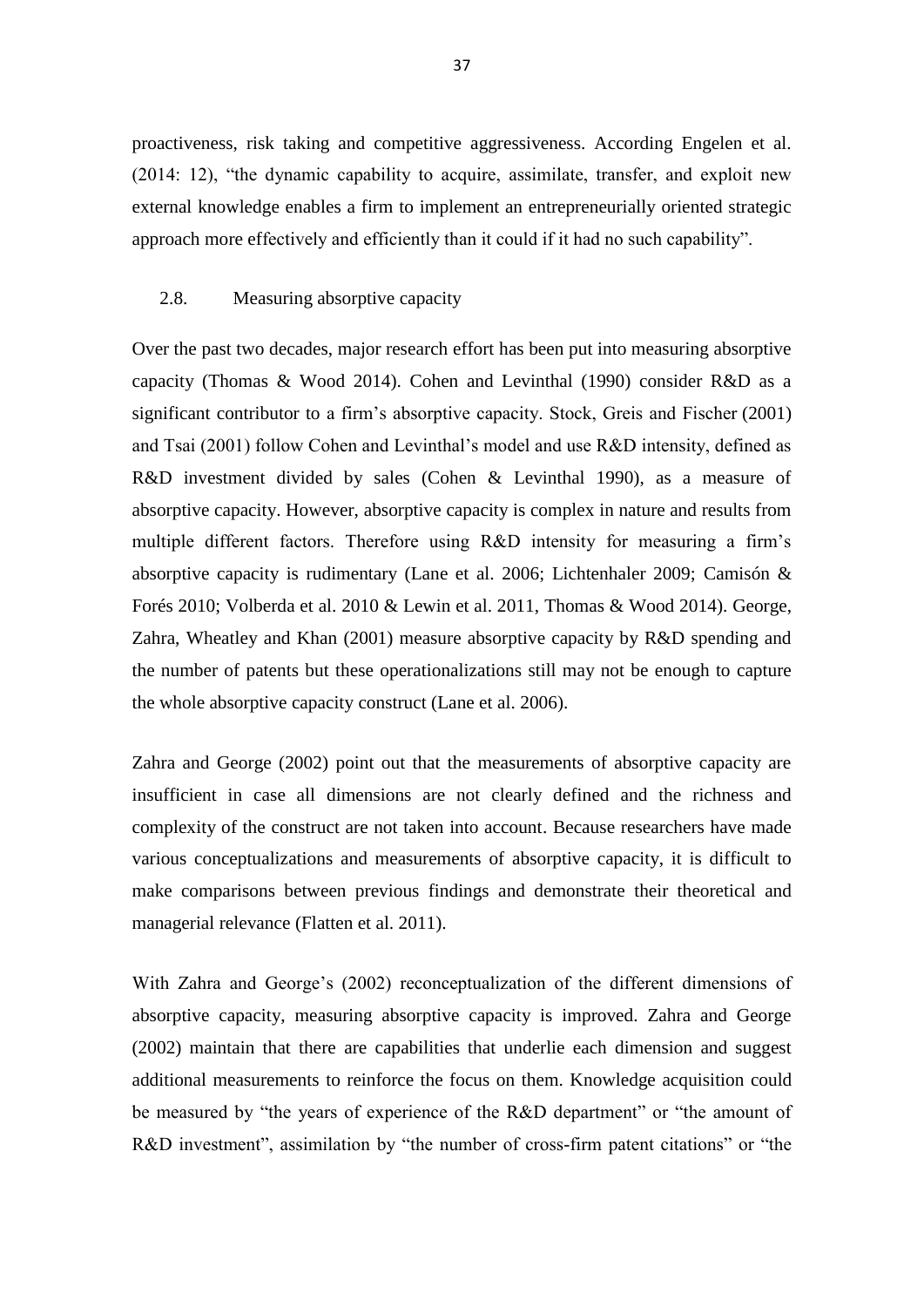number of citations" (Cockburn & Henderson 1998, as cited in Zahra & George 2002: 199), transformation could include "the number of new product ideas" or "new research projects initiated" (Leonard-Barton, 1995 as cited in Zahra & George 2002: 199) and exploitation could be observed by intermediate outputs including "the number of patents" obtained, "new product announcements," or "length of product development cycle" (Zahra & George 2002: 199).

Jansen et al. (2005) agree that the measurements for both potential and realized absorptive capacity should be enhanced. Referring to Zahra and George's (2002) fourdimension model, Jansen et al. (2005) introduce new, multi-level measurements that further clarify the distinctness of each dimension. They suggest that absorptive capacity should be measured through perceptual instruments (i.e. survey mechanisms) and thereby use multiple items that reflect the firm's ability to acquire, assimilate, transform and exploit knowledge as measurements. [Jiménez-Barrionuevo,](http://www.sciencedirect.com.proxy.tritonia.fi/science/article/pii/S016649721000132X) [García-Morales](http://www.sciencedirect.com.proxy.tritonia.fi/science/article/pii/S016649721000132X) and [Molina](http://www.sciencedirect.com.proxy.tritonia.fi/science/article/pii/S016649721000132X) (2009), [Camisón](http://www.sciencedirect.com.proxy.tritonia.fi/science/article/pii/S0148296309001477) and Forés (2010) and Thomas and Wood (2014) measure absorptive capacity along the same line by using multidimensional scale measurements and their results support the studies conducted by Zahra and George (2002) and Jansen et al. (2005). Flatten et al. (2011) also have a similar approach. They measure absorptive capacity by using 14 items that are classified into four dimensions assessing the degree of engagement in acquiring knowledge, assimilation of the acquired knowledge, transformation of the adapted new knowledge and commercial exploitation of the transformed knowledge that creates competitive advantage.

Noblet et al. (2011) aim to operationalize the concept of absorptive capacity. In doing so, they review relevant literature and examine the dimensions introduced by Zahra and George (2002). To develop an instrument for measuring absorptive capacity in companies, they first sort out variables that can be associated with each dimension. External sources background, nature of external knowledge, type of new knowledge, prior investments, prior experience, acquisition of licenses, contractual agreements, alliances and other interrelationships or joint ventures, actors' motivations, organizational culture, common and shared language, R&D intensity, familiarity with organizational problems, personnel turnover, participation in decision-making, ability to detect opportunities in the environment and position of the firm in the network are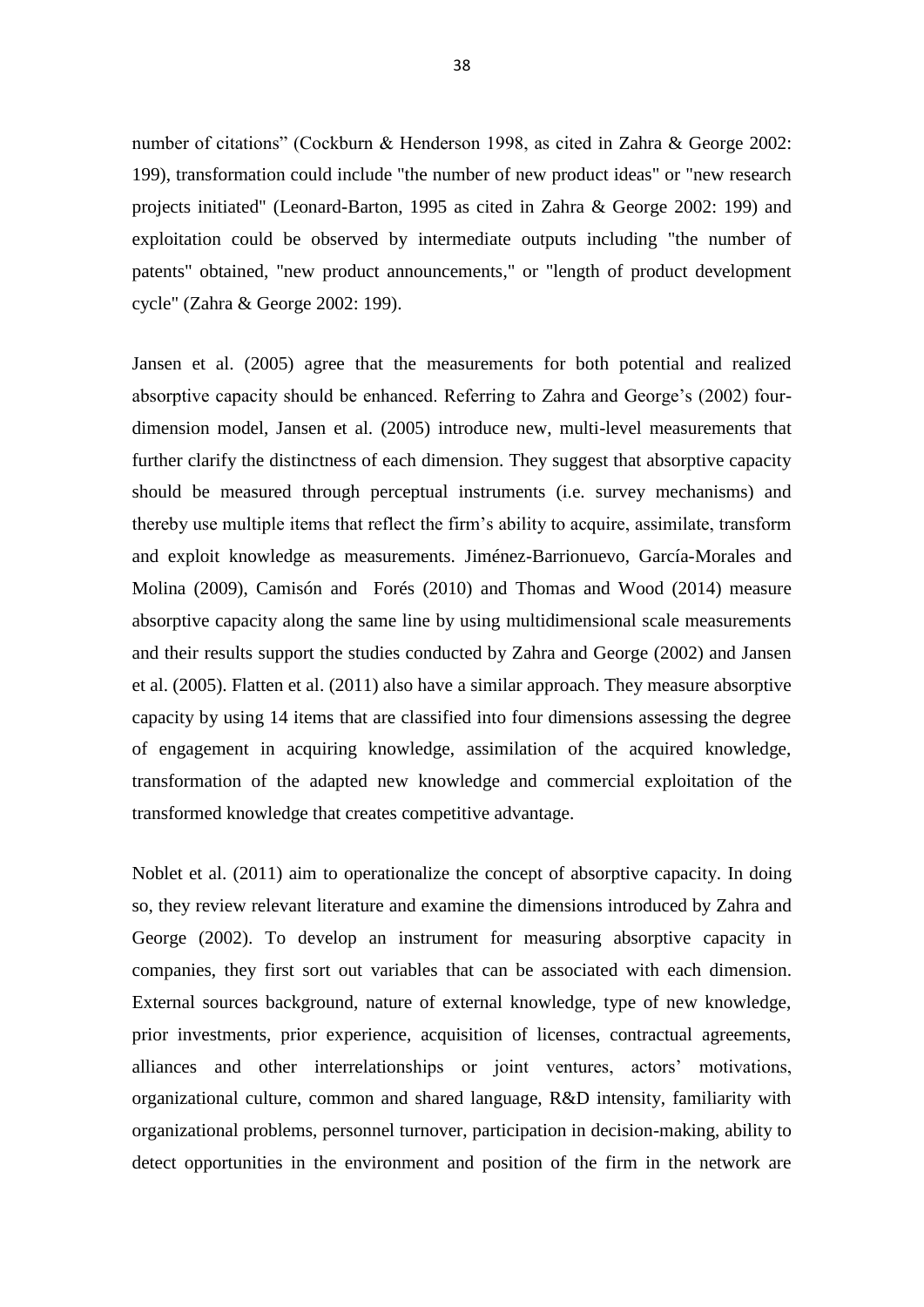grouped as the associated variables for acquisition. Assimilation includes routinization, coordination capacity, personnel turnover, the number of patents pending, the number of research and practice communities and management support. Transformation comprises the development of new products, diversification, routines for knowledge creation and the number of new ideas. Finally, the variables associated with exploitation are the number of patents filed, the number of new products and protection systems. (Noblet et al. 2011.)

The described instruments correspond with Zahra and George's (2002) reconceptualization of absorptive capacity. The measures provide valid and generalized scales for examining the construct (Thomas & Wood 2014). Thomas and Wood (2014) note, however, that there are variations in the number of items, sampled population and focus of questions, which slightly alters the perspective of each study.

### 2.9. Reactions to Zahra and George's model

Zahra and George (2002) have received both criticism and appraisal for their reconceptualization of absorptive capacity. Zahra and George (2002) have been criticized for defining the construct unclearly and too broadly [\(Camisón](http://www.sciencedirect.com.proxy.tritonia.fi/science/article/pii/S0148296309001477) & Forés 2010). According to Wacker (2004), only unambiguous and non-vague terms should be used in formal conceptual definitions. Zahra and George's (2002) model, however, is largely based on an ambiguous concept of complementarity between the four dimensions and the subsets of potential and realized absorptive capacity. Consequently, it can be criticized for not fulfilling the requirements of a proper definition [\(Camisón](http://www.sciencedirect.com.proxy.tritonia.fi/science/article/pii/S0148296309001477) & Forés 2010).

Lane et al. (2006) criticize Zahra and George (2002) for their output and input ratio biases when defining absorptive capacity. According to Lane et al. (2006), Zahra and George's view on absorptive capacity is too short-term oriented and that the focus should be more on the importance of preparing a firm for the future. Nonetheless, Lane et al. (2006) agree with Zahra and George that profits are primarily generated through realized absorptive capacity.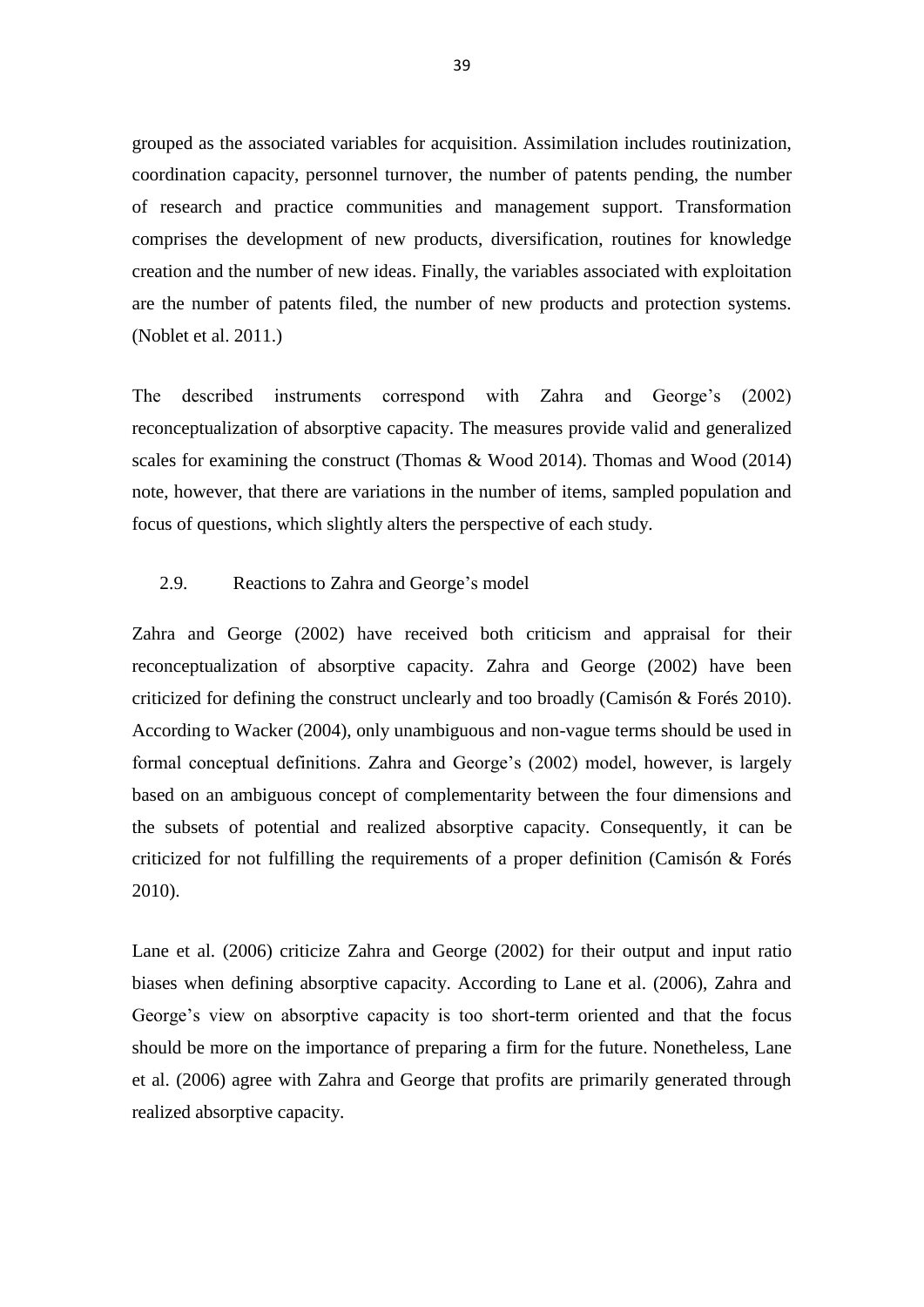Todrova and Durisin (2007) recognize that Zahra and George's (2002) paper raises awareness of the important issues regarding the components, antecedents, contingencies and outcomes of absorptive capacity. However, in their opinion Zahra and George overlook Cohen and Levinthal's (1990) original conceptualization of the construct. According to Todrova and Durisin (2007), Zahra and George should have built their model more systematically on Cohen and Levinthal's study.

Todrova and Durisin (2007) question the very core of Zahra and George's (2002) study: the distinction between potential and realized absorptive capacity. They argue that the new dimension introduced by Zahra and George, knowledge transformation, is actually linked to assimilation as an alternative process and not a following step of the construct. Secondly, Todrova and Durisin (2007) propose changes to the contingency factor of social integration. They suggest that its influence on absorptive capacity may not only be positive but also negative. The third issue that Todrova and Durisin (2007) find in Zahra and George's study is the definition of absorptive capacity as a dynamic capability. According to Todrova and Durisin (2007), Zahra and George fail to truly capture the dynamic and complex nature of construct.

Andersén and Kask (2012) also find Zahra and George's (2002) definition of the construct inadequate and they redefine the original concepts of potential and realized absorptive capacity. In contrast to Zahra and George (2002), who define potential absorptive capacity as the ability to acquire and assimilate knowledge and realized absorptive capacity as the ability to transform and exploit knowledge, Andersén and Kask (2012) argue that all four dimensions can be potential or realized. They criticize Zahra and George's model for confusing potential absorptive capacity with the capacity to actually utilize it. Zahra and George's model does not take the level of utilization of the different capacities into account whereas Andersén and Kask (2012) point out that the levels of potential absorptive capacity and realized absorptive capacity can be significantly different with each other. Andersén and Kask (2012: 43) describe potential absorptive capacity as "the disposed capacity to absorb knowledge" and realized absorptive capacity as "the absorption of knowledge actually performed".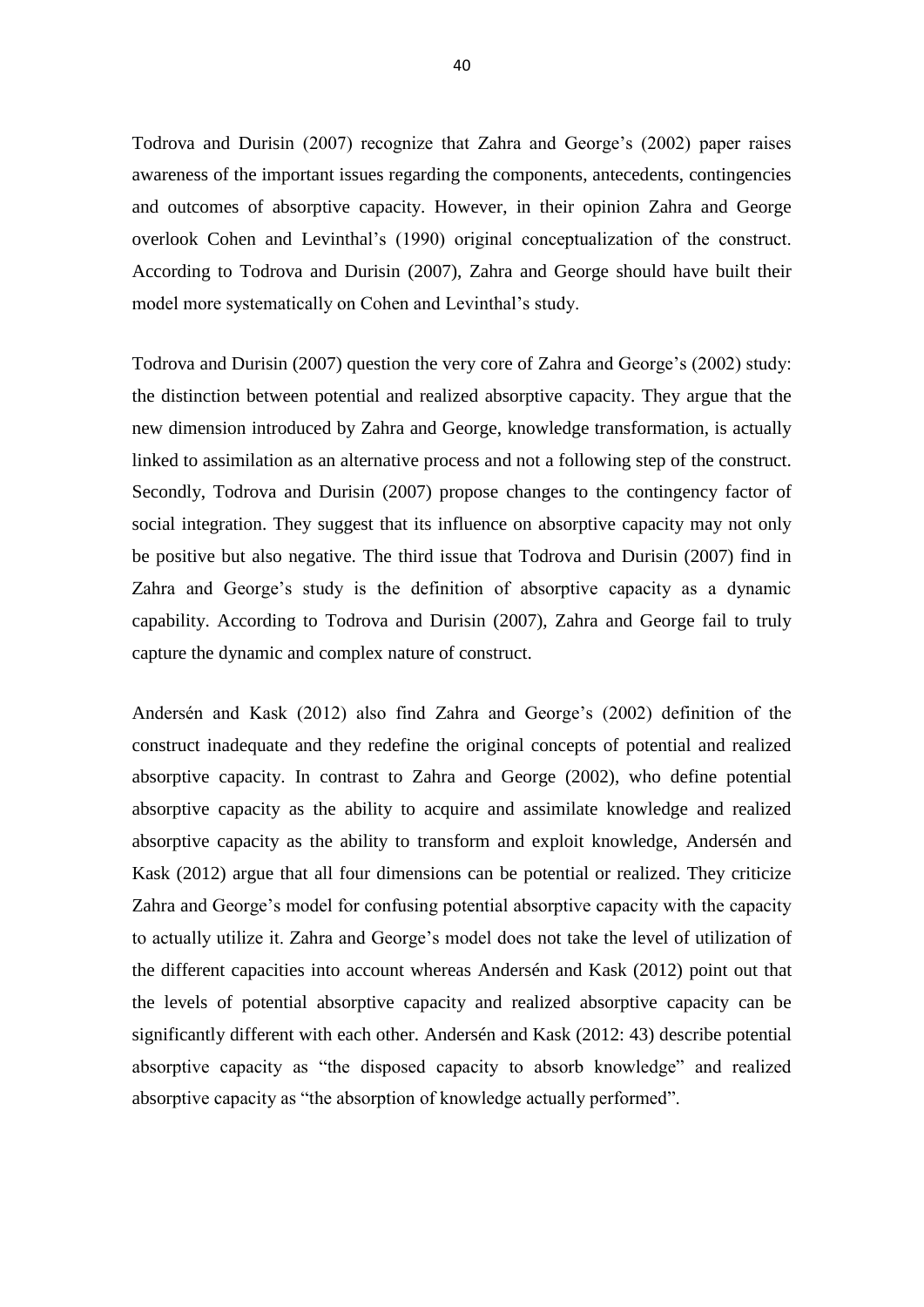Despite the criticism it has received, Zahra and George's (2002) reconceptualization of absorptive capacity is likely to be the most significant contribution to absorptive capacity research since Cohen and Levinthal's (1990) study "*Absorptive Capacity: A New Perspective on Learning and Innovation*". Dividing absorptive capacity into two large blocks, potential and realized absorptive capacity, makes it easier to analyze the relationship between the different dimensions and study and analyze their antecedents and outcomes [\(Camisón](http://www.sciencedirect.com.proxy.tritonia.fi/science/article/pii/S0148296309001477) & Forés 2010). Noblet et al. (2011) similarly state that by drawing attention to the four distinct dimensions of absorptive capacity, Zahra and George (2002) open up many possibilities for examining new areas of the construct and using it in practise.

Engelen et al. (2014) also see the operational possibilities in Zahra and George's (2002) four-dimensional model. According to them, it provides a prominent and comprehensive overview of the steps that underlie absorptive capacity. Engelen et al. (2014) maintain that the four dimensions introduced by Zahra and George (2002) fully cover all aspects of the absorptive capacity process.

Zahra and George (2002) state in the conclusion of their study that future research should recognize the multiple dimensions of absorptive capacity and the links they have to the development and maintenance of a competitive advantage. Now, 14 years after the release of their reconceptualization, it is safe to say that the multi-dimension construct of absorptive capacity has been adapted and accepted by various researchers in the field of management (e.g. van den Bosch et al. 2003; Lane et al. 2006; Volberda et al. 2010). Thomas and Wood (2014: 40) describe Zahra and George's (2002) contribution as a "valuable refinement of Cohen and Levinthal's (1990) initial theorizing by conceptualizing absorptive capacity as a dynamic capability".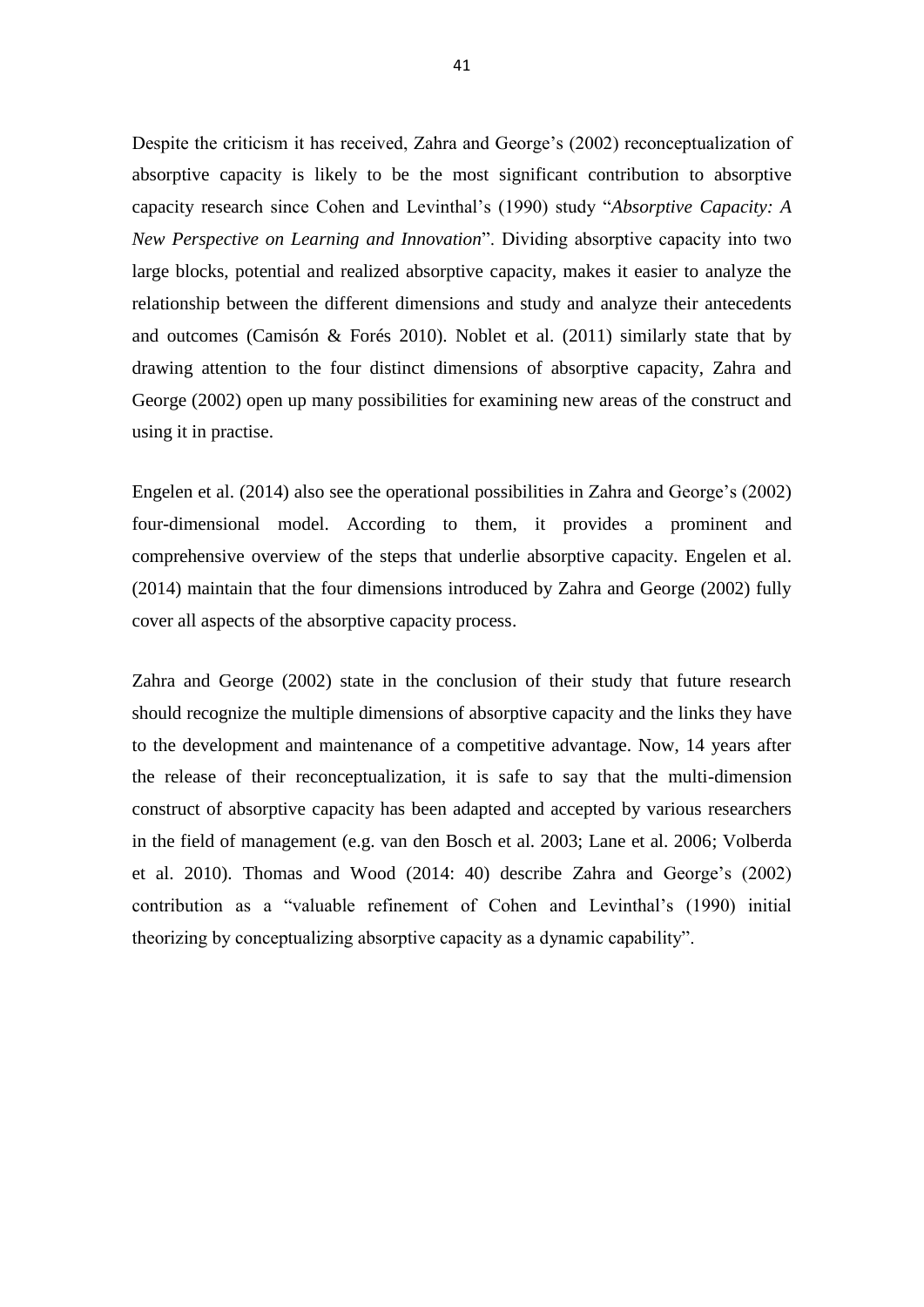# **3. RESEARCH METHODOLOGY**

This chapter presents the methods of the thesis, including data collection, case selection and analysis process. The purpose of this section is to introduce the procedures used to select and use information to achieve the aims of the research. The reliability and validity of the study are also addressed.

## 3.1. Data collection

The data for the study was collected by using a mixed-method approach. In other words, both quantitative and qualitative methods were applied (Creswell 2009: 203). In quantitative research the aim is to present findings that are objective and can be replicated and generalized (Harwell 2011: 149). In qualitative research, on the other hand, the focus is on understanding meanings and describing and interpreting people's perceptions of their surroundings (Merriam 2009: 13). In this study, the first part of the data collection was conducted as a quantitative survey and the second part as qualitative interviews.

In order to begin the data collection process, the scope of the study had to be defined. Information on the possible companies was acquired through the ORBIS database. By selecting the Finnish food manufacturing companies employing five people or more, a pool of potential companies for the study was formed. Altogether 343 companies were identified.

The next step was to contact the CEOs or other top executives of these companies via phone and ask them to participate in the research by filling out a web questionnaire. The questions of the survey measured absorptive capacity in terms of innovativeness and the success of the company's new products. The respondents were asked to answer the questions on a scale from 1 to 7, "1" meaning "strongly disagree" and "7" meaning "strongly agree". The questionnaire also included questions about the revenue, customer segments and the quantity of different products and services of the company.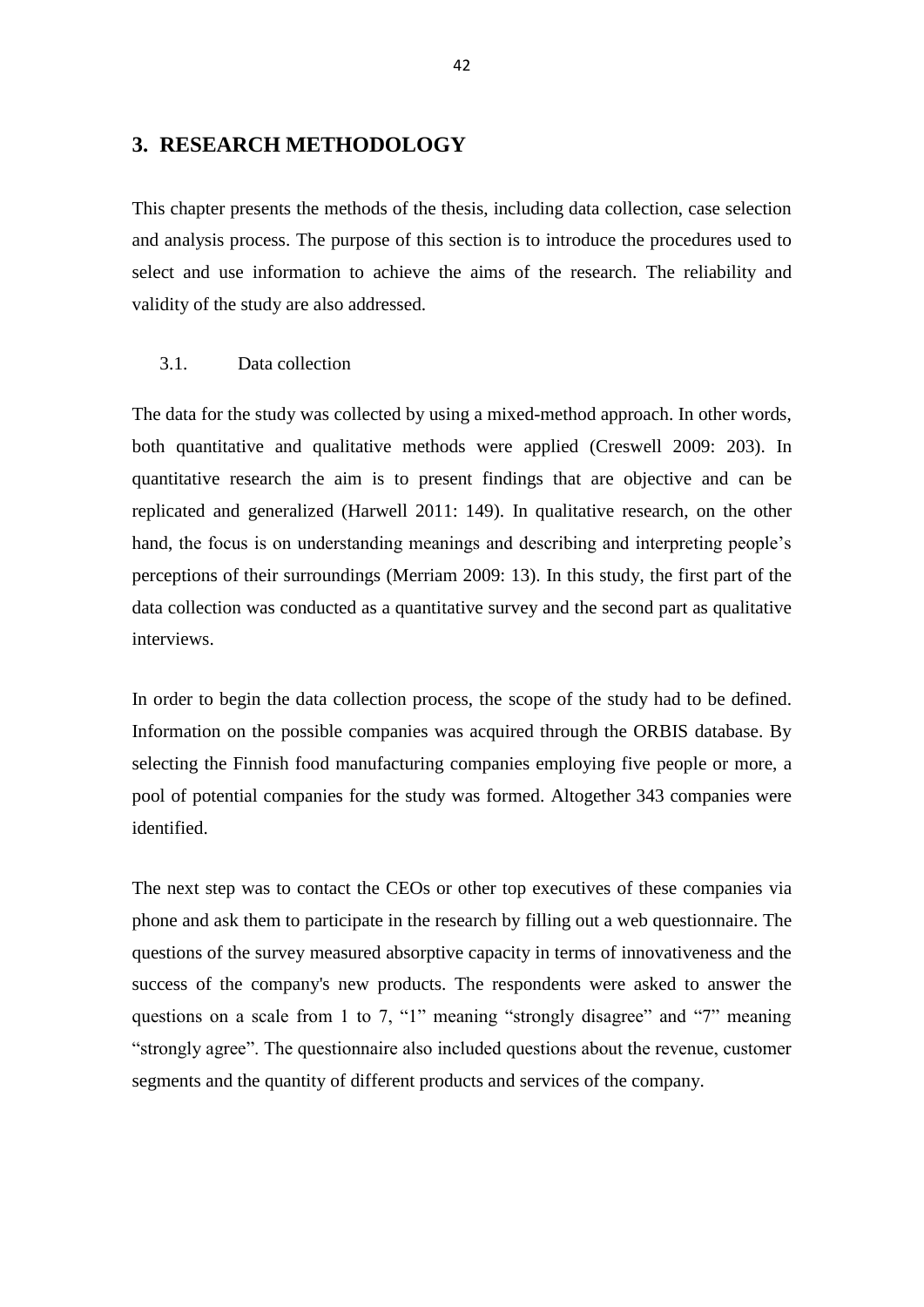We were able to reach 293 of the 343 companies and in the end we received 118 responses to the survey. 98 of the respondents completed the survey fully and included their contact information, corresponding with a response rate of 28.6%. The answers had to be linked with financial data to be considered valid and therefore only the companies with available financial performance data were included in the study.

The data of the 98 surveys was processed by running a cluster analysis. Based on the analysis, companies with distinctly high absorptive capacity were detected. These companies were approached again via phone and they were inquired to confirm that the results seem accurate and asked to be interviewed more thoroughly. All in all, 11 companies with above average absorptive capacity were visited for a face-to-face interview.

The interviews were semi-structured. In other words, the overall structure, themes and questions were planned before hand but the flow of the discussion was allowed to influence the course of the interview (Saunders, Lewis & Thornhill 2009: 320). Although the order of the questions was predefined, some variation occurred and new questions that came up during the interviews were also asked. The general procedure, however, was the same for all interviews. The main focus of the questions was on absorptive capacity and the average length of an interview was approximately one and a half hours. Two people from each company were interviewed to ensure that a comprehensive and accurate assessment of the company's processes could be made.

First, some basic information of the interviewee was gathered, such as name, occupation and their history in the company. Then, the interviewee was asked about the company in general. The questions were for example about what kind of products the company offers, what the customers are like and where the biggest costs come from. The second topic was about the resources and capabilities of the company. The final, and the most significant, part of the study was about the company's processes of acquisition, assimilation, transformation and exploitation of knowledge in the past, present and future.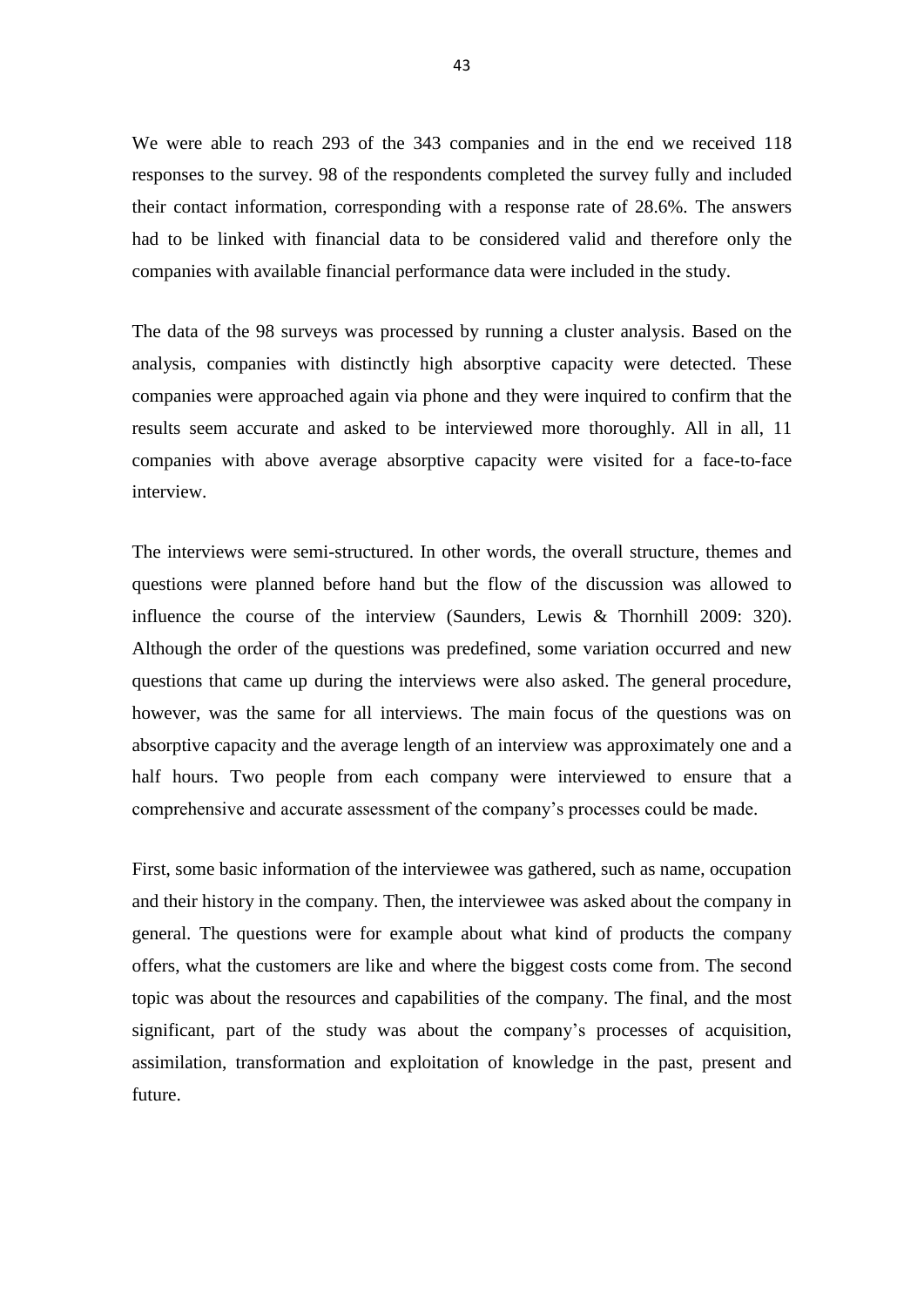The aim of the interviews was to acquire information about absorptive capacity in practice. The questions were set in a simple way so that the interviewee did not have to have previous knowledge of absorptive capacity in order be able to answer. By grounding the questions on real-life experiences instead of theoretical concepts, the mutual understanding between the interviewer and the interviewee is strengthened (Saunders et al. 2009: 332). For instance, one of the questions regarding the assimilation of knowledge was about where the people in the company discuss new ideas. The questions also concerned the innovativeness, success and novelty of the new products. The interviews were recorded on audiotape and afterwards transcribed by professionals.

### 3.2. Case selection

As mentioned before, the case selection is based on the quantitative data gained from the questionnaires and financial data available in the secondary database, ORBIS. After combining the datasets, a cluster analysis was conducted. The analysis revealed clusters of companies with different levels of absorptive capacity. This study focuses on the group of companies with above average values of absorptive capacity.

This study presents and analyzes five of those companies: an industrial meat company, a coffee roastery, a pet food company, a bakery and a traditional meat company. The systematic methods of data collection and sample selection ensure the appropriateness of the case examples for the purposes of this study. Examining these companies is expected to provide a comprehensive perspective of absorptive capacity practices in the context of the Finnish food manufacturing industry. The aim is to uncover the microfoundations that underlie high absorptive capacity.

#### 3.3. Analysis process

Analyzing the material is based on the four dimensions of absorptive capacity defined by Zahra and George (2002) and the study builds upon their idea that absorptive capacity is a dynamic capability that exists in two separate subsets, potential and realized absorptive capacity. The theory chapter serves as a foundation for the empirical analysis process. The study aims to continue Lewin et al.'s (2011) work by examining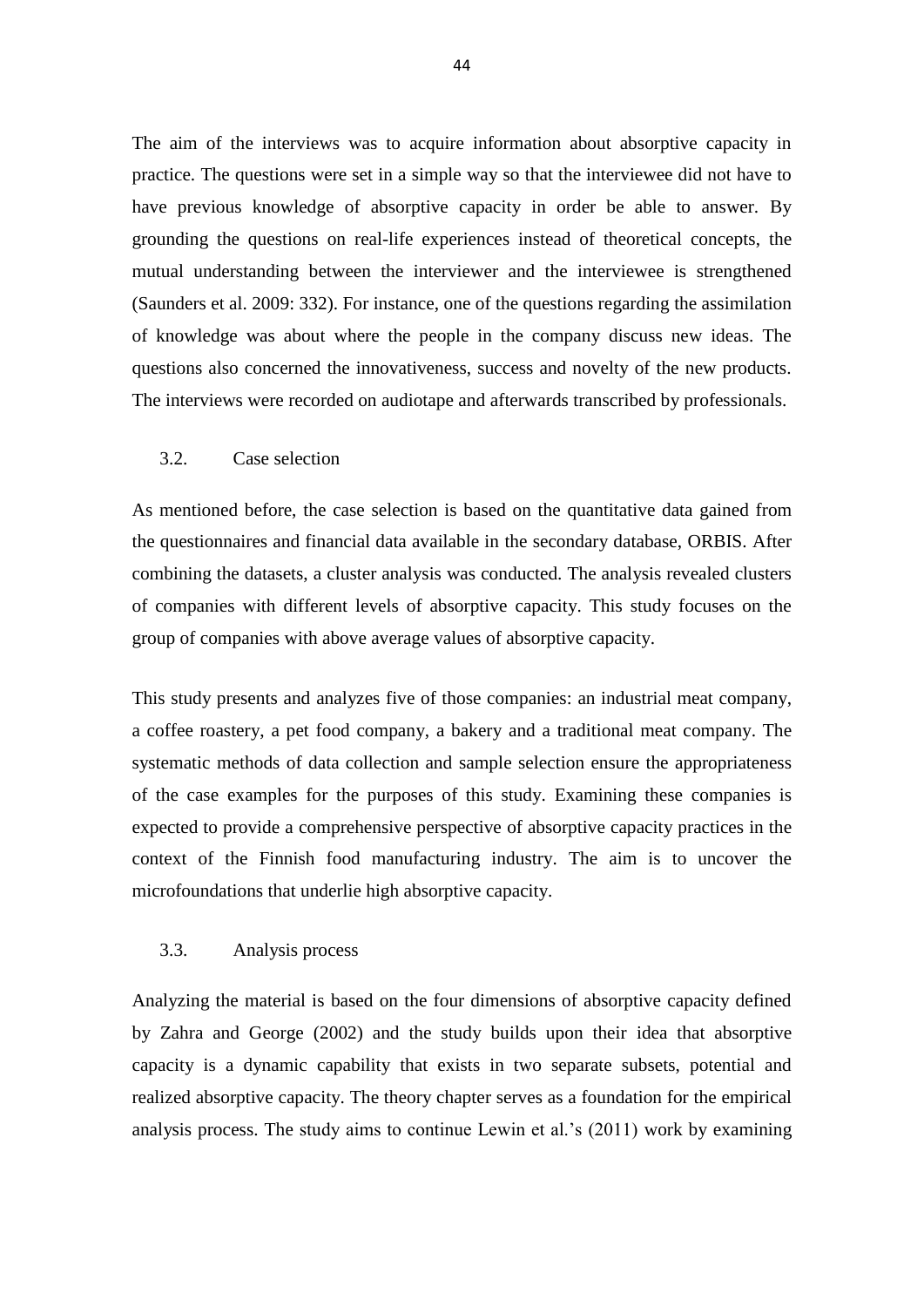and identifying the metaroutines and practiced routines behind high absorptive capacity and thereby operationalizing the construct.

## 3.4. Reliability and validity

The study has some limitations. Reliability refers to the consistency and stability of the responses while validity describes how accurately the study represents the phenomenon it measures (Creswell 2009: 190; Gibbs 2007: 152). Because the empirical part focuses on companies in the Finnish food manufacturing industry, the results may not apply to other cultures, countries or industries. The results are representative of a mature, lowtechnology industry in a specific geographical location. Moreover, the study mainly includes small and medium-sized enterprises and 63.60% of them are family owned, which may affect the generalisability of the findings.

Another limitation of the study is that the questionnaires and interviews were directed to people at high positions in the companies, such as marketing managers and CEOs, which means that absorptive capacity is viewed from their perspective over those at other levels of the organization. Response bias was reduced by ensuring complete confidentiality for the participants but a possibility of it cannot be totally ruled out. The data was collected in 2013–2014 and thereby the study is essentially a representation of that period of time.

In this study, absorptive capacity is measured by using carefully chosen measurement questions both in the initial survey and in the follow-up interviews. The questions were constructed based on existing literature on absorptive capacity to ensure that the respondents provided answers that reflected the absorptive capacity processes of their companies. Each dimension of absorptive capacity was measured separately by asking a set of 12 to 15 questions on each of them. By increasing the number of relevant questions, the measurement error can be decreased (de Leeuw, Hox, Dillman 2008: 401).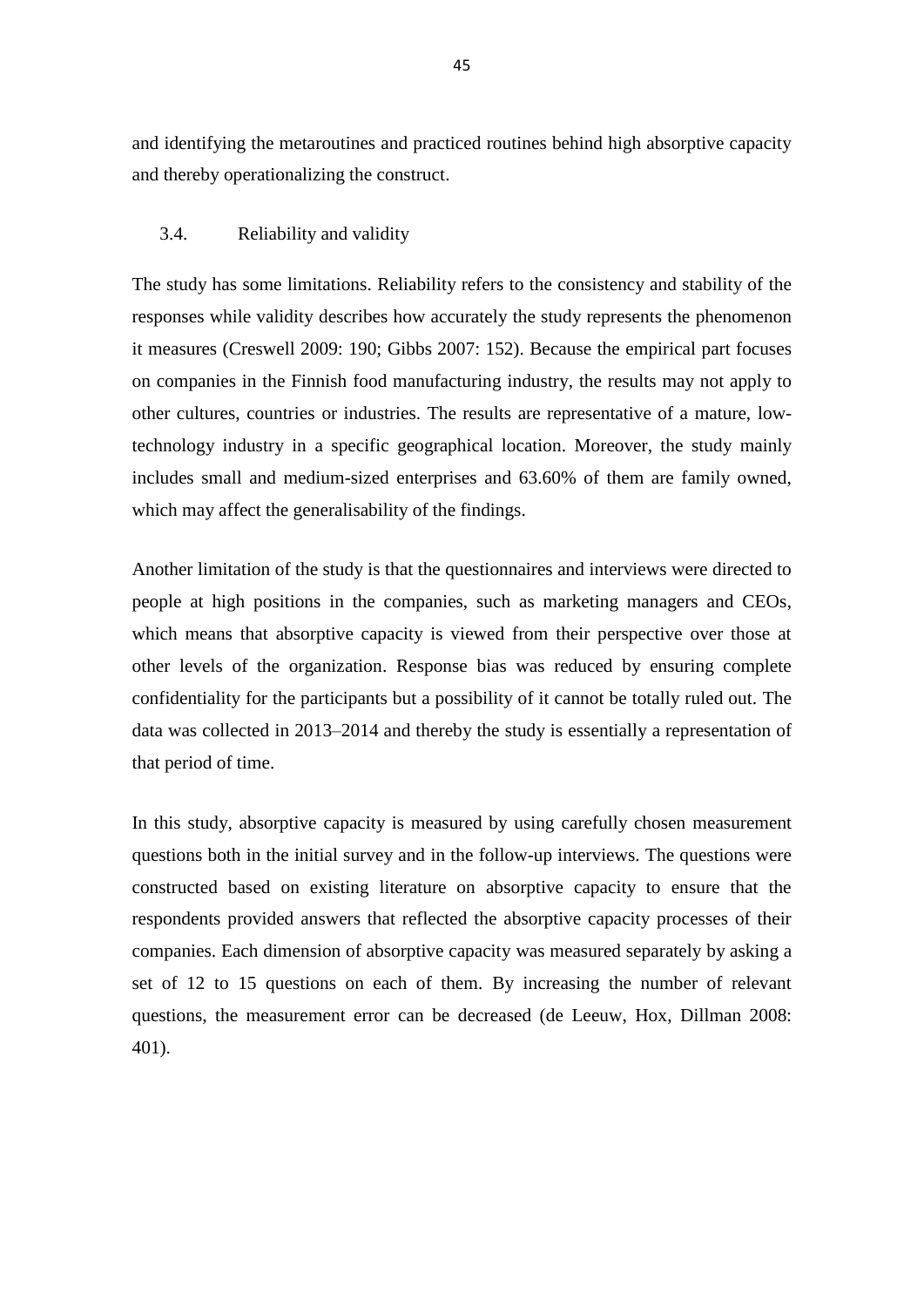# **4. RESULTS**

This chapter presents the empirical findings of the study. First, the five case companies are introduced and their competitiveness is briefly described. The within-case analysis is followed by a cross-case analysis. It examines the processes of knowledge acquisition, assimilation, transformation and exploitation in the case companies and connects the practiced routines with superior firm performance.

The dimensions of absorptive capacity are analyzed in the order of their occurrence. Thereby the developmental nature of innovation work is accentuated. Similarities in the case companies' values and actions suggest that there are indeed factors that enhance absorptive capacity. These factors contribute to practices that comprise the microfoundations of absorptive capacity.

## 4.1. Case description and within-case analysis

The case companies of the study are described in this chapter. Each case is explored separately before advancing to the cross-case analysis in chapter 4.2. The purpose of this chapter is to build a general understanding of the case companies, their offering and their business models.

### 4.1.1. Industrial Meat Company

The company manufactures sausages and is specialized in cold smoked products and different types of salami. Its products can be purchased in nearly all Finnish grocery stores and the company also has a strong presence in the Swedish market through a local grocery store chain. With over 70 years of experience, the company has gained a reputation as a reliable operator. Even though its traditional products remain most popular, new products are constantly developed according to changing customer needs. Streamlining the production, successful specialization and outsourcing have enhanced the company's market position.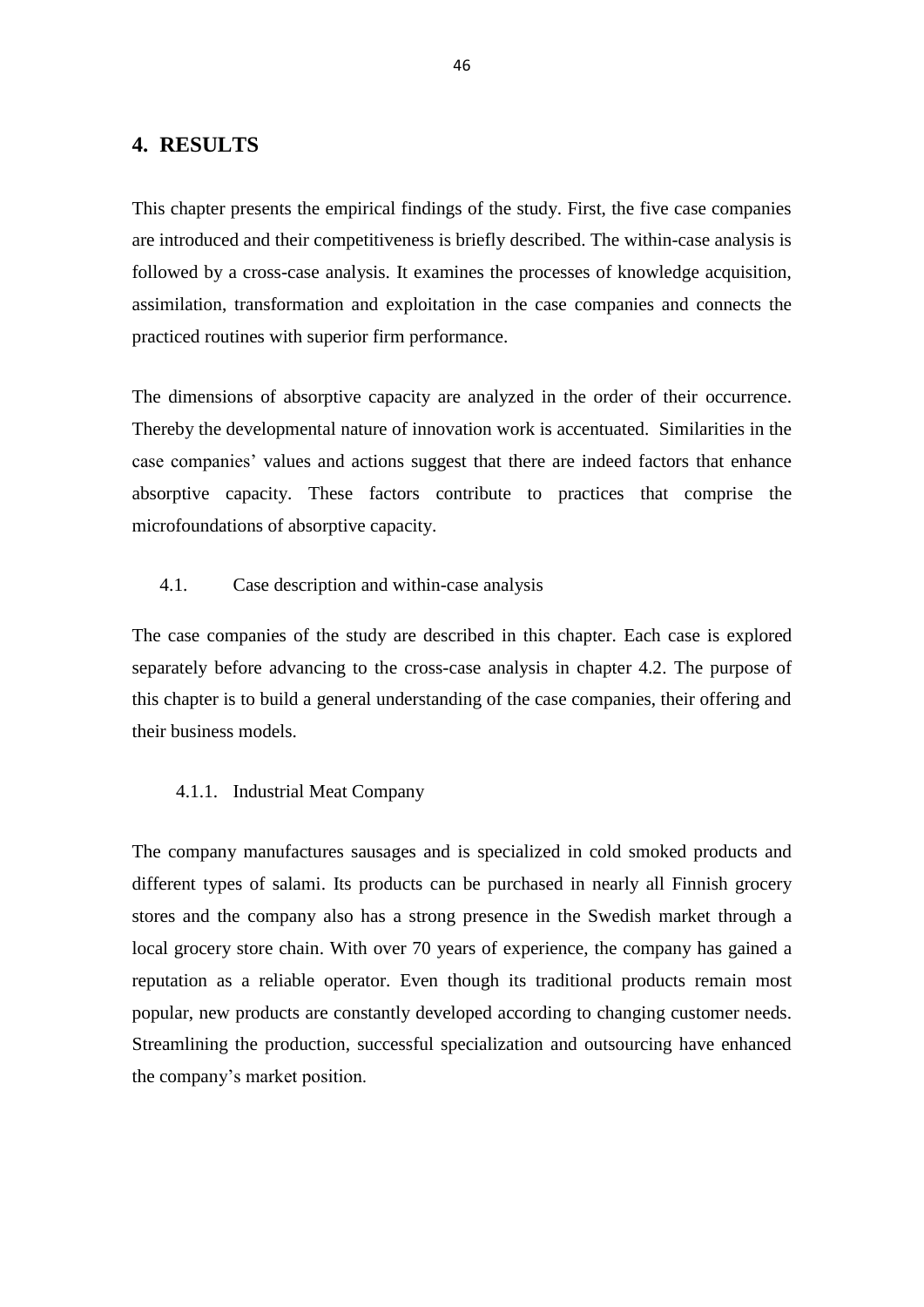#### 4.1.2. Coffee Roastery

The company started off as a simple coffee roastery but has since expanded its business to include the retail, renting, maintenance and cleaning of coffee machines, an online shop and a cafe. The focus, however, remains on roasting coffee, and other functions are mainly outsourced. The company has excellent networking skills and relies heavily on co-operation. With well-established relations to global coffee bean suppliers, the quality of the products is ensured. The company has also gained valuable experience by working together with HORECA customers. Moreover, information and ideas are gained and exchanged through a global coffee roastery network. The main goal of the company is to offer authentic coffee experiences with coffee that makes an impression.

### 4.1.3. Pet Food Company

The company specializes in frozen raw food for dogs. In 2014 its products were available in pet specialty chains in Finland and Sweden. The typical end-customers are dog owners who appreciate organic food and want to feed natural food to their pets as well. The company uses social media to maintain a close relationship with the customers and offers guidance regarding raw feeding free of charge. Product development and co-operation with experts and dog owners play an important role for the company. Focusing on a niche market and the rising interest in unprocessed foods have led to the success and growth of the business.

#### 4.1.4. Bakery

The company offers additive free baked goods, including gluten free products. The sales network stretches from Helsinki to Kokkola and the products are sold in all the main grocery store chains as well as the company's three own bakery shops. The company is profiled as a local bakery and wants to stay close to the customer. It offers fast delivery on its own transport vehicles and puts emphasis is on providing fresh, healthy and tasty products. The bakery even has a "freshness guarantee", meaning that they provide fresh bread to their customers six days a week and give them an option to get a refund for the unsold quantity. Experimentation and innovation is enabled by the company's own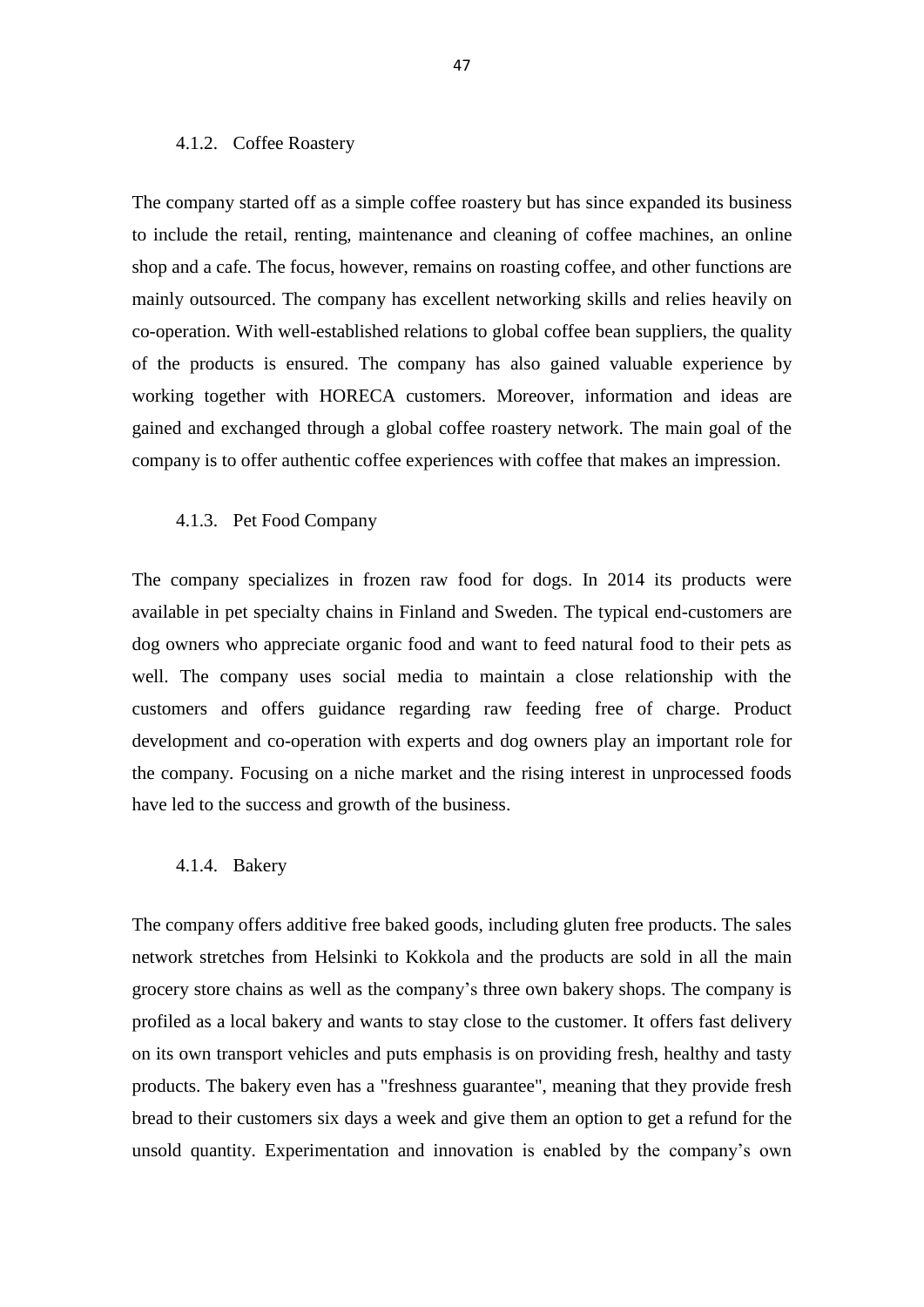bakery shops. In the shops, new products can be sold directly to the end-customers and their feedback determines whether or not to proceed with the product.

### 4.1.5. Traditional Meat Company

The company operates in meat wholesales and offers both raw and cooked meat products for the Horeca sector and the private sector. Above all, the company wants to be known for its quality meat. In addition to cured meat products, the company offers meat curing services. The strength of the company lies in its close-knit organizational structure, which enables efficient communication and knowledge sharing. The products are sold in the company's own shops and through two main grocery store chains in the Jyväskylä region. The company sees profit potential in putting more focus on its own sales channels and is planning to invest in a vendor truck.

#### 4.2. Cross-case analysis

The cross-case analysis focuses on examining and comparing the chosen case companies. The emphasis is on the microfoundations of absorptive capacity and summarizing empirical evidence of the practiced routines that build a firm's absorptive capacity. The analysis adapts Zahra and George's (2002) approach to absorptive capacity and each of the dimensions are discussed separately with references to the case data.

### 4.2.1. Knowledge acquisition

Knowledge acquisition includes practices for identifying and recognizing the value of outside knowledge (Lewin et al. 2011). Acquiring knowledge begins by defining where the ideas come from. The case companies demonstrate various ways of collecting information that helps them to build their knowledge and develop their innovation skills.

Based on the interview data, customers are an important source of ideas and innovations. The ideas are acquired by collecting feedback directly from customers and indirectly for example via sales representatives. Some customers are active in giving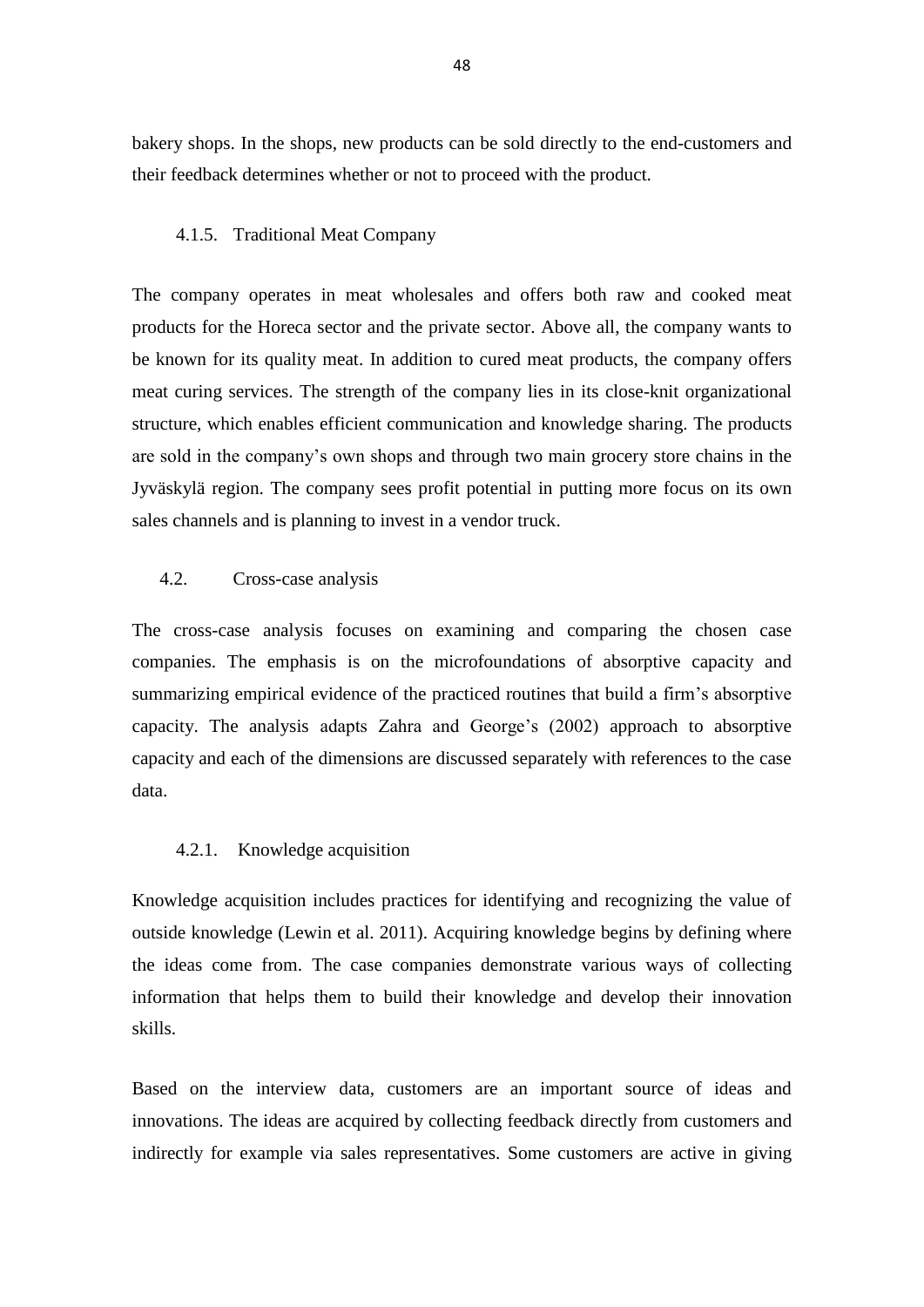ideas and products can be developed exclusively for their special needs. In order to enable efficient knowledge acquisition, companies need to interact with the customers and build a close relationship with them. If a customer makes a wish or a request, it should be taken into account. In addition to personal encounters, feedback and ideas can be received through email, phone and the company's own website and social media accounts.

*Bakery: The most important thing, which can never be lost, is to have a customer oriented approach.* 

*Coffee Roastery: Usually the ideas emerge when a salesman says: "Hey, I have customers who are interested in this and this". […] Then there is already*  demand for the product and we know that there are a few customers who will *want to buy it immediately.* 

*Traditional Meat Company: For example before summer, restaurants ask for different types of sausages, sausage flavors, spiced frankfurters and meat products for their summer menus.* 

The case data reveals that in addition to keeping an open dialogue with the customers, outside information can be gathered through industry magazines and fairs. Travelling is seen as a way of gaining valuable insight and new perspectives. The case companies state that information can come from other stakeholders as well, such as suppliers and vendors, and maintaining friendly relations ensures that useful information can be received from them.

*Industrial Meat Company: We mention in our long term plans and in our strategy that ideas for new products have to be constantly looked for and found. We visit fairs all over the world, challenge our customers and we have active sales representatives who visit stores […], we hear many thoughts and ideas from them. We also get ideas inside the company based on own experiences.*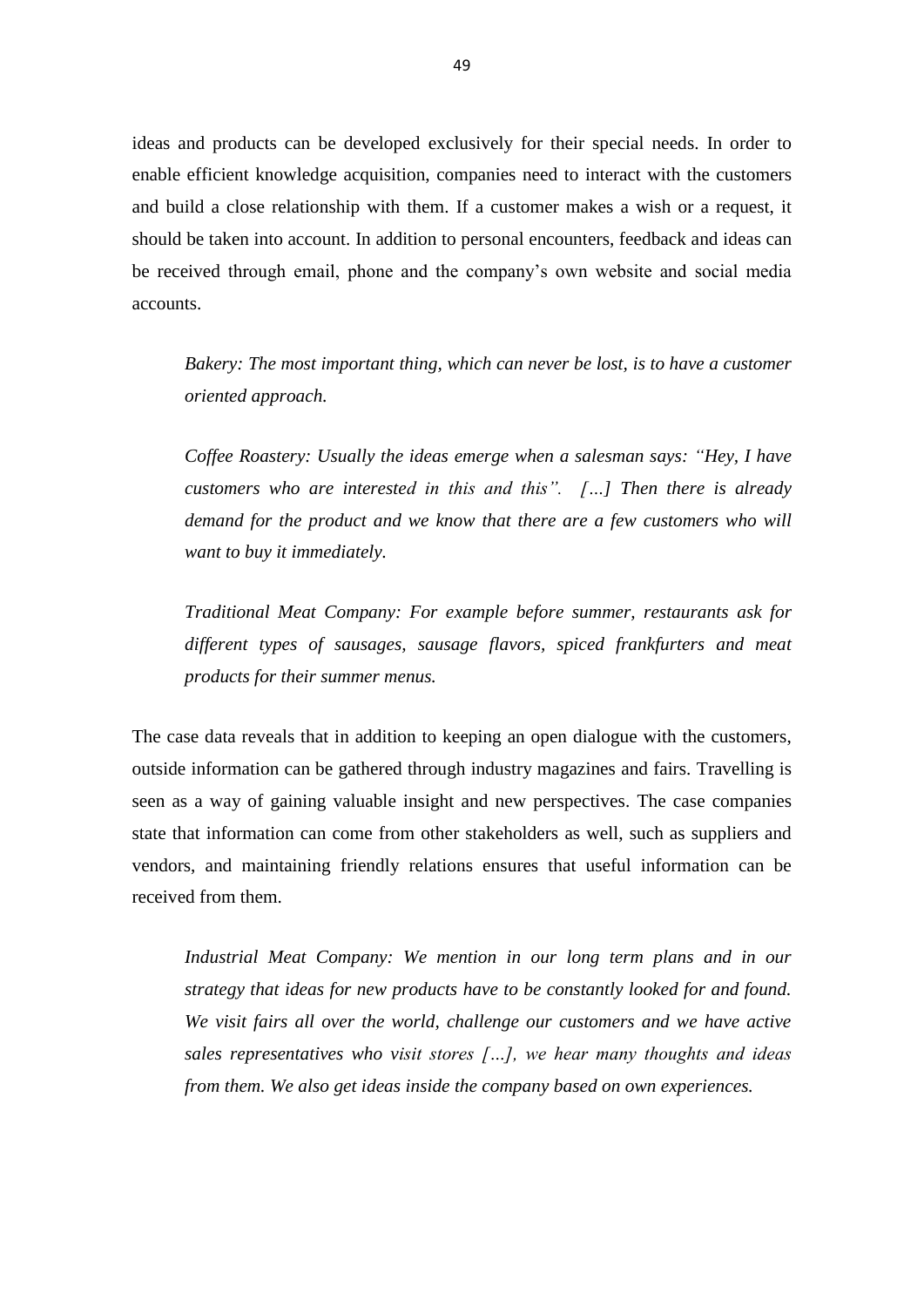Following the media and current trends is crucial for keeping up with changing customer demands. For example discussions about food additives gave the industrial meat company an idea to develop an additive free sausage. Consumer surveys can also be used to assess the current mindsets of the target audiences. Although the case companies scan their environment for new ideas, competitors are not mentioned in the discussion of the primary sources of new knowledge. The focus is on the companies' own strategy and little attention is given to the rivals. Imitation is not used as a means for creating new products.

*Industrial Meat Company: Each of us actively follows the discussion around the food industry and of course our suppliers provide a lot of information as well as our customers, fairs, industry magazines […].*

Analyzing the business environment and spotting the gaps in the market is an effective way of getting ideas for new products. The analysis is not necessarily a systematic process but is rather done on an everyday basis. Everyone in the company keeps their "eyes and ears open" and ideas can arise for example during coffee break conversations. Specific meetings for brainstorming are not common amongst the case companies yet but are mentioned as possible future methods.

*Pet Food Company: Another important thing is that we try to actively keep up with the general discussion on internet forums, social media and so on. We take ideas from there that might not even be directly targeted to us.* 

*Bakery: [Ideas arise from] basically everything that you see and hear. You can get them from magazines, social media, friends and customer requests. A supplier may inform about a new raw material or a technique and we can also turn to some service provider and order [information] from them.* 

*Coffee Roastery: Some [ideas] arise by following what is done in other parts of the world. The specialty coffee industry is so much more developed outside Finland. Ever since the beginning we have also listened to the customer very*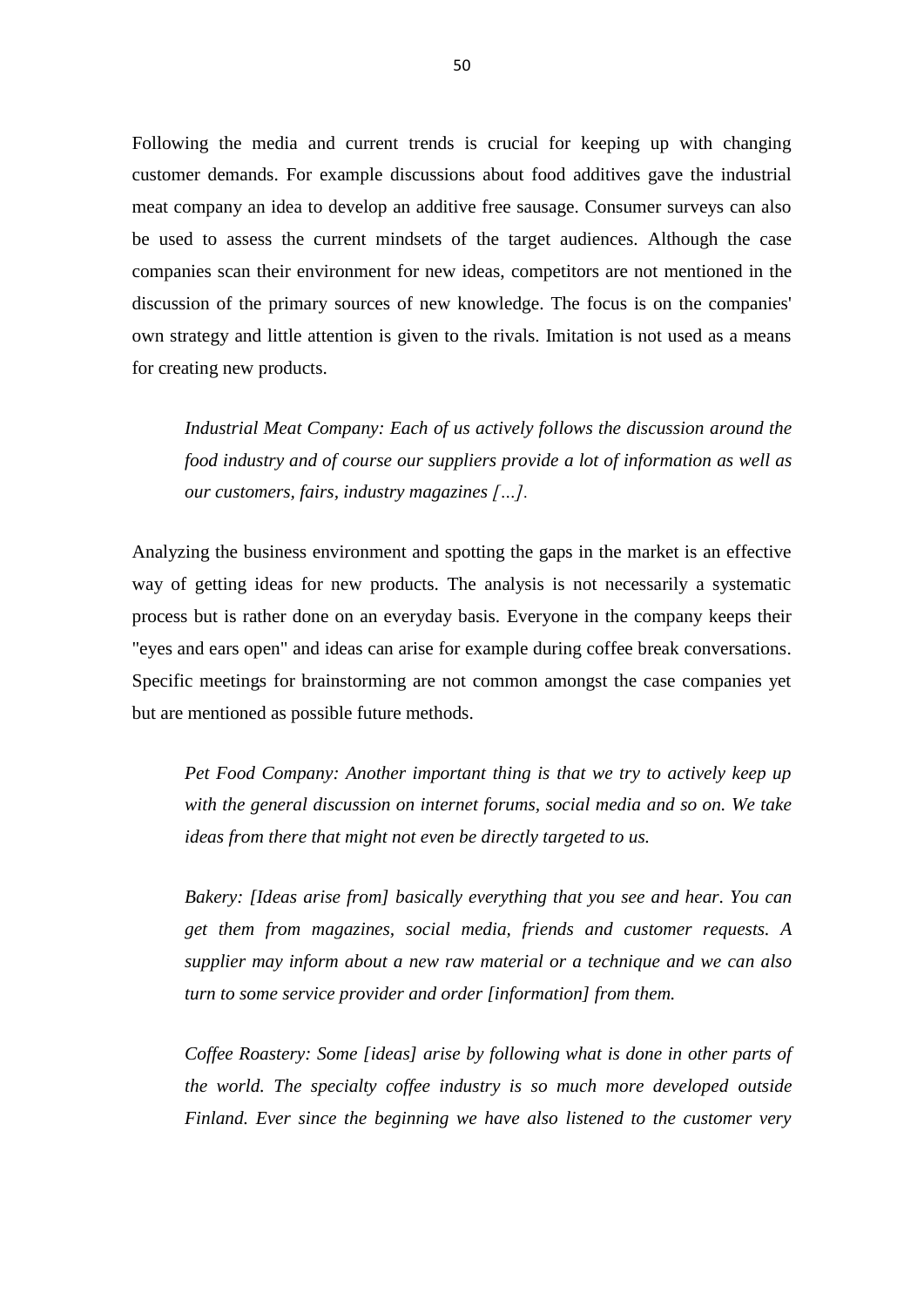*closely and provided them the things they want. Maybe now we are also mature enough to come up with ideas ourselves.* 

The main resources for knowledge acquisition are the people who work for the company. Individuals may hold specialized knowledge that ought to be utilized for the company's benefit. However, the case companies do not have rewards systems for knowledge acquisition purposes. The data indicates that an open organizational culture and passion motivates employees to search for ideas independently and other incentives are not needed.

*Pet Food Company: We believe that we all have big desire to change the dog food business and that is enough.* 

*Traditional Meat Company: Ideas come equally from all over the organization. Often the ideas are sort of like home cooking experiments and that way good combinations are discovered.*

*Coffee Roastery: It [knowledge acquisition] probably happens through passion. Now that we have new projects, we try to pick the kind of people to the project teams who are interested and excited about certain topics and thereby [working] would come naturally to them.*

### 4.2.2. Knowledge assimilation

The knowledge assimilation routines of the case companies are closely connected with the knowledge acquisition practices. The assimilation begins by sharing the acquired knowledge within the organization. The data shows that an open organizational culture enhances the assimilation process because it allows knowledge to flow freely between different members of the organization. Ideas receive proper attention and product development is constantly in discussion on all levels of the organization. For knowledge assimilation to work, information about new ideas needs to especially reach the managers for they are the ones who initiate action and make the final decisions about product launches.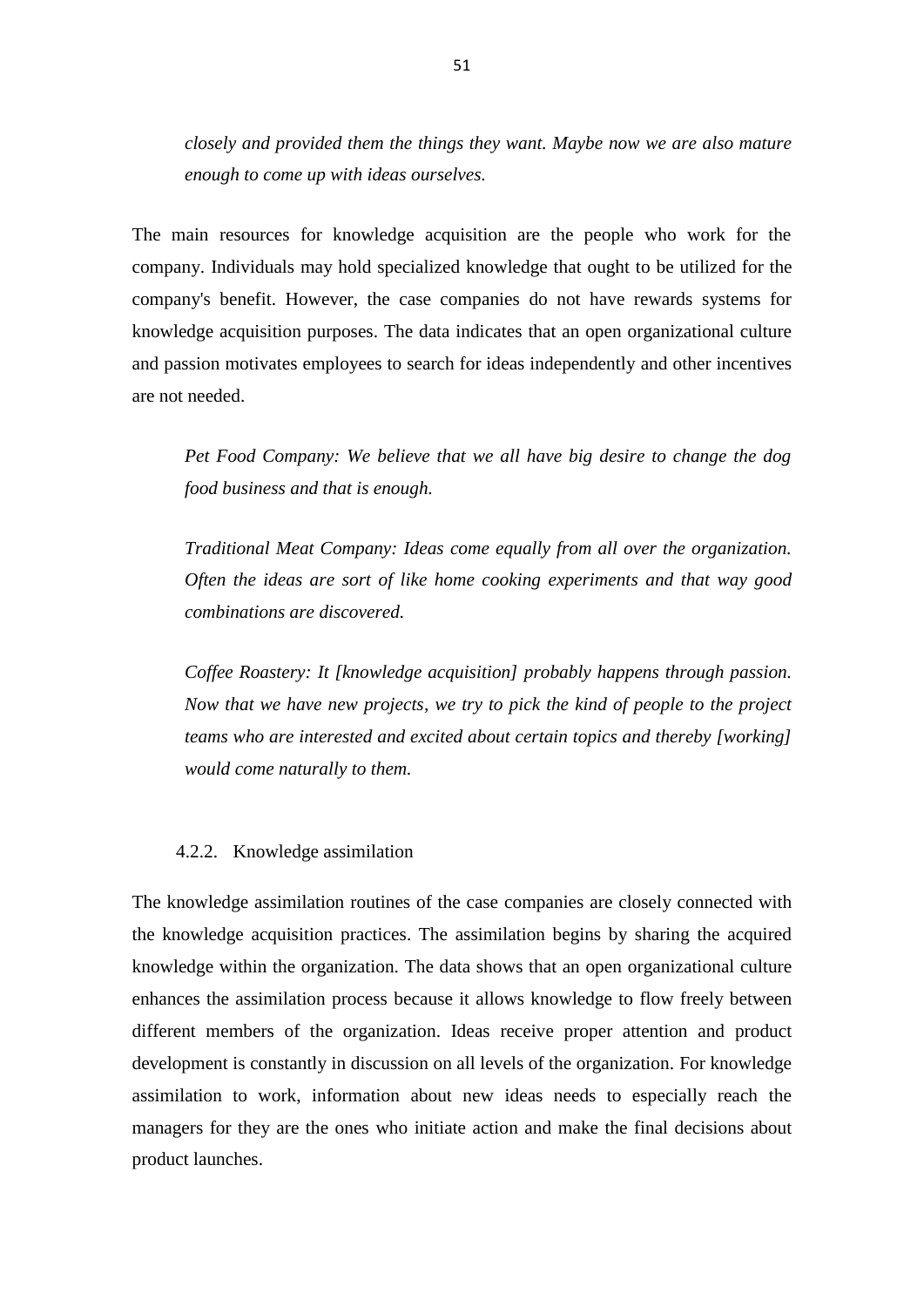*Pet Food Company: If we stop improving the processes and quit discussing about what goes wrong and what goes well, […] then the whole communication gets blocked.* 

*Traditional Meat Company: Basically everyone [in the company] knows about the things we are starting to work on and everyone's opinions are heard.* 

To ensure the efficient flow of information, ideas are constantly discussed informally in the case companies. Coffee breaks and other everyday social interactions among firm members are seen as fruitful ground for both knowledge acquisition and knowledge assimilation. In addition to person-to-person interaction, ideas can also be shared formally with product development suggestion forms. When ideas are systematically collected, the right people are automatically informed about them and the ideas can be evaluated immediately. The case companies indicate an ambition towards a more organized approach but at the same time feel that reading through suggestions can become a burden. The risk with gathering ideas unsystematically through informal discussions on the other hand is that some of them may become forgotten. However, it is also noted that although all ideas are not marked down, the best ones stay in mind. In addition to sensitivity to suggestions, flexibility of the organization ensures that the ideas move forward.

*Industrial Meat Company: With [the product development suggestion form], you will be guaranteed to get the idea into discussion. […] Usually, however, when a lot of people notice that "here's a good idea", things start to move on their own. Then we can do the bureaucracy afterwards.*

*Coffee Roastery: [Sharing knowledge] has always depended on how enthusiastic the first person is and for how long they care to push [the idea] forward. My goal, however, is to make this a lot more systematic.* 

*Pet Food Company: [Ideas are shared around the coffee table] as well but we have been trying to make things clearer by documenting ideas and putting them*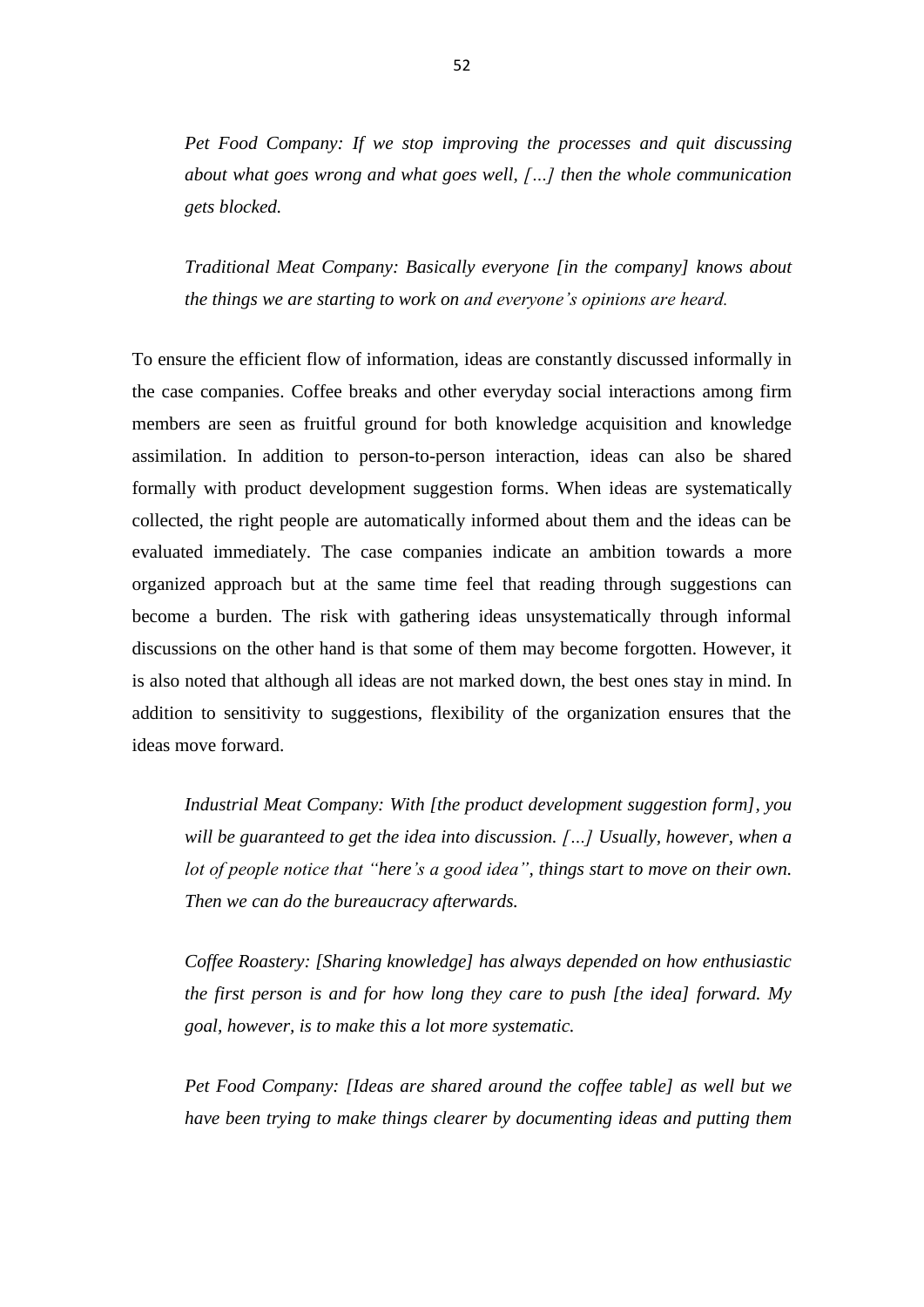*through a product development process, so that the same ideas do not come up two or three times.* 

*Bakery: We thought about writing the ideas down, but no. Who has the energy to read them from there?* 

Passionate employees are mentioned as the number one resource of the companies. Unity and team spirit are the driving forces behind the case companies' innovation and experienced individuals can also transfer their know-how to others through teaching. In an open organizational culture all ideas are welcomed. The case companies suspect that encouraging and supporting the members of the organizations has a great impact on how actively new ideas are received from them. It also ensures that ideas are not left unsaid because of the fear of rejection or the lack of motivation. This is in line with the findings of Chalmers and Balan-Vnuk (2012), who name empowerment and openness as the main factors for acquiring new knowledge from the external environment as well as sharing knowledge inside the firm.

*Traditional Meat Company: We have a good group of people working here and it is not like some big firms which are seriously compartmentalized. Here everyone can play jokes on one another.* 

*Industrial Meat Company: I will put it this way: you are always allowed to make a suggestion. It is not restricted in any way.* 

*Pet Food Company: […] if someone with a lot of information loses motivation, the information is left behind and it cannot be retrieved.*

*Coffee Roastery: Our people put their hearts into this and if we lose that because of bureaucracy, then we lose everything.* 

The efficiency of the knowledge assimilation processes is explained with a low hierarchy working culture, which helps in getting information through to the management. Because of the case companies' small size, the working units are dynamic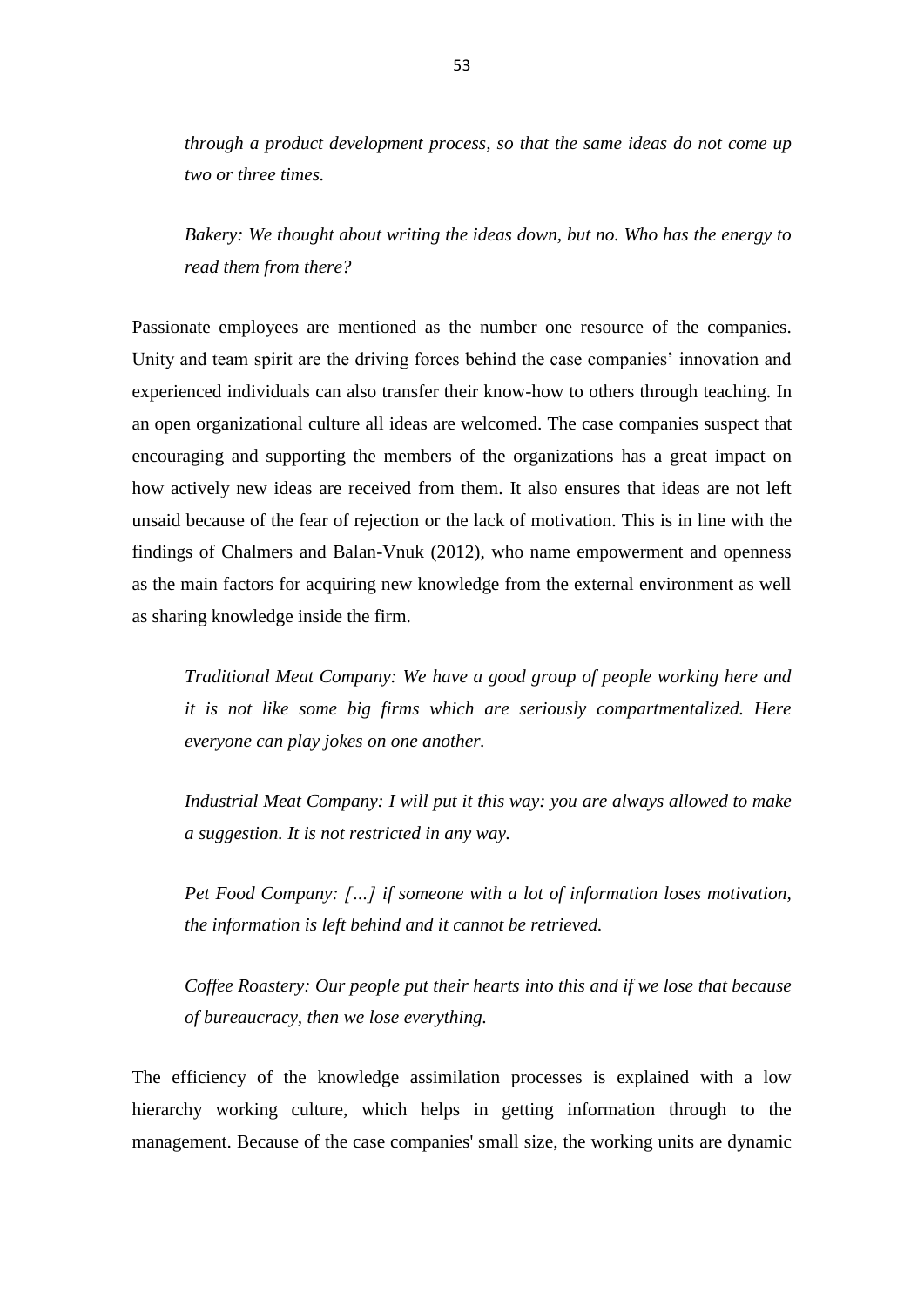and there is plenty of interaction among all firm members. People working in production may be apart from the rest of the firm members but collective meetings on a regular basis help to decrease the gap. Another way to improve knowledge sharing from one team to another is to have a link between them: someone who listens to what everyone has to say and carries the messages forward. New ideas are mainly reviewed among the executive committee but the whole organization is involved in the discussion about new products.

*Coffee Roastery: We have always had some connecting link between [different departments] and we have discussed if there is something that the sales department should know or if there is something that the production team should be informed about. That way we have been able to reduce the gap between them.* 

The case data also suggests that knowledge assimilation is influenced by the applied leadership style. The case companies are unanimous about the CEO having a great impact on the organizational culture and thereby the motivation of the employees. The cases show that knowledge sharing can be improved with a change of manager, which proves that leadership can have a major effect on innovative performance. This is in line with Noblet et al. (2011), who state that companies whose leaders are most open tend to have a stronger absorptive capacity. If the custom is that the CEO makes all the decisions alone and does not incorporate employees in the product development process, it is likely that the employees will not share their knowledge. The current managers of the case companies are genuinely interested in the employees' ideas and take their opinions into account when making the final decisions.

*Traditional Meat Company: It is the atmosphere [that has changed]. Let's say, that the previous owner represented the old leadership style, meaning that he just gave orders. You were supposed to do your job and nothing extra.* 

*Industrial Meat Company: [The new CEO] brought new winds and we realized that we should start using our resources more and allocate them differently or at least think about things from different perspectives.*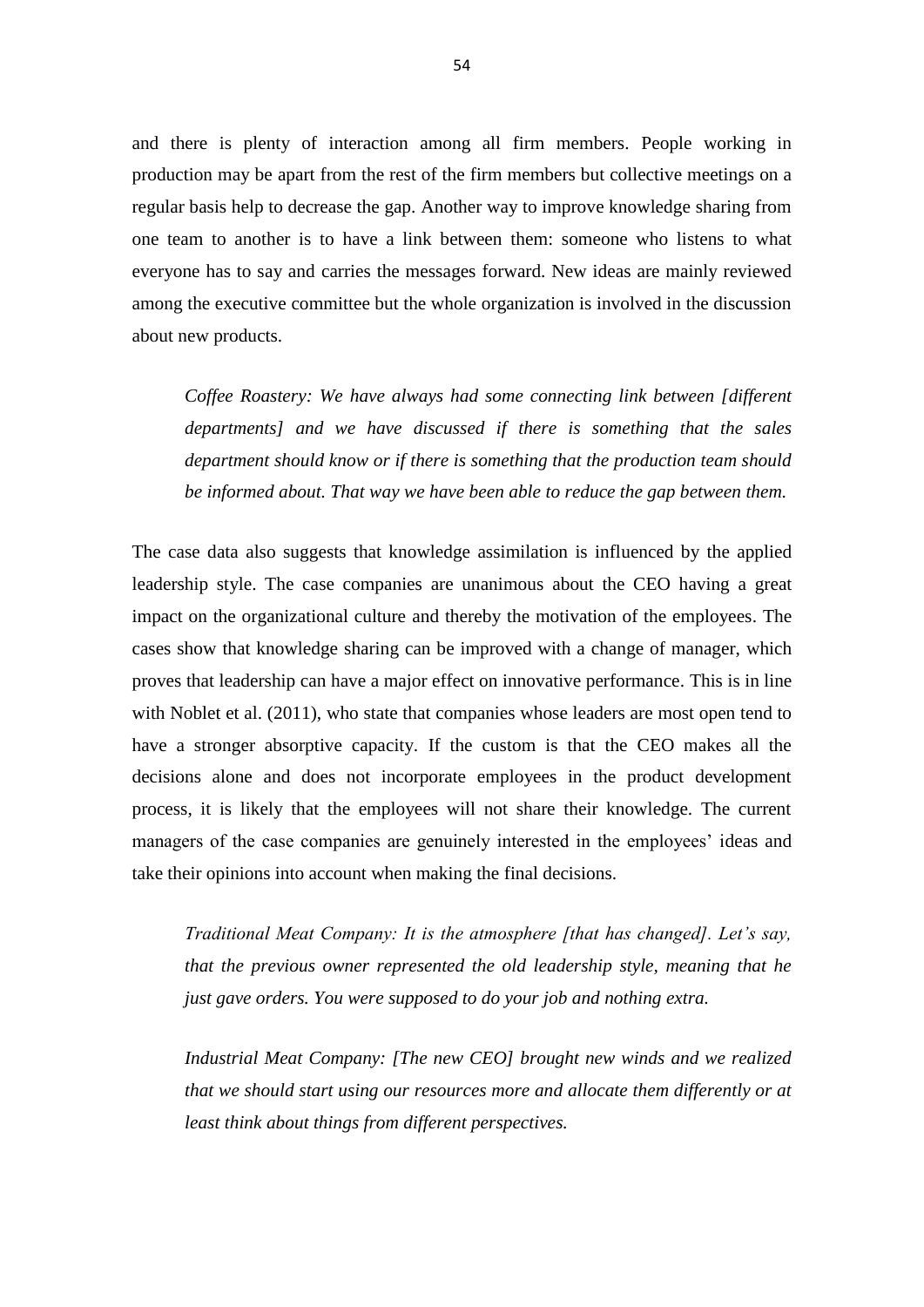*Bakery: The bakers may do new things completely independently and we do not even know that they have invented something. They are very autonomous and it is not necessarily required for them to tell what they are doing, it is ok to try.* 

*Coffee Roastery: The leadership is very soft here and if someone has an idea, it is easy to get executed. There is no bureaucracy to get good ideas approved, you can just go ahead.* 

According to the case data, knowledge assimilation requires everyone in the organization to be aware of whom to inform about new ideas and through which channel. If a sales person hears about an idea, they can share it with a divisional manager for example who then passes it on to the CEO. New ideas are not put into practice before getting permission from the CEO or other higher level manager. In addition to person-to-person communication, the previously mentioned product development suggestion forms serve the same purpose. Knowledge sharing is further enhanced by holding meetings on a regular basis or whenever needed. After each meeting, a memo of the main topics can be composed so that information can also be shared with those unable to attend. Information boards can also be used for knowledge sharing. By locating them in a common area, all the employees can read the latest news from there.

*Indstrial Meat Company: We have increased the amount of necessary meetings where the key personnel from different departments is present and in addition, we have vertical team meetings where we go through the main topics of the week or of the day.*

*Industrial Meat Company: We have tried to lose a certain type of formality, like "now we have a meeting and these are the things you should know". Instead, we let things flow on their own.* 

*Bakery: [Meetings] do not proceed according to a formal agenda and we do not hit the table with a gavel.*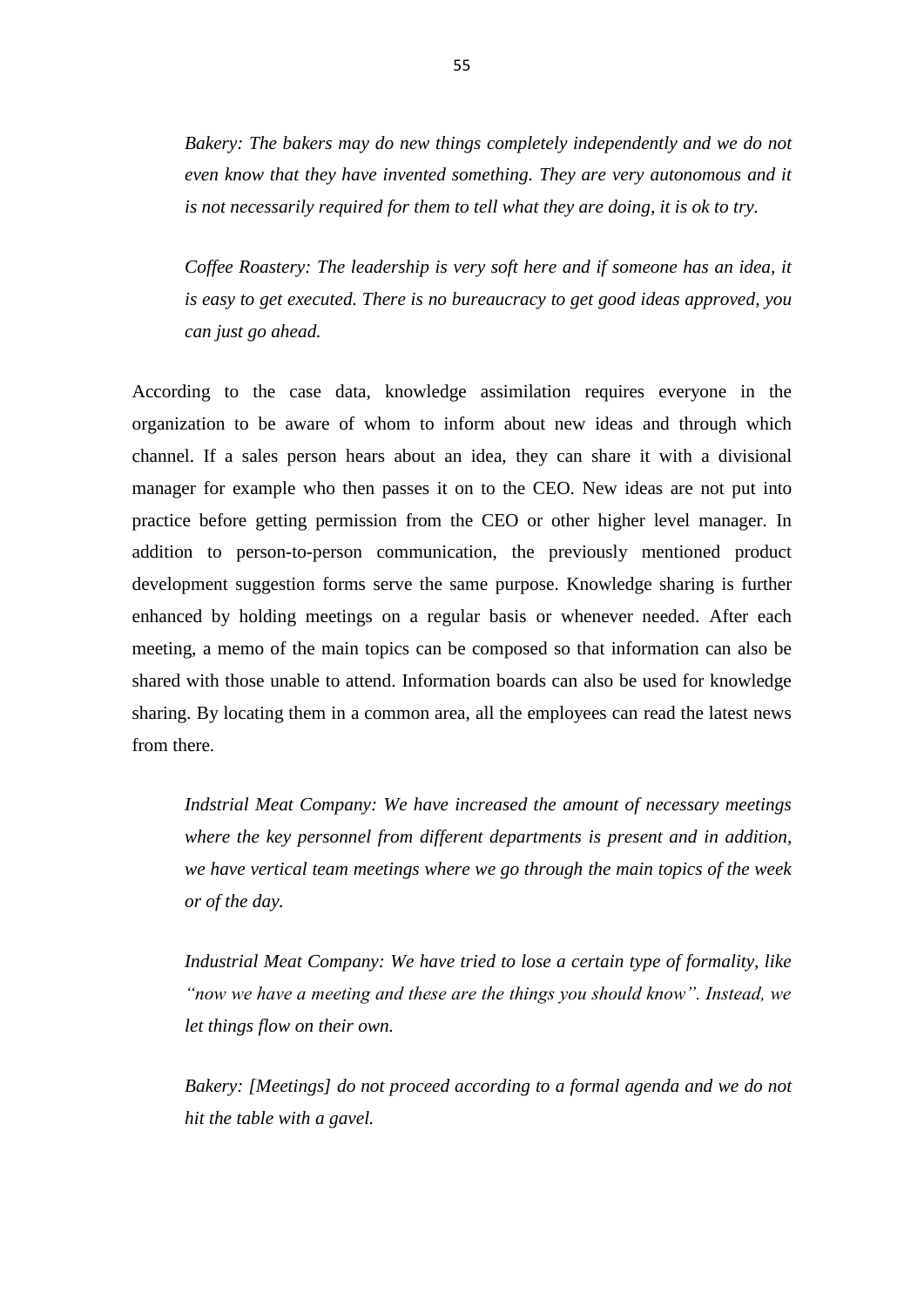The case data shows that as companies grow, the distance between the members of the organization becomes greater. The case companies see it as a challenge for knowledge sharing. With everyone not physically in the same location anymore and face-to-face communication decreasing, the importance of email, cloud storage services and networking sites increases. Growth may require new guidelines and a more structured approach to assimilating knowledge but the case companies maintain that a conversational atmosphere is not to be lost.

*Traditional Meat Company: We are a small company so here everyone is able to discuss things and share ideas about what to do.* 

*Pet Food Company: Before [sharing knowledge] was easier because everyone was around the same coffee table […]. Now we are growing, which of course makes things more difficult.* 

#### 4.2.3. Knowledge transformation

Knowledge transformation marks a line between potential absorptive capacity and realized absorptive capacity. While the processes related to knowledge acquisition and assimilation involve collecting and sharing new ideas, knowledge transformation begins the actual practical execution of those ideas. It requires different skills than knowledge acquisition and assimilation.

First and foremost, the case companies rely on their own vision and experience when transforming the acquired and assimilated knowledge. The case companies demonstrate confidence in their abilities to combine the acquired knowledge with the existing knowledge base. New products are created largely based on the company's own taste and employees are involved in testing the products before they are offered to customers. In addition to "gut feeling", the case companies use estimates based on previous years to determine the production costs, volume, partners and value to customer. In order to be able to make evaluations based on facts, there has to be a record of sales and calculations about material costs and other expenses.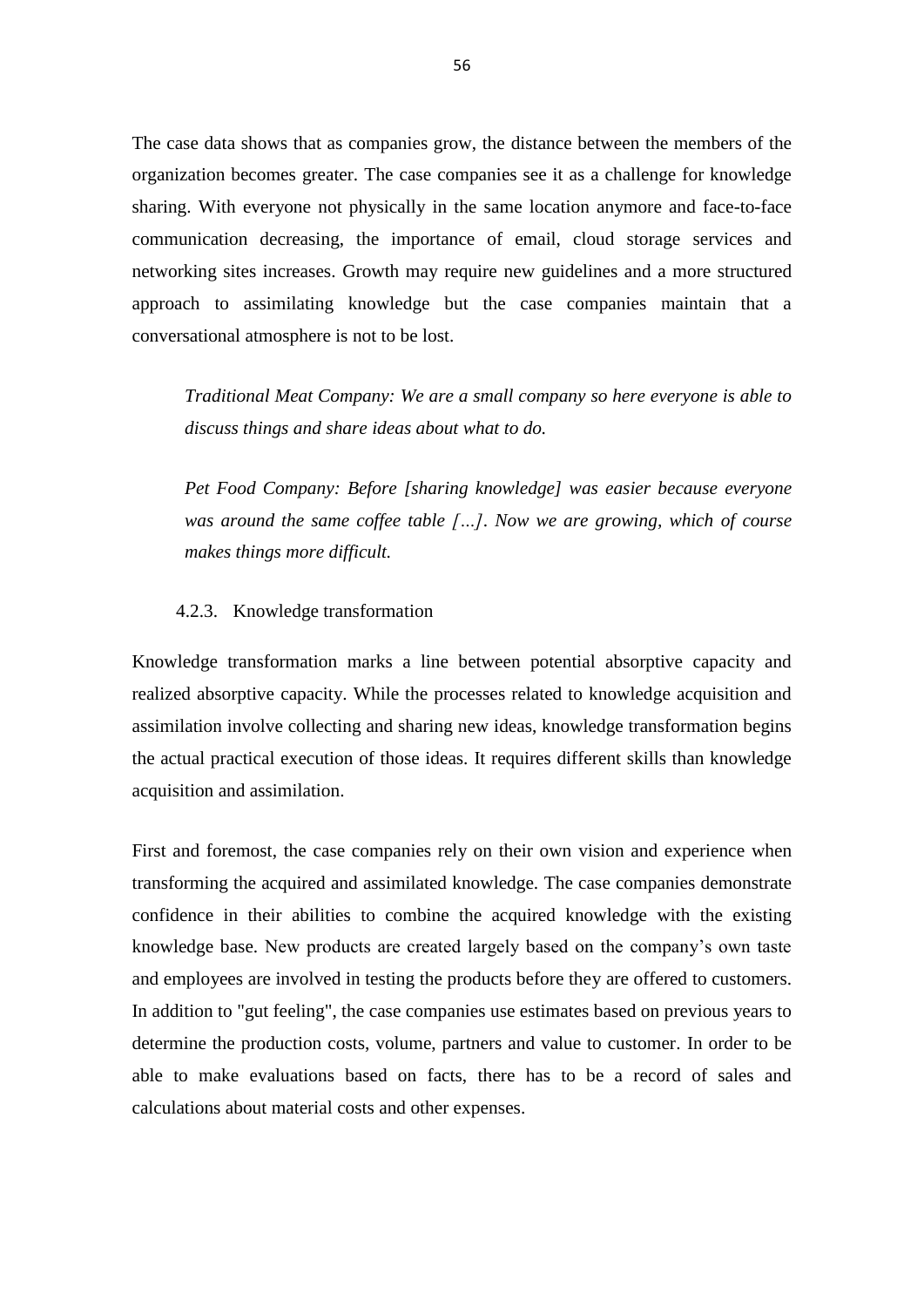*Pet Food Company: [Estimates on production costs] are made with theoretical calculations per product, which includes raw material costs, approximate labor costs and so on.* 

*Coffee Roastery: It is the gut feeling. Of course we always have some numbers but we make guesstimations, execute and after that see what we have done.* 

*Traditional Meat Company: We work together. We taste the new product together and everyone gives their opinion and suggestions on what to add or change about it.* 

*Bakery: We just try it.* 

Like in the acquisition and assimilation of knowledge, networks and relationships are important in the transformation of knowledge. Co-operation with customers is a way of transforming knowledge as products can be further improved with customer feedback. Key customers may provide valuable and honest opinions about the products, which can be utilized in the product development process. In addition to gaining insight about possible product improvements, maintaining good relations with partners and customers allows companies to get quick help to emerging issues. The case companies are aware of the operators that are relevant to their businesses and utilize their know-how when needed. Companies can also learn from related markets: for example the pet food company is interested in the production machines that are used for making human food.

*Coffee Roastery: Certain customers can tell us that "hey, we think this roast is too sour" or so on. They give us very valuable feedback.*

*Industrial Meat Company: [The applicable partners] are known and our people are aware of who to ask about things. […] the customer relationships are in a good state and we can just pick up the phone and ask about a certain packaging material for example.*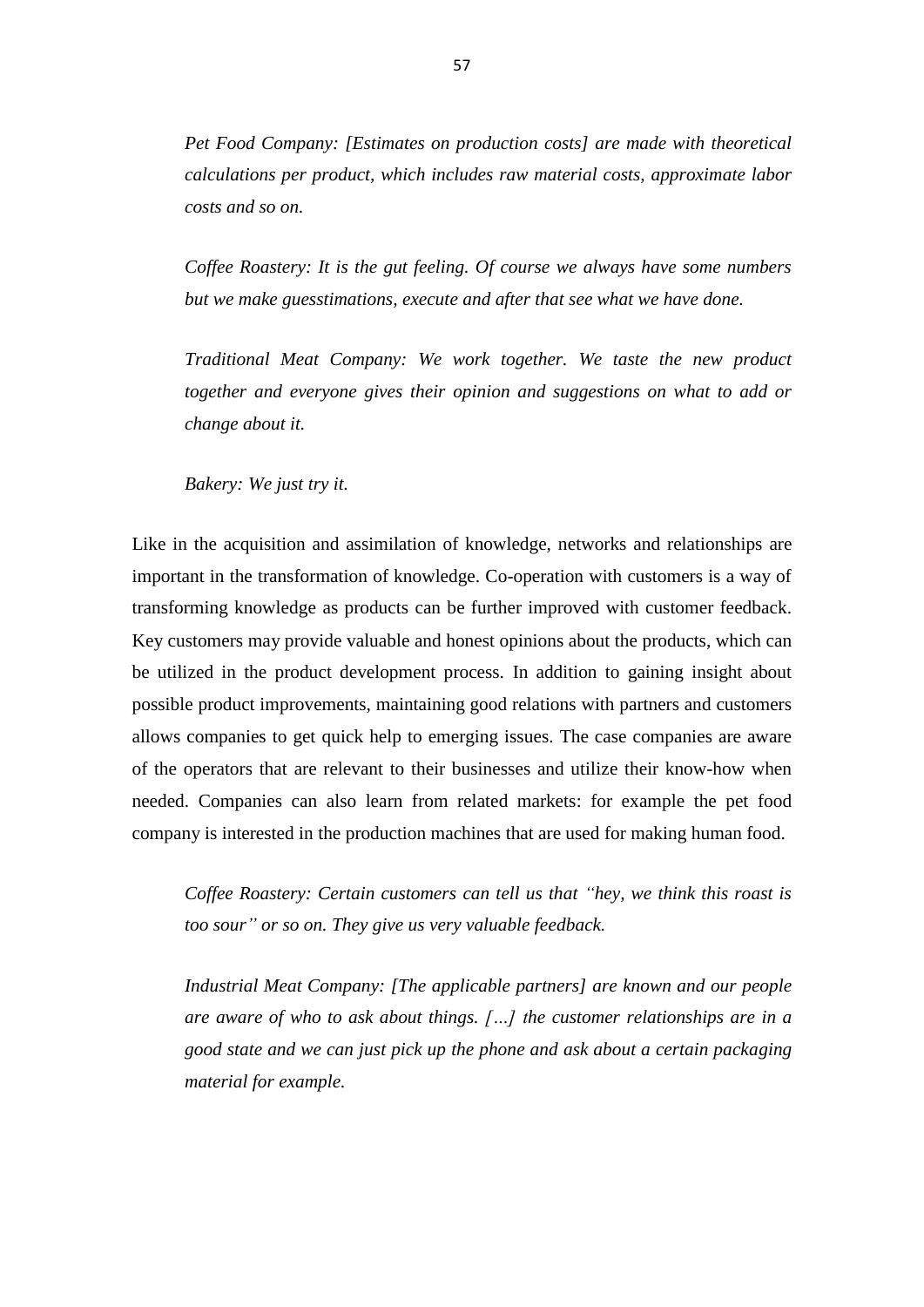*Pet Food Company: Between us and the consumer there is always a retailer, which is the most important partner. Also, because our business is founded on transparency and openness about raw materials, our raw material suppliers are close partners to us.* 

Test rounds are a typical part of knowledge transformation for the case companies. The bakery, for instance, avails its shops in the product development process. The company is able to test their new products by offering samples to customers who come in and get instant feedback from them. Based on how well the test batch sells, the company can make decisions about future volumes. By starting small, risks are reduced. Failed products can quickly be removed from the selection. The data indicates that avoiding rigidness and bureaucracy in decision making enables successful knowledge transformation and fast moves.

*Bakery: After the product has been made, samples have been given out and maybe the product has even been sold in our own shop, we can see quite quickly whether or not people are interested in it and if it is worth to take it to the grocery stores or not.* 

*Coffee Roastery: We have a very fast tempo when it comes to new coffee. We invent it, we make it and we taste it. If we think it is good, we do not really make double checks. We rather make a mistake and then make changes instead of being extra careful with everything.* 

*Traditional Meat Company: When we develop a new product, we make a prototype of it and bring it to the customer in person […] and the customer gets to taste and test the product.*

According to the case companies, meeting the customer's expectations is one of the main requirements of a competitive product. Preferences can change with time, which requires companies to stay alert and follow ongoing discussions. Even traditionally successful products may suddenly become less popular. For example, the traditional meat company started getting feedback about their old-fashioned smoked ham tasting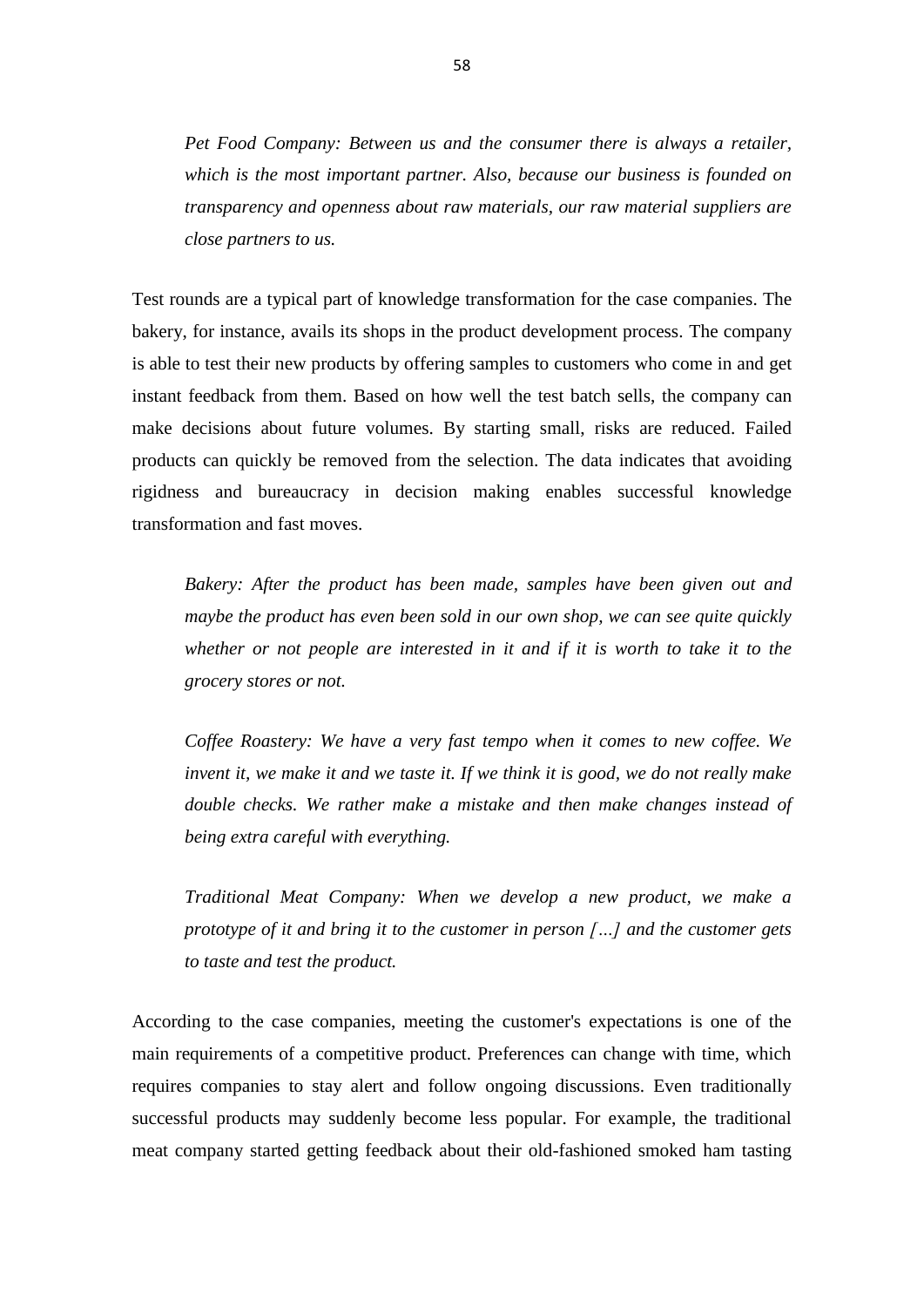"too smoky". As a result, the company developed a lightly smoked version of the original product, which instantly became a new favorite. Similarly, the industrial meat company took out the monosodium glutamate from their product after the use of the additive was under a debate in Finland. The examples show that it is crucial to react fast to feedback received from the customers and be willing to make even big changes.

*Pet Food Company: You just have to remain open and bravely accept [ideas] and think about new things. Always when dealing with customers, ideas may arise quite suddenly.* 

The preferences may vary significantly from region to region. The case companies are sensitive to see what works where. They utilize their partners' knowledge about what the product has to be like in order to succeed in a certain location. Marketing strategy can also be divided into smaller sections to improve its efficiency. Also, the visual aspect of the product needs to be taken into account. An attractive package is seen to have a great impact on the decision to buy the product.

The case companies believe that the success of a new product can never be fully ensured by calculations but a systematic preparation could decrease the risks. The practical tasks related to creating a new product are well-established in the case companies and mistakes in that department are rarely done. Although sometimes even big decisions are based on intuition, the case companies have yet to experience any disasters. However, there is an aim to increase documentation and verification to ensure that failures can be avoided in the future as well. Each department can make their own risk analyses which are then combined and evaluated as a whole. Even with more procedures, the case companies do not want lose the speed in knowledge transformation.

*Coffee Roastery: I hope that in the midst of growth we will also have time to evaluate the situation and make plans based on the evaluations. We should make some tests in between and see, how it is going, collect results and review the situation again, in case something should be adjusted.*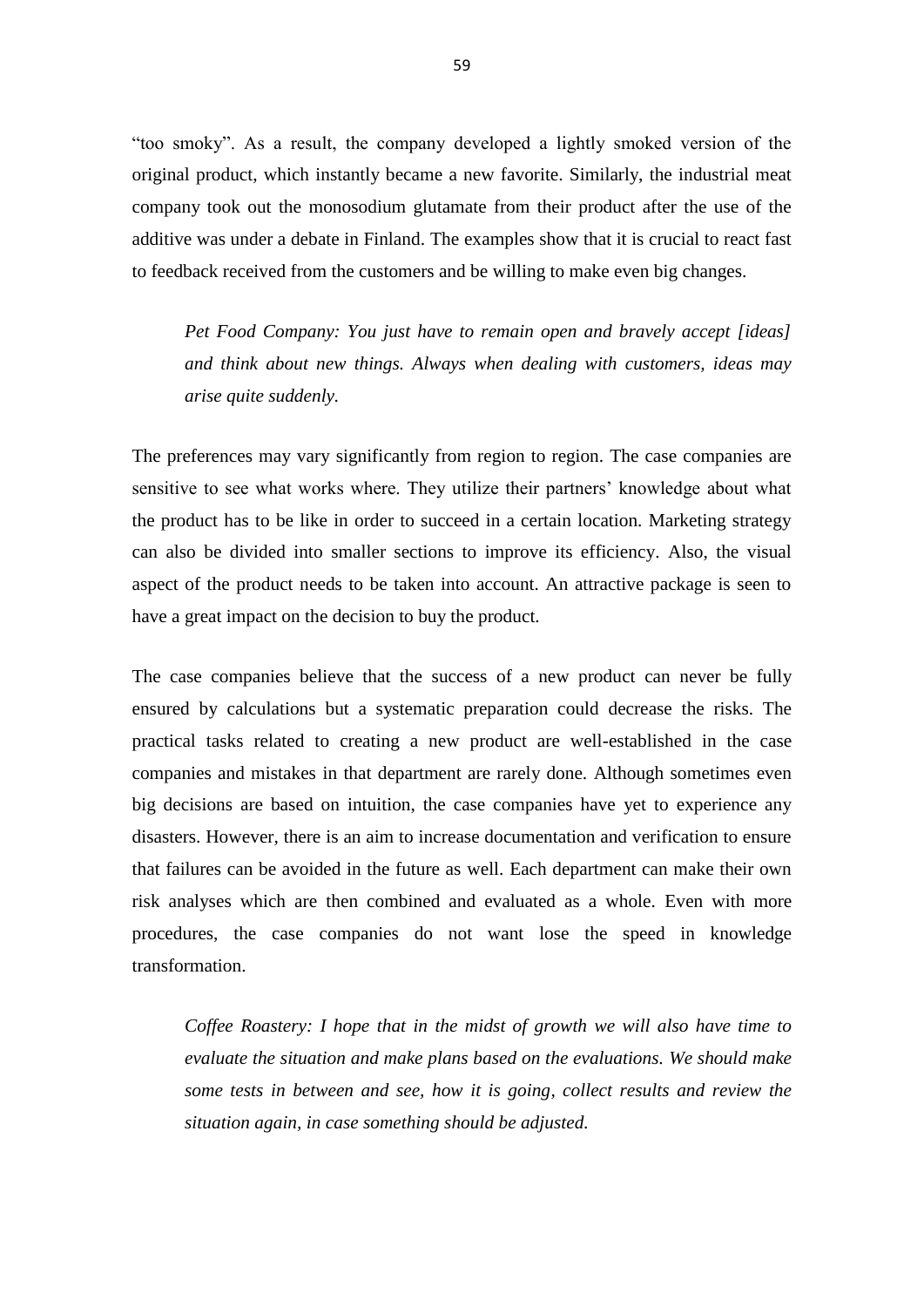*Pet Food Company: [Knowledge transformation practices] have change in a way that they have been made clearer and we continue to make them clearer, so things get done in a more organized manner.* 

*Bakery: Our actions will remain fast in the future as well, because you can never be sure about everything beforehand.*

The case companies believe that the reason they have managed to make the right decisions even without extensive research is their past experience and accumulated knowledge of the field. The data reveals that the investigation on production methods begins precisely by knowing the industry. The raw material costs and possible selling prices are defined and do not require a lot of extra research with every new product. If something is unclear, partners can be consulted.

The production team evaluates whether or not the product is possible to execute and the people in charge of sales and marketing gather customer feedback to assess interest towards the new product. Feedback can be received through any type of interaction with the customer, for example at the company's own store. By outsourcing some activities, more resources are left for working with ideas and product development. The executives are involved in the check routines and make the final decisions. However, decisions are discussed in the organization instead of granting full autonomy of the CEO. A conversational atmosphere is an integral part of knowledge exploitation in the case companies as it is of the other dimensions of absorptive capacity.

*Industrial Meat Company: We are actually quite a dynamic company […]. With the central team that we have here, we are able to focus on the essential things and we have outsourced a lot of activities.* 

*Coffee Roastery: [The CEO] has embraced the conversational culture and decisions are not made in a dictator-like way. Usually all parties are listened to and things are discussed inside the company […] and it is decided together that "this is good". However, [the CEO] is the one with the ultimate veto power.*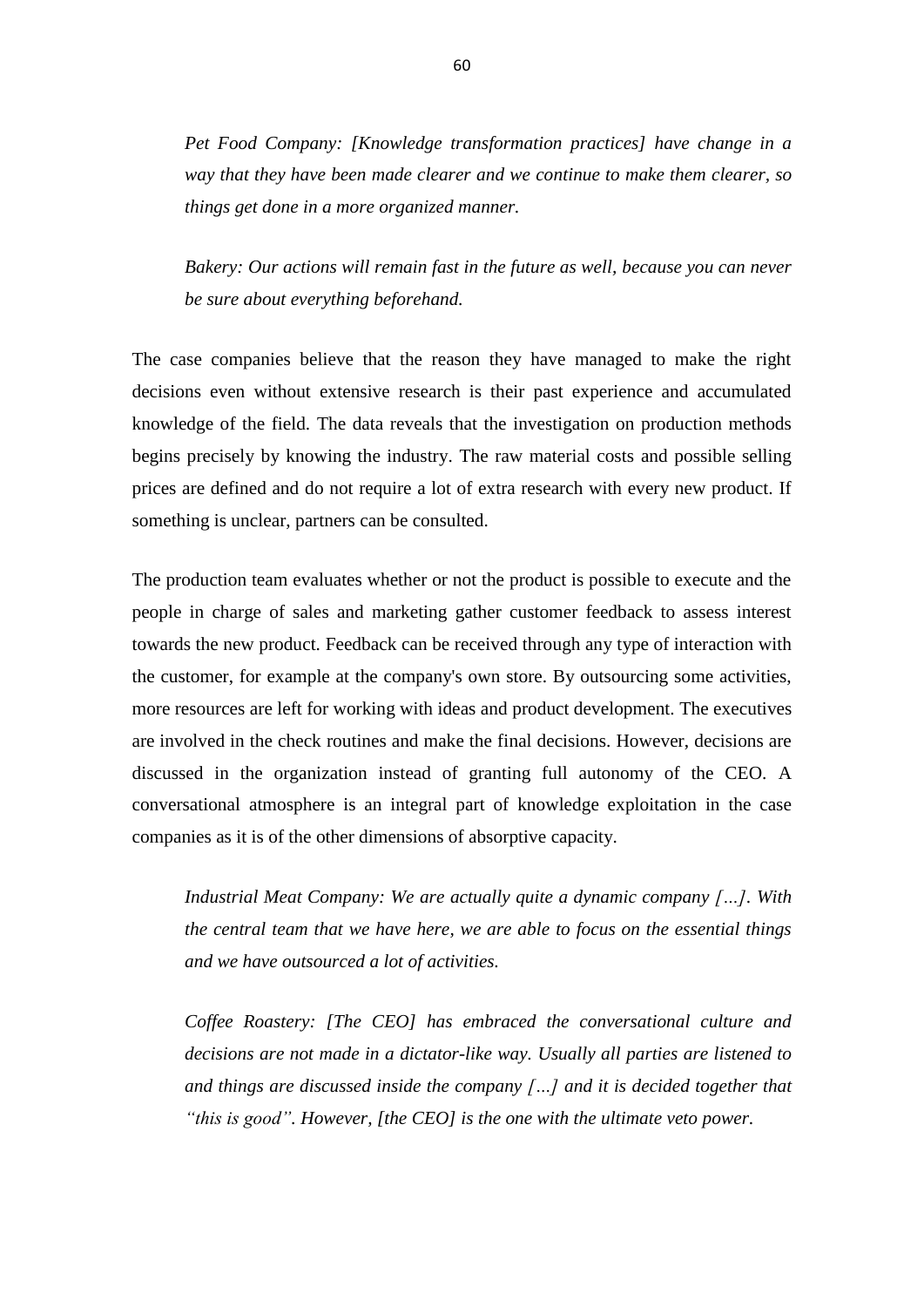All the case companies have a clear focus in their strategy: the bakery concentrates on additive free products, the coffee roastery emphasizes the craftsmanship and quality of the coffee and the industrial meat company is experienced with cold smoking, the traditional meat company with meat curing and the pet food company with biologically appropriate raw food. According to the case data, the focus and an agile organizational structure combined helps with the product development process and use the acquired and assimilated knowledge in the most appropriate way. It also enables the companies to concentrate on their own strengths instead of imitating what competitors are doing.

*Traditional Meat Company: I think that it is the other way around that the big competitors are copying us because we are able to make decisions regarding a new product in a day whereas in a large meat company, it takes months.* 

*Industrial Meat Company: It is the unique taste of our products, which is extremely difficult to imitate. I think that it is the main thing that our competitors would like to get from us.* 

#### 4.2.4. Knowledge exploitation

Knowledge exploitation is a continuum to knowledge transformation. The new product is finished based on the tests and evaluations that are performed when transforming the acquired and assimilated knowledge. The CEO or the executive committee decides on the commercialization of the product.

Experimenting and taking chances are characteristic to the case companies. It does not take long for a new product to be on the market. Only the industrial meat company indicates a slightly reserved approach towards taking risks. It may result from the nature of the business. With cold-smoked meat, there are long preservation tests that take place before the product can be put into the market. It allows the company to go through things many times before the actual launch of a new product. However, the company notes that the process can be speeded up if needed.

*Bakery: Today we think about it and do it. Tomorrow it is on sale.*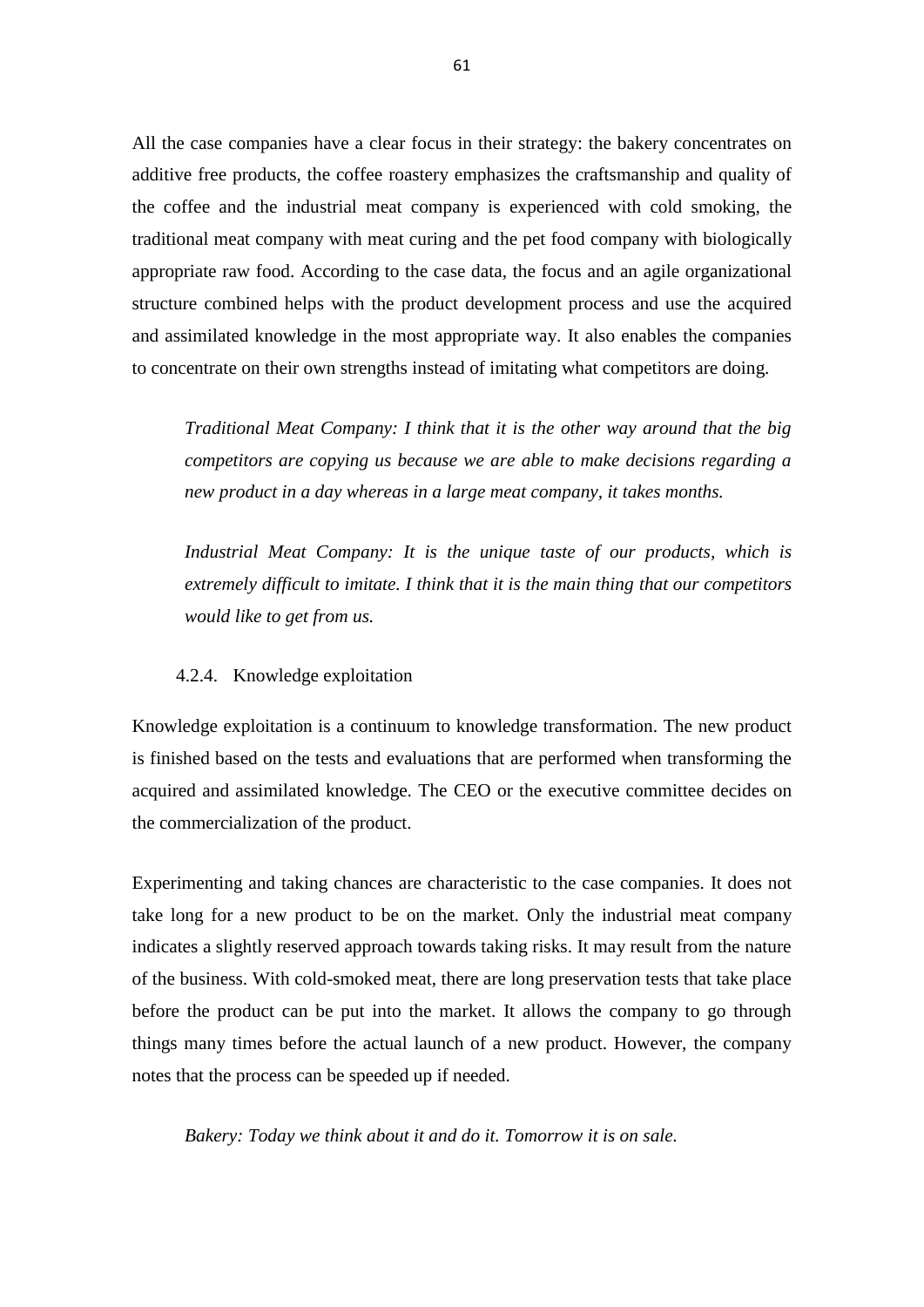*Traditional Meat Company: We do not perform any specific investigations [on the competitiveness of the product]. Instead, we make the product and believe in*  it. [...] We believe that it will succeed and if not, we remove it from the *collection.*

The companies rely on the skills of their sales personnel to get the information about new products to the customers. The salesmen contact and visit the customers and present the finished products to them. Being active and taking care of customer relations are seen to improve the effectiveness of the sales and thereby the exploitation of knowledge.

*Bakery: We have a personal representative who visits every store every single day: the bread deliverer.* 

*Industrial Meat Company: Thanks to efficient field sales we can see how the product works in practice and how it circulates. If we get good experiences, we can possibly expand the selection on a national level.*

*Pet Food Company: We have campaigns, visit customers and call them. We have a good understanding of how to talk to resellers, what is the situation and so forth.* 

*Coffee Roastery: When we have a new product, [our sales personnel] communicates about it to the customers. They know almost right away, which customers might be interested in it.* 

To ensure that the consumers find the new products, various marketing methods can be applied. Firstly, the product is introduced and promoted in the case companies' own websites and social media channels. Social media enables interaction and thereby helps to spread the word about new products. When consumers see a product they like on social media, they may begin to operate as sales agents of sorts and put pressure on the retailers to include the product to their line of items. Combined with the company's own sales efforts, the information reaches the potential resellers.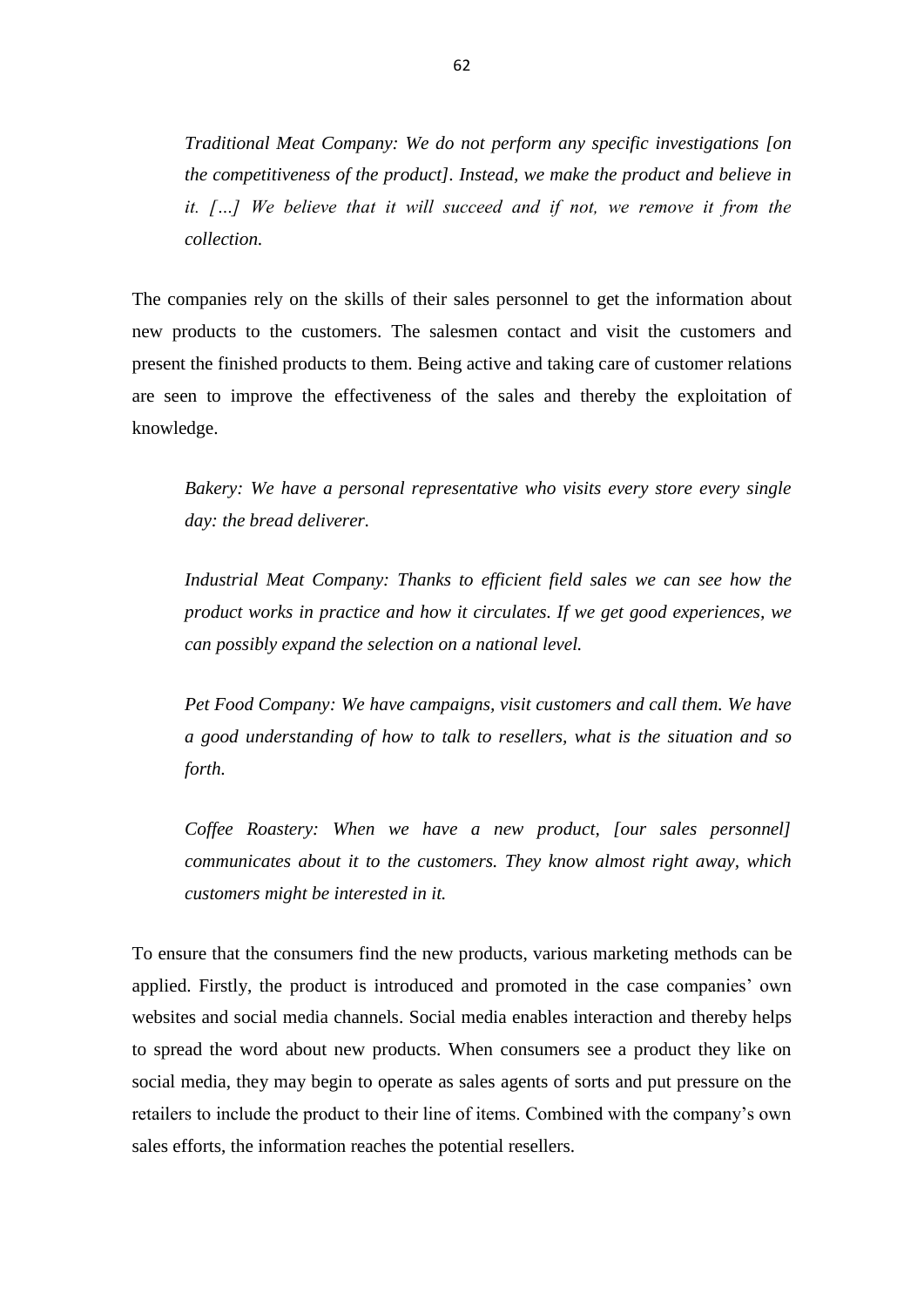*Pet Food Company: Before social media we did not think about the endcustomers that much.* 

*Traditional Meat Company: I think that social media is something that will be a part of the future.* 

Another way the case companies use to get the end-customer's attention is through instore brand visibility. It can be done with product stands, banners and other displays both at retailer locations and at the company's own shops. Information can also be shared via blog posts and monthly e-newsletters. Traditional media outlets such as TV, radio and newspapers are of lesser importance. The main barrier to extensive traditional marketing is the high price. Without the resources to execute nationwide campaigns, social media and the sales personnel's skills are emphasized. Regardless of the scarce resources, the case companies are confident that with their products in question, massive marketing is not needed to assure sales.

*Industrial Meat Company: It is not possible for us to do any large-scale launching campaigns. Perhaps the main thing for us is the visibility at the store shelves. […] we are a small operator so we have limited resources to be used for marketing.* 

The data shows that small company size provides certain benefits in terms of knowledge exploitation. Similarly to the findings by Daghfous (2004), the data indicates that the small size of the case companies enhances innovativeness. While the large competitors may have to move according to certain steps and carry out national marketing campaigns for their new products, the case companies are able to bring new products to the market without rigid launching processes. The case companies find agility an asset but at the same time they show an interest in more standardized commercialization practices. A more careful launching process is seen as a way to make the right decisions regarding brand image and overall company strategy. The case companies balance between intuitive decision making and calculations.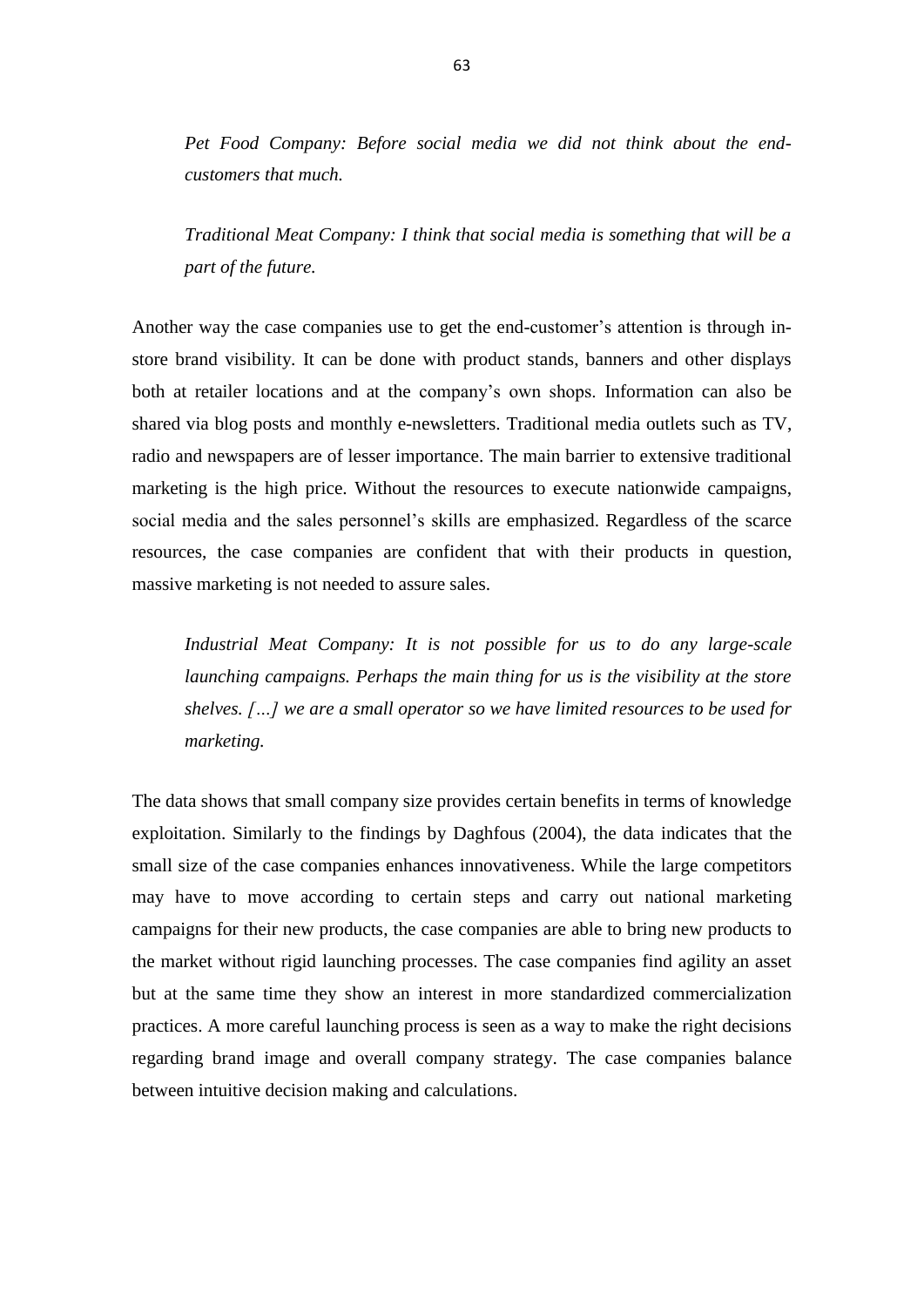*Pet Food Company: Now we have to go through everything, what is the language, the tone, how to say things and of course all the necessary information and usability [of the product]. All of that takes more time, which is a good thing because it gives us the opportunity to think about things for the second and for the third time, is it a smart launch or not.* 

*Coffee Roastery: [My co-worker] and I sit on the etiquettes and launching materials so firmly, that it is impossible to take [products] anywhere before we think that it is okay to publish them. […] now we have control over it, which is good.* 

The companies face some bureaucracy when dealing with large customers such as grocery market chains, who have their own timetables with new products. It requires the companies to plan ahead and coordinate operations which may be challenging. Working with retailers is also affected by personal chemistry. To get the products to the consumers, the companies need to impress the store managers first. The traditional meat company sees a solution to the issue in decreasing the links in the supply chain and selling the products only through the company's own channels. In addition to its own shops, the company plans to invest in a vendor truck to increase customer proximity even more.

*Traditional Meat Company: It is up to the store and depends on the mood, whether the division manager has had a good night's sleep or not. If they say 'no', then it is a no from the consumers as well. We have noticed that consumers would like our products but we just cannot get them for sale.*

*Bakery: The consumer wants freshness […]. Well, the selection manager usually only wants to drag the price down.* 

In addition to practices like testing the markets, getting the products to the right retailers and maximizing the profits, success is dependent on coincidence and luck. Therefore the case companies find it is necessary to stay flexible. After the product launch has been completed and new products have been sold, the case companies start monitoring the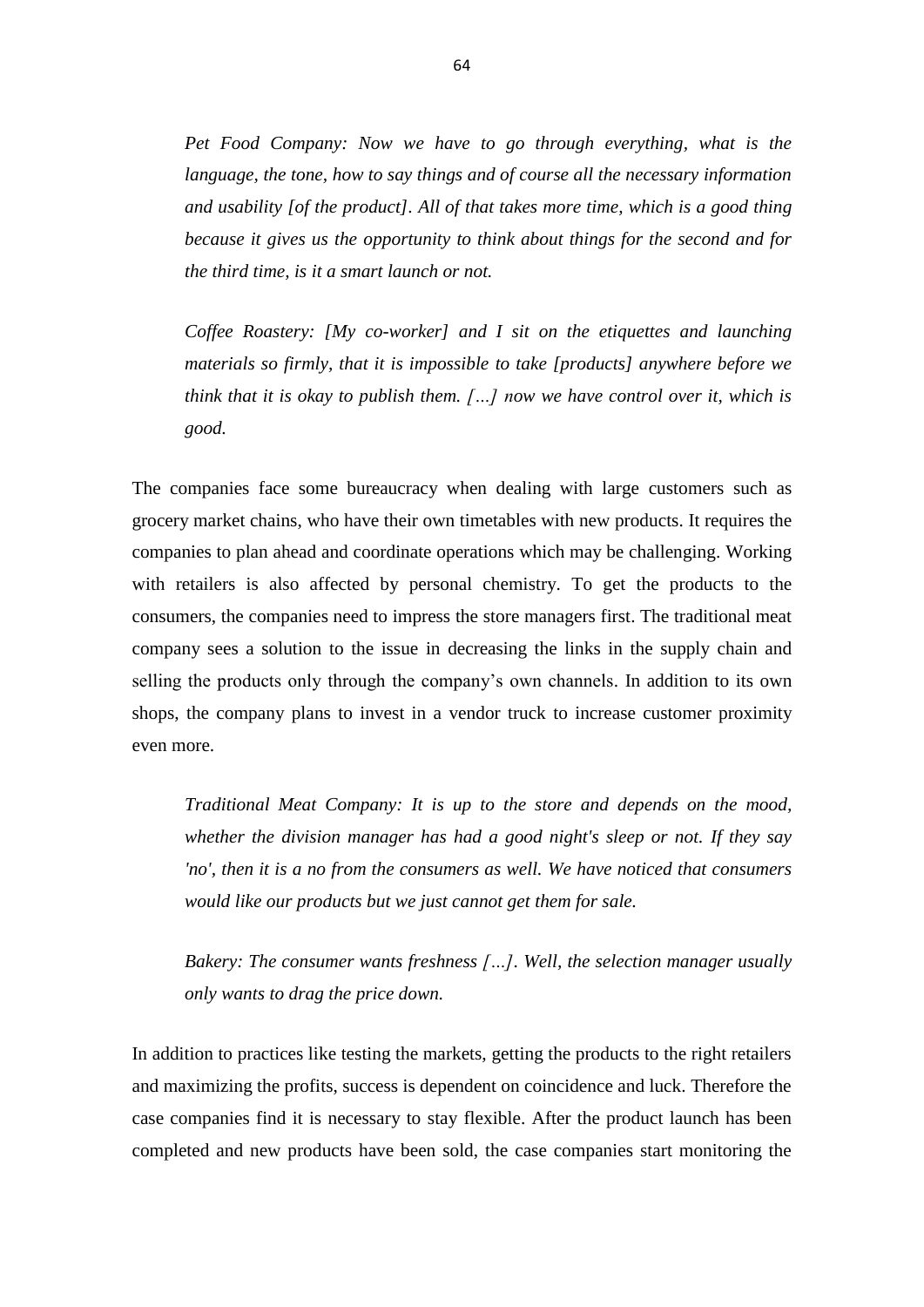sales. Based on the experiences, production volumes can be increased or decreased. If a new product succeeds better than expected, the company needs to be able to quickly react to the large demand. If the product is too innovative, it may not succeed as predicted and needs to be taken off the market. Sometimes, however, products that are meant to be seasonal prove to be hits and are then added to the permanent selection. The case companies are sensitive to signals about what works and what does not and adjust their operations accordingly. The case companies that have their own shops maintain that the shops further enhance flexibility.

*Coffee Roastery: […] this [coffee blend] was supposed to be a seasonal product. Then it turned out to be very popular. Well, let's add it to our permanent product line! Everyone loved it and the demand continues. Of course it could have gone the other way around as well. If people would not have liked it, we would have taken it off the market in all quietness.* 

*Bakery: Our own shops are very important […] for cash flow, profit, customer interface, product development, experiments and everything.* 

None of the case companies primarily compete with price. Instead, the competitiveness of the product lies in its quality and uniqueness. The brand aspect is becoming increasingly important for the companies, which is taken into consideration in the exploitation of knowledge. An underlying factor in knowledge exploitation is motivation and willingness to grow. Determination pushes the case companies forward and drives the commercialization of new products.

*Pet Food Company: [Before] we were not as strict with the brand, it was just a white label with the necessary product information and then it was off to the store.* 

*Traditional Meat Company: We have a good story and we believe in it and stand firmly behind it. In the fall we will renew our brand a little bit and clarify our main messages and so on.*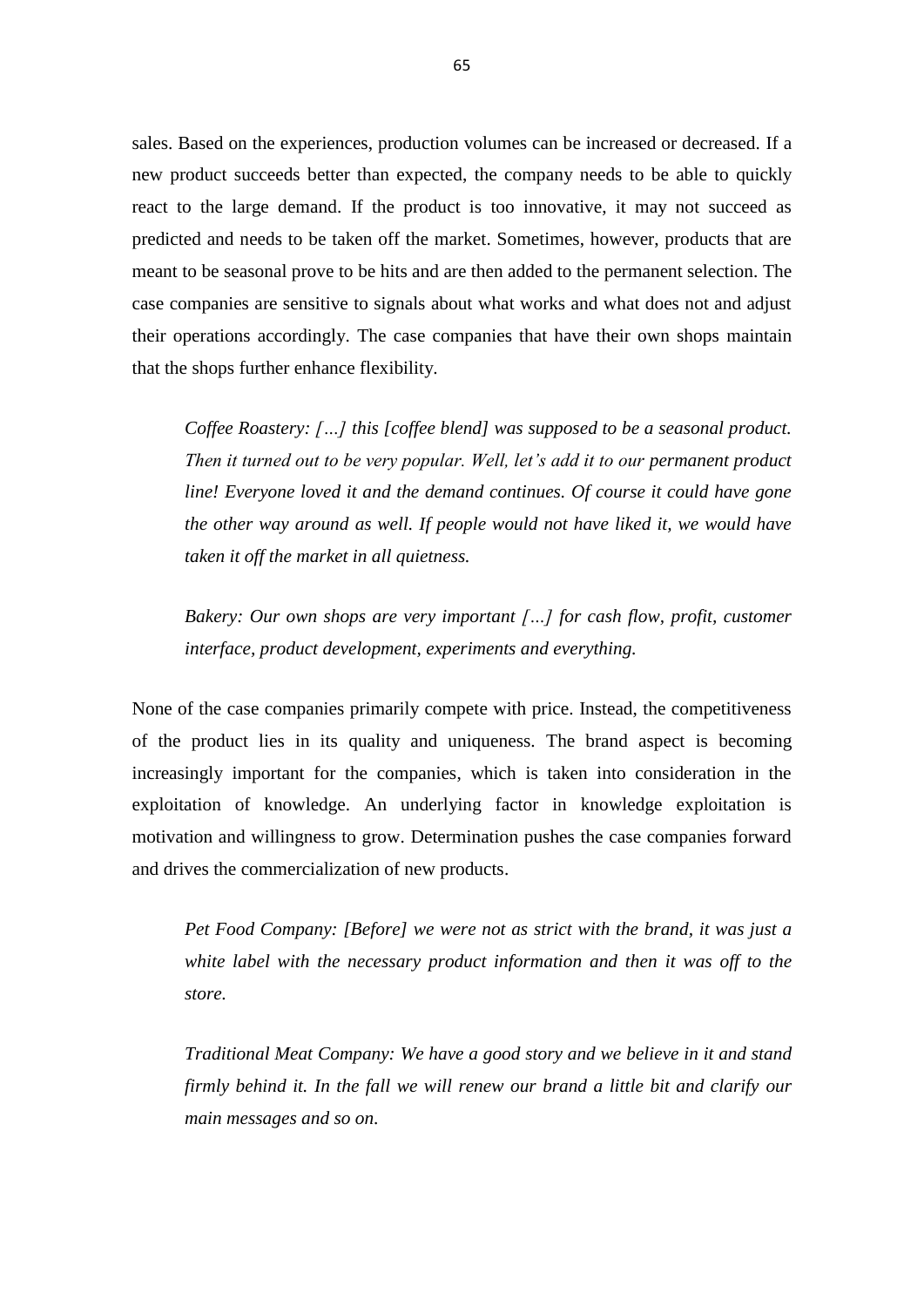*Coffee Roastery: [Our competitive advantage] is dependent on our product. It really differs [from other products] and if you put it next to a coffee made by another Finnish coffee produces, you can actually taste the difference.* 

*Industrial Meat Company: We have a constant desire to improve and take the market of cold smoked meat forward. It is certainly one of the biggest factors in this whole thing. The fact that we refer to us as the masters of cold smoked product obligates us to be forerunners in that sector and market.* 

*Bakery: We come, we challenge, and we are not as good as the other players in the field. How can we win? We do not win in skill or anything else. We just have to have the will, the motivation, and the urge to grow.*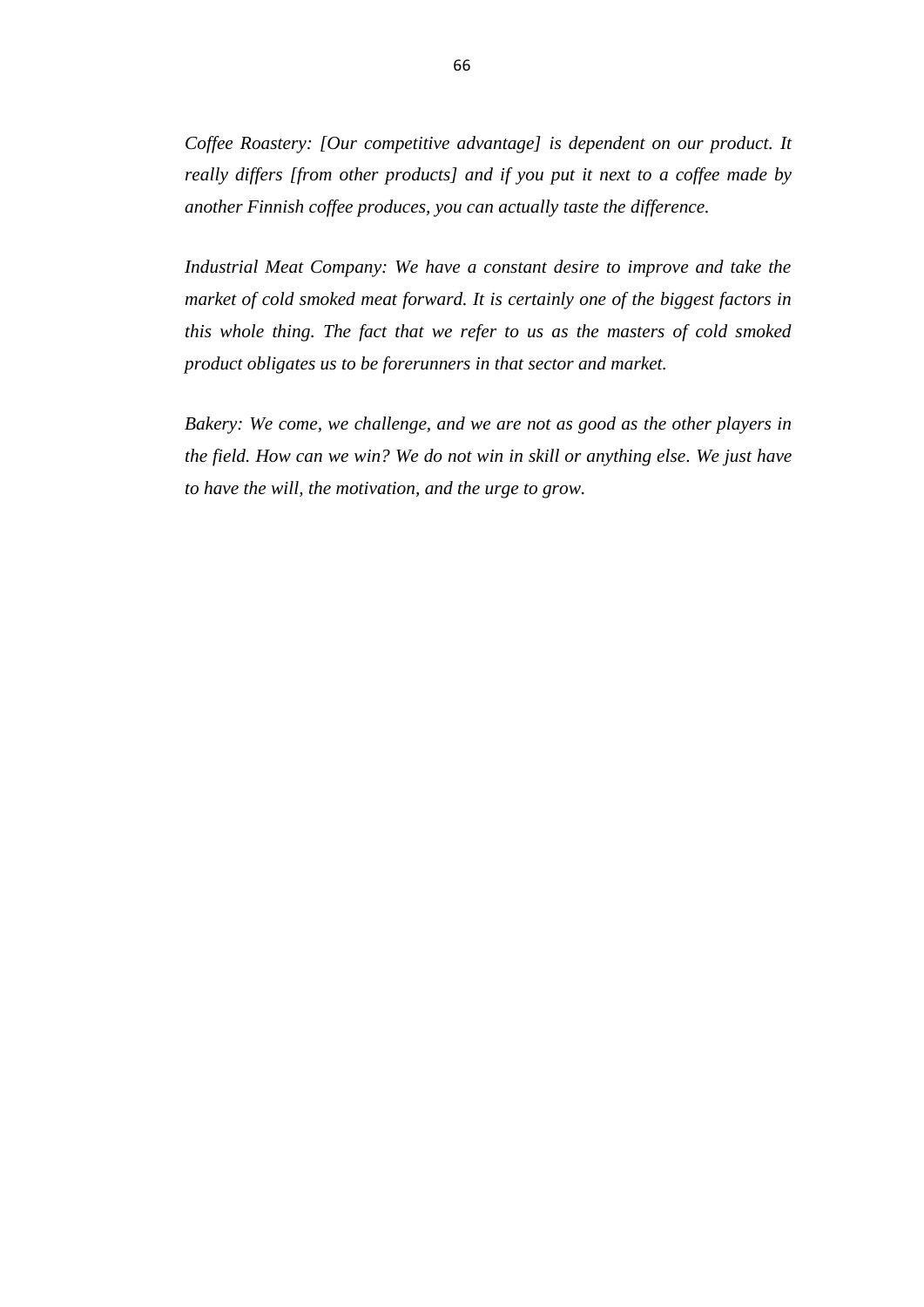# **5. SUMMARY AND CONCLUSIONS**

This chapter presents the theoretical contributions of the study and summarizes the main findings. Managerial implications are also discussed and evaluated. Finally, the chapter examines the limitations and provides suggestions for future research.

#### 5.1. Theoretical contributions

Building on existing theories of absorptive capacity presented in chapter 2, this study contributes to the research of the microfoundations of absorptive capacity by analyzing the routines for knowledge acquisition, assimilation, transformation, and exploitation. With empirical data from five case companies with high levels of absorptive capacity, the practices and principles that build a firm's absorptive capacity can be detected and evaluated. The analysis shows that there are numerous factors, both organizational and personal, which affect the efficiency and effectiveness of the company's capabilities to acquire, assimilate, transform and exploit knowledge. By identifying the microfoundations that underpin the superior firm performance, this study explains how companies can improve their absorptive capacity.

Small company size seems to support absorptive capacity. Based on the cluster analysis that was performed, it is the small companies that demonstrate above average absorptive capacity. The interview data from the case companies reveals that small company size enables flexibility and fast reactions to new ideas. It also facilitates direct communication and the flow of knowledge. In the case companies the employees are aware of who to inform regarding new ideas and through which channel. The information reaches the right people fast, allowing the companies to proceed with the ideas. In large organization there are presumably more communication barriers and hierarchy. Thereby company size is connected to organizational relationships, especially within the firm, and practices of knowledge management. The analysis indicates that low hierarchy and open communication enhance potential absorptive capacity in particular. The case companies believe that when the organizational culture is easygoing, the employees are more comfortable in sharing their own thoughts and ideas with others.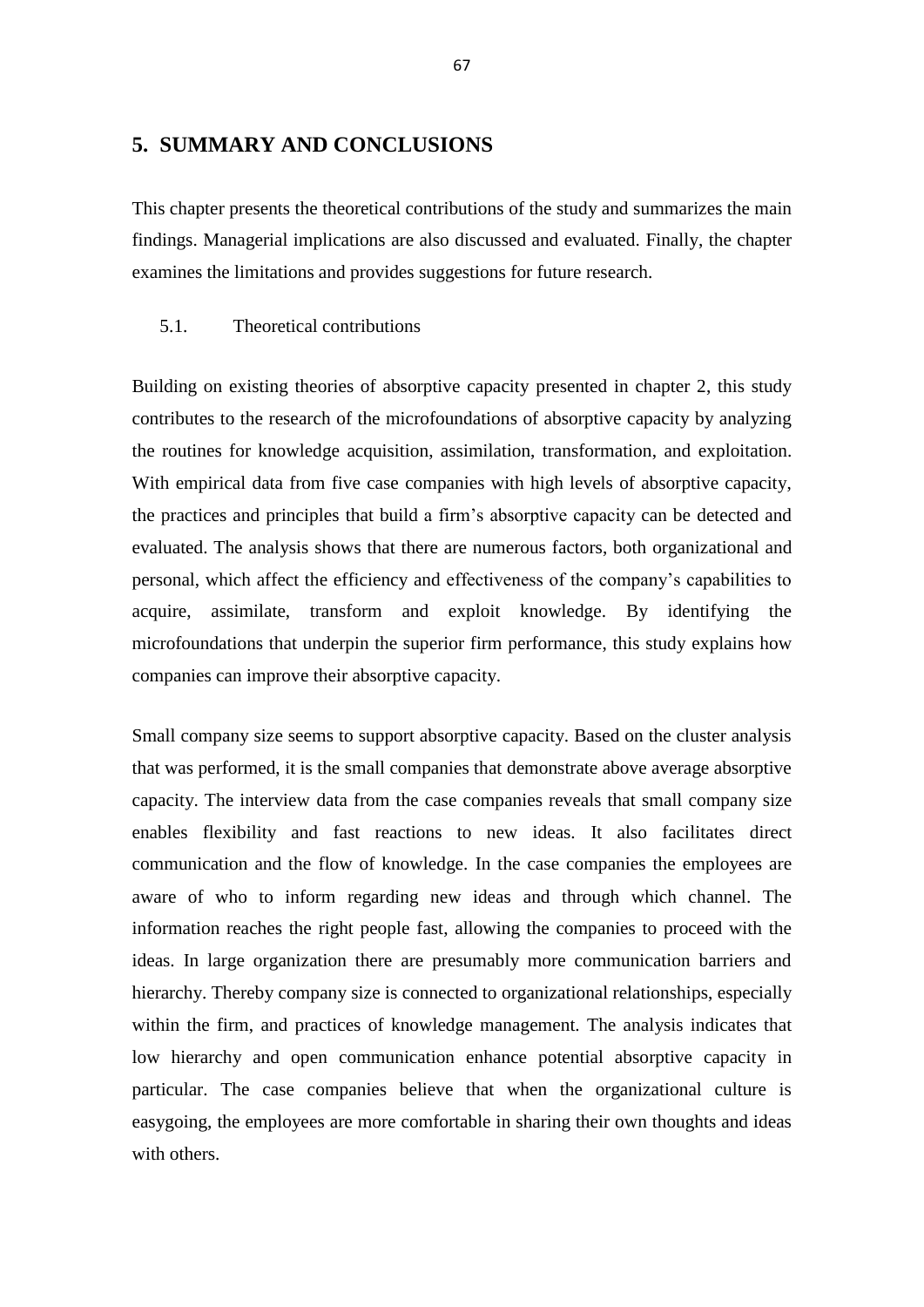The case companies are committed to constant research and product development. Innovations are driven by the case companies' organizational culture and ideas are informally discussed on an everyday basis. The case companies do not use reward systems to boost innovation. The strength lies in passionate employees who are selfmotivated to search for new ideas, share them with others and execute them. Encouragement, team spirit and short distances between people enhance the innovation practices. The firm members' positive attitude and passion towards work supports potential absorptive capacity as well as realized absorptive capacity. Above all, dedication helps to ensure that developing new products is carried out commercially.



**Figure 2.** Microfoundations of absorptive capacity.

Figure 2 shows the main practices underlying high absorptive capacity. In knowledge acquisition, companies benefit from a close-knit organizational structure and direct communication. All the members of the company are involved in the process of generating new ideas and the company atmosphere is engaging and collaborative. Companies get ideas from employees' own experiences as well as ongoing trends. Communication with external parties is also valued because ideas are often received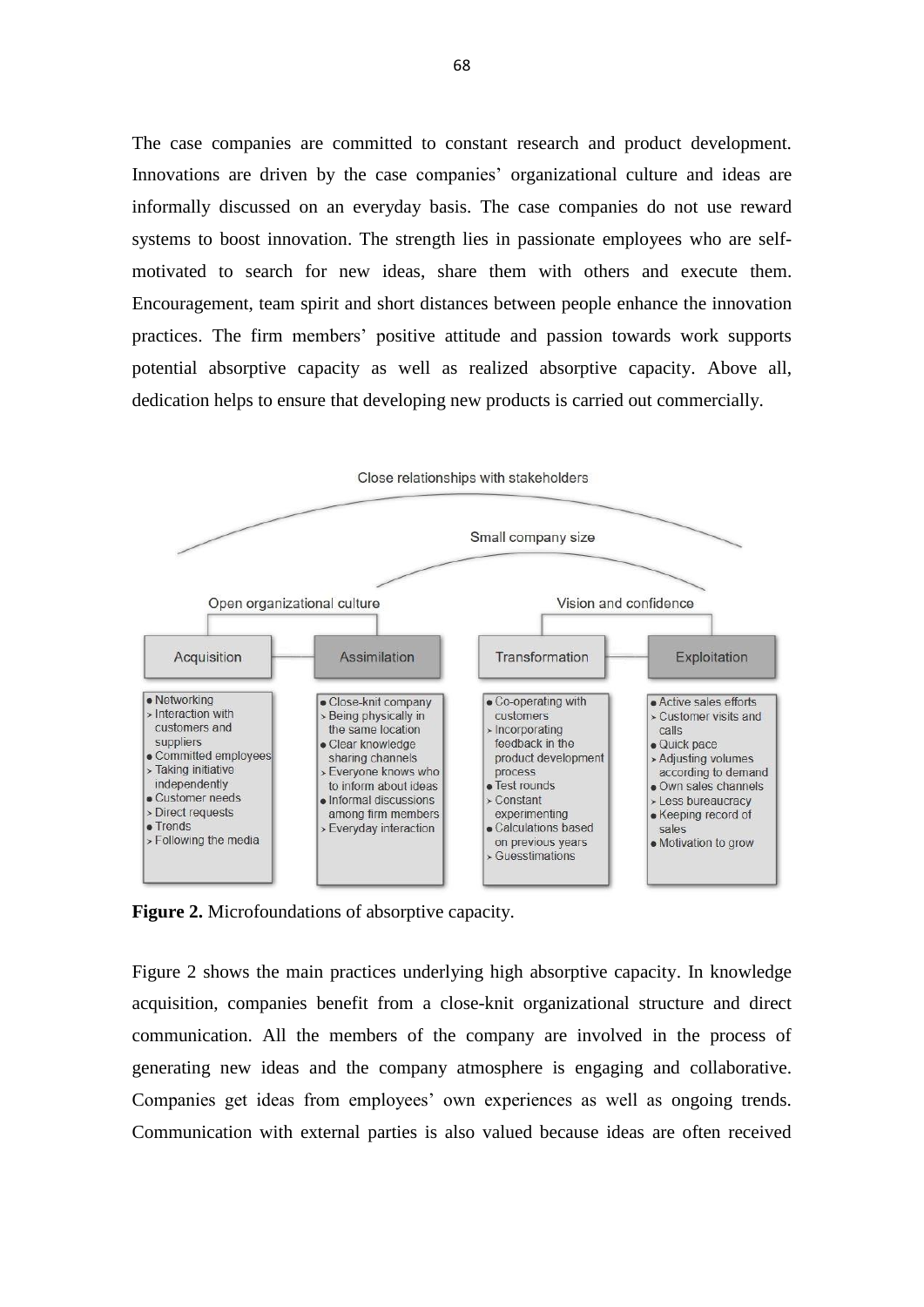through stakeholders such as suppliers and customers. Active networking can bring new knowledge into the organization.

Knowledge assimilation is enhanced in the case companies namely because of small company size. Everyone in the organization knows who to inform about new ideas and there is lots of interaction between the firm members. Efficient communication ensures that ideas are addressed and responded to. Being physically in the same facilities supports knowledge assimilation. As firm size grows and the distance between the people becomes greater, the efficiency of knowledge sharing can suffer. The case companies emphasize the importance of informal interaction and everyday discussions in the assimilation of knowledge.

Knowledge transformation is a process largely based on experience and gut feeling. Although some calculations can be made to estimate demand, decisions are often guided by vision, intuition and guesstimations. Alongside confidence, a focused mission and strategy facilitate the transformation of knowledge. By co-operating with customers and other external stakeholders, companies can receive useful information for knowledge transformation purposes. Samples and test rounds enables the companies to refine the new products. With agility, products can be adjusted according to the reactions they receive.

In knowledge exploitation, the emphasis is on active sales efforts. Maintaining close relationships with customers appears to have a positive effect on the reception of new products. Social media is a useful marketing tool because it enables interaction with the customers at zero or low cost. An agile organization ensures that product volumes can quickly be adjusted according to demand, and monitoring the market and keeping record of sales helps in predicting how to proceed with the products. By relying on the company's own sales channels, rigidness caused by bureaucracy can be minimized. Above all, motivation and passion are the forces behind successful knowledge exploitation.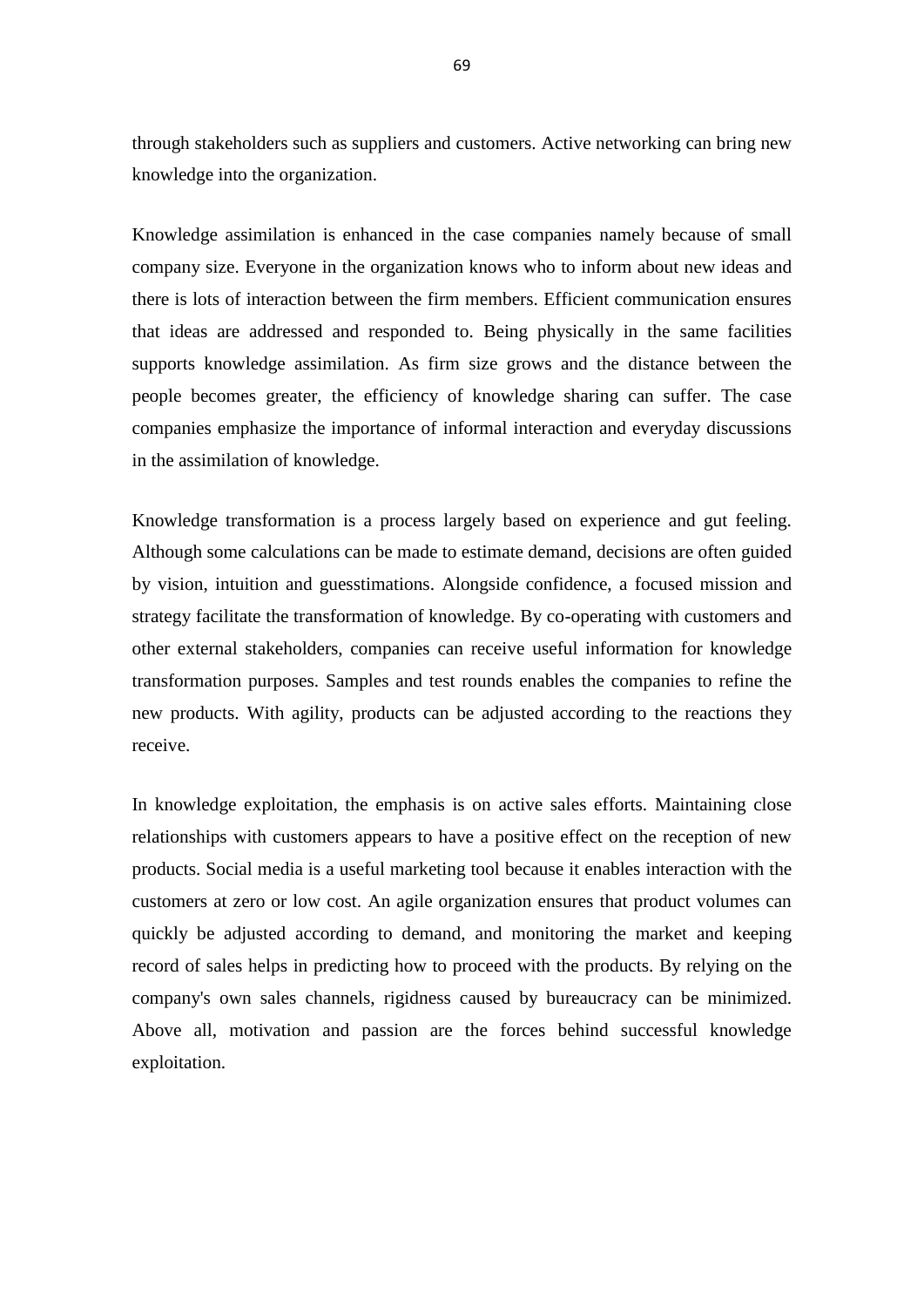#### 5.2. Managerial implications

The findings of the study indicate several managerial implications that can used to strengthen a company's absorptive capacity from the microfoundation perspective. First of all, the case companies rely on low hierarchy and soft leadership. Informal interaction among the firm members supports the development of an open organizational culture. By keeping the hierarchy at a minimum, unnecessary bureaucratic steps can be avoided and operational effectiveness increased.

Another managerial practice that seems to have a positive impact on firm performance is to trust the employees and give them freedom to express themselves. When employees are allowed to explore and experiment, innovation takes place. Involving everyone in the product development process enhances team spirit and boosts motivation. In a supporting environment the whole process from knowledge acquisition to knowledge exploitation becomes more transparent and facile.

Managers should also foster relationships with other stakeholders such as customers and suppliers. Interpersonal skills help when negotiating with retailer managers as well as in daily encounters with the deliverers of raw material for example. As stated before, networking may bring valuable information to the company, and opportunities to get new ideas from external parties should never be neglected.

It is important for managers to ensure effective and efficient internal communication. The case companies benefit from their small size in this matter because it enables continuous interaction among firm members. Managers can support knowledge transfer by assigning regular meetings and creating systematic idea collection methods. To make sure that the company is able to move quickly, there should be a clear protocol for how to proceed with new ideas.

Above all, the managers of the case companies demonstrate confidence and passion. It shows in the willingness to take risks and in making decisions based on gut feeling. Communicating the vision to the whole organization assures that everyone works for the same goals.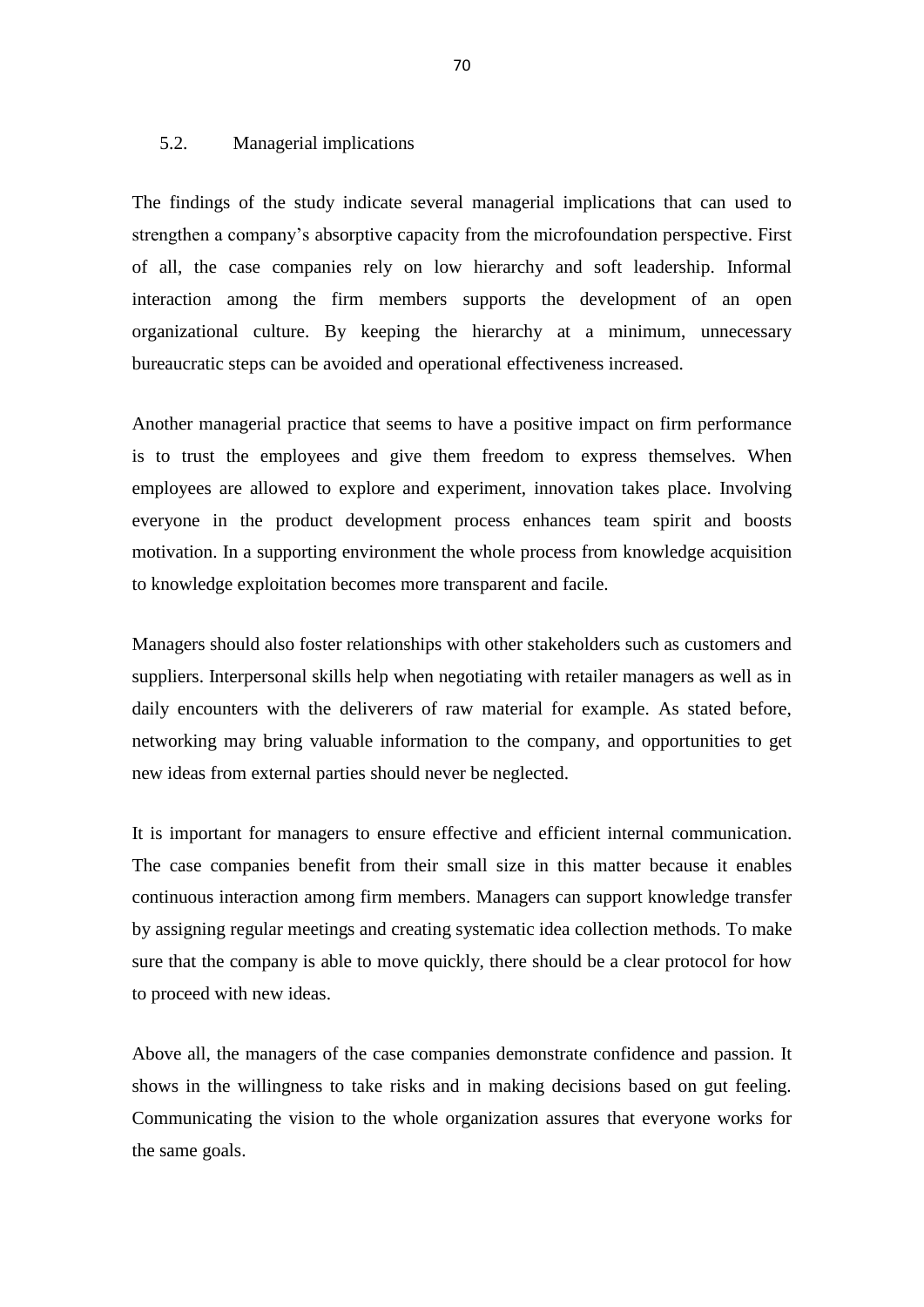## 5.3. Limitations and future research

The results of this study prove that companies with high absorptive capacity have certain similarities in their practices and routines. Research on the microfoundations of absorptive capacity should be further explored by using case examples from various different industries and cultures. It would also be beneficial to study companies with lower than average absorptive capacity and compare their practices with the case examples presented in this study. Having established that Zahra and George's (2002) model of absorptive capacity successfully captures the complexity and dynamic nature of the absorptive capacity construct, it is reasonable to suggest that future studies should solely use the four-dimension model as their theoretical base. A standardized model would make comparisons between different studies less complicated and facilitate understanding of the practices associated with each dimension.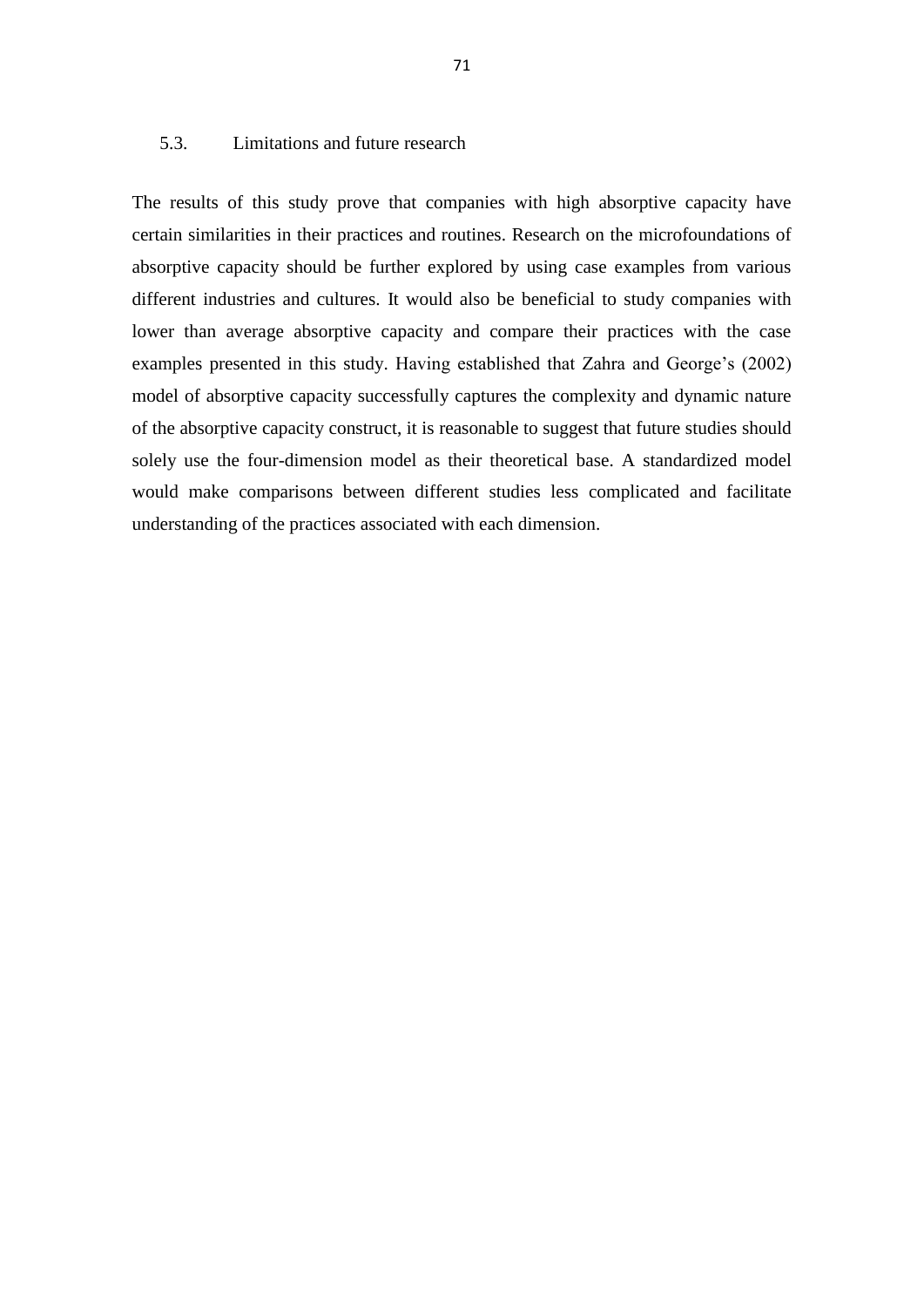## **REFERENCES**

- Abell, Peter; Teppo, Felin & Nicolai, Foss (2008). Building Micro-foundations for the Routines, Capabilities, and Performance Links. *Managerial and Decision Economics* 29: 489–502.
- Andersén, Jim & Johan, Kask (2012). Asymmetrically Realized Absorptive Capacity and Relationship Durability. *Management Decision*, 50:1, 43–57.
- Braunscheidel, Michael J. & Nallan C., Suresh (2009). The organizational antecedents of a firm's supply chain agility for risk mitigation and response. *Journal of Operations Management,* 27:2, 119–140.
- Camisón, César & Beatriz, Forés (2010). Knowledge absorptive capacity: New insights for its conceptualization and measurement. *Journal of Business Research* 63:7, 707–715.
- Chalmers, Dominic M. & Eva, Balan-Vnuk (2012). Innovating Not-For-Profit Social Ventures: Exploring the Microfoundations of Internal and External Absorptive Capacity Routines. *International Small Business Journal* 31:7, 785–810.
- Cohen, Wesley M. & Daniel A., Levinthal (1990). Absorptive Capacity: A New Perspective on Learning and Innovation. *Administrative Science Quarterly* 35:1, 128–152.
- Creswell, John W. (2009). *Research Design: Qualitative, Quantitative, and Mixed*  Methods Approaches [online]. 3<sup>rd</sup> edition. Los Angeles: Sage. Available from World Wide Web: [URL:http://ncbaeryk.yolasite.com/resources/John%20W.%20Creswell-](http://ncbaeryk.yolasite.com/resources/John%20W.%20Creswell-Research%20Design_%20Qualitative,%20Quantitative,%20and%20Mixed%20Methods%20Approaches-SAGE%20Publications,%20Inc%20%282009%29.pdf)[Research%20Design\\_%20Qualitative,%20Quantitative,%20and%20Mixed%20M](http://ncbaeryk.yolasite.com/resources/John%20W.%20Creswell-Research%20Design_%20Qualitative,%20Quantitative,%20and%20Mixed%20Methods%20Approaches-SAGE%20Publications,%20Inc%20%282009%29.pdf) [ethods%20Approaches-SAGE%20Publications,%20Inc%20%282009%29.pdf.](http://ncbaeryk.yolasite.com/resources/John%20W.%20Creswell-Research%20Design_%20Qualitative,%20Quantitative,%20and%20Mixed%20Methods%20Approaches-SAGE%20Publications,%20Inc%20%282009%29.pdf)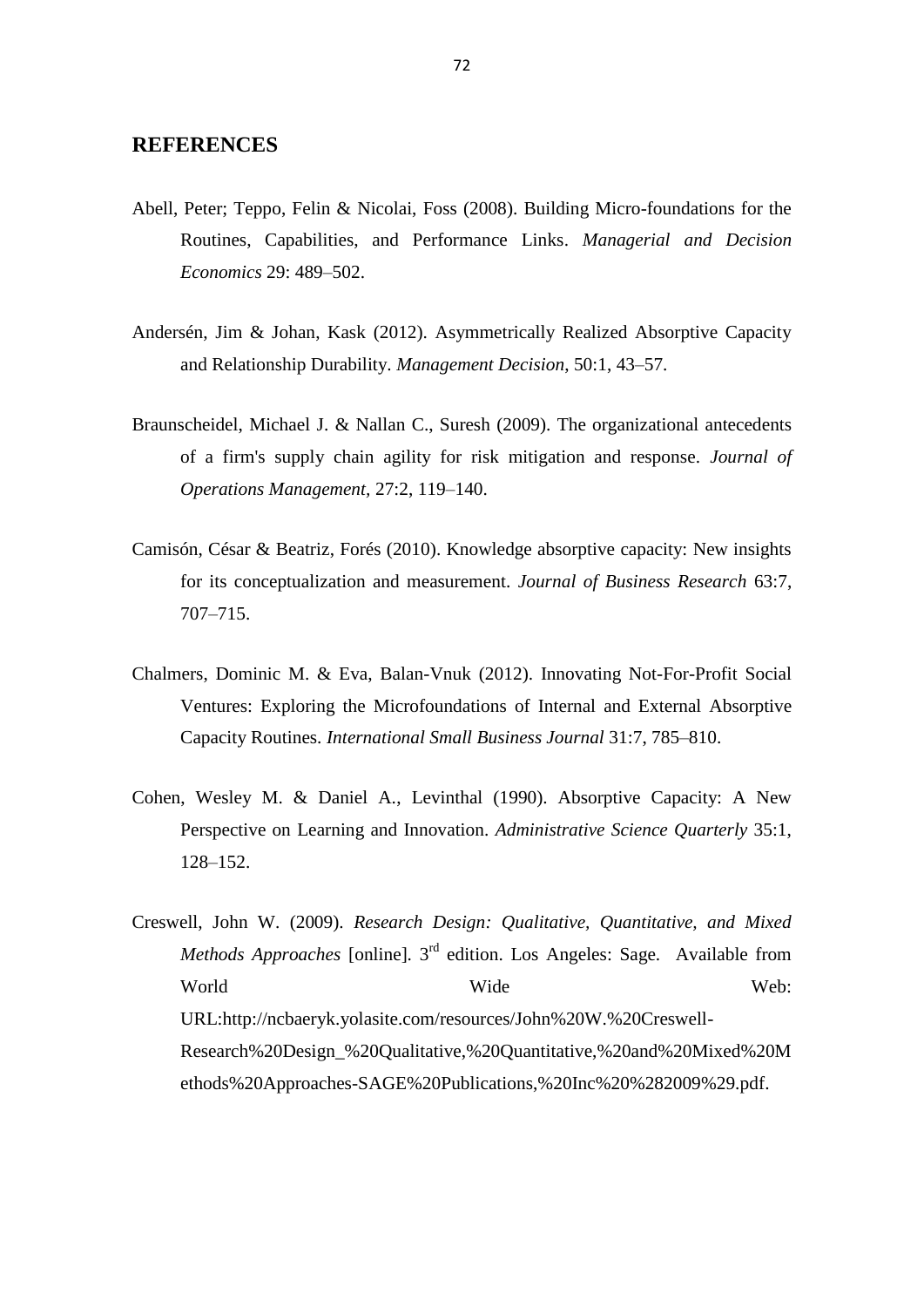- Daghfous, Abdelkader (2004). Absorptive Capacity and the Implementation of Knowledge-Intensive Best Practices. *SAM Advanced Management Journal* 69:2, 21–27.
- de Leeuw, Edith; Joop J., Hox; Don A., Dillman (2008). *International Handbook of*  Survey Methodology [online]. 1<sup>st</sup> ed. New York: Psychology Press, Taylor & Francis. Available from World Wide Web: <URL:http://joophox.net/papers/SurveyHandbookCRC.pdf>.
- Engelen, Andreas; Harald, Kube; Susann, Schmidt & Tessa C., Flatten (2014). Entrepreneurial orientation in turbulent environments: The moderating role of absorptive capacity. *Research Policy* 43:8, 1–17.
- Escribanoa, Alvaro; Andrea, Fosfuri & Josep, Tribób (2009). Managing external knowledge flows: The moderating role of absorptive capacity. *Research Policy* 38:1, 96–105.
- Flatten, Tessa C.; Andreas, Engelen; Shaker A., Zahra & Malte, Brettel (2011). Absorptive Capacity: Scale Development and Validation. *European Management Journal*, 29:2, 98–116.
- Fosfuri, Andrea & Josep A., Tribó (2008). Exploring the antecedents of potential absorptive capacity and its impact on innovation performance. *Omega* 36, 173– 187.
- Foss, Nicolai J. (2010). Micro-foundations for management research: What, why, and whither? *Cuadernos de Economía y Dirección de la EmpresaVolume* 13:42, 11– 34.
- [George, Gerard;](javascript:__doLinkPostBack() [Shaker A.,](javascript:__doLinkPostBack() Zahra; [Kathleen K.,](javascript:__doLinkPostBack() Wheatley & [Raihan,](javascript:__doLinkPostBack() Khan (2001). The effects of alliance portfolio characteristics and absorptive capacity on performance A study of biotechnology firms. *[Journal of High Technology](javascript:__doLinkPostBack()  [Management Research](javascript:__doLinkPostBack()* 12:2, 205–226.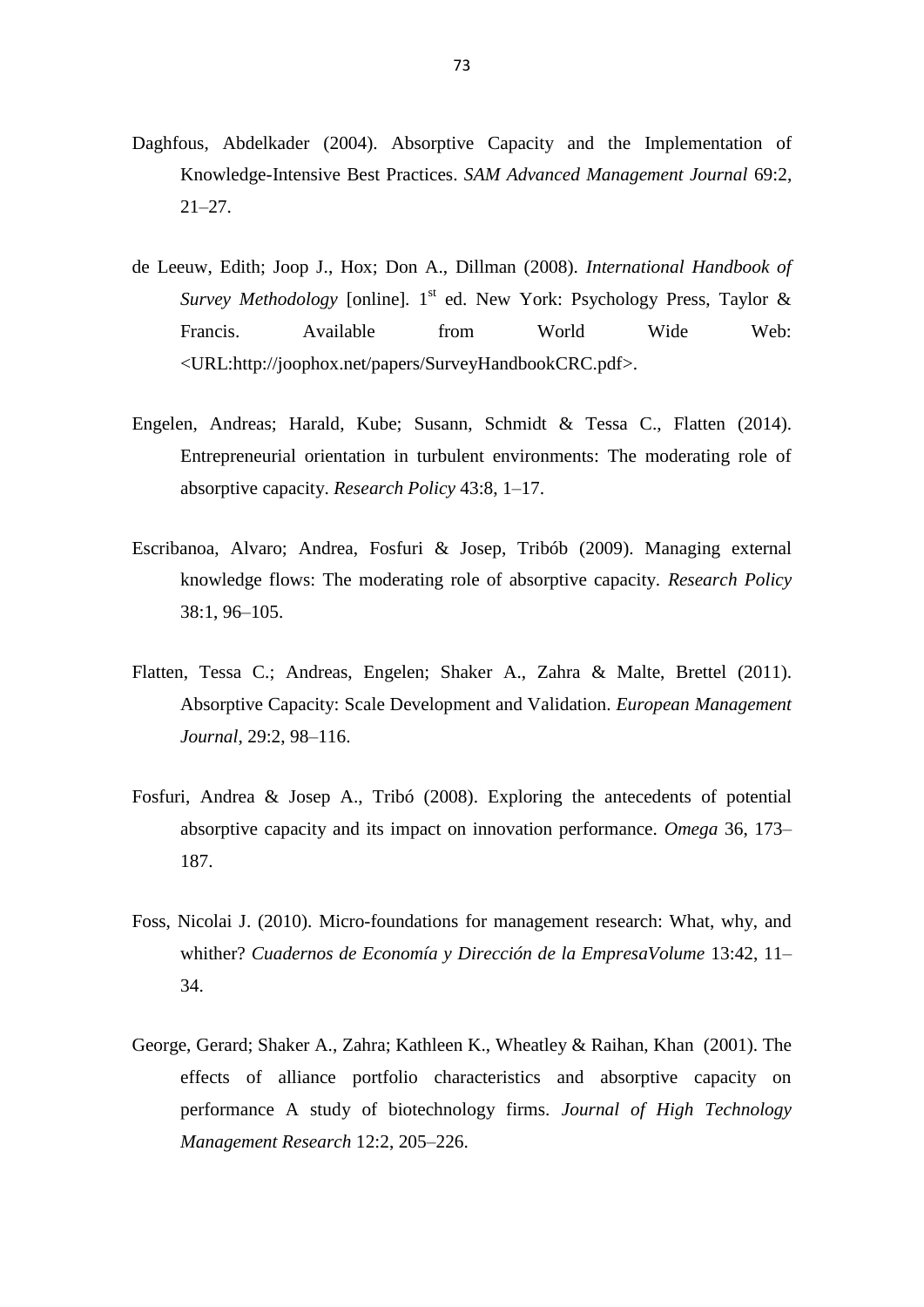- Gibbs, G. R. (2007). Analyzing qualitative data. In: *The Sage qualitative research kit*. Ed. Uwe Flick. London: Sage.
- [Gilsing,](http://www.sciencedirect.com/science/article/pii/S004873330800190X) Victor; Bart, [Nooteboom;](http://www.sciencedirect.com/science/article/pii/S004873330800190X) Wim, [Vanhaverbeke;](http://www.sciencedirect.com/science/article/pii/S004873330800190X) Geert, [Duysters](http://www.sciencedirect.com/science/article/pii/S004873330800190X) & [Ad, v](http://www.sciencedirect.com/science/article/pii/S004873330800190X)an den Oord (2008). Network embeddedness and the exploration of novel technologies: Technological distance, betweenness centrality and density. *Research Policy* [37:10,](http://www.sciencedirect.com/science/journal/00487333/37/10) 1717–1731.
- Harwell, M.R. (2011). Research design: Qualitative, quantitative, and mixed methods. In: *The Sage handbook for research in education: Pursuing ideas as the keystone*  of exemplary inquiry. 2<sup>nd</sup> edition. Ed: C. Conrad & R.C. Serlin. Thousand Oaks, CA: Sage.
- Jansen, Justin J. P.; Frans A. J., van den Bosch & Henk W., Volberda (2003). Absorptive Capacity, Adaptation, and Performance: An Intra-Organizational Perspective. *OKLC Conference*, Barcelona, Spain, 1–32.
- Jansen, Justin J. P.; Frans A. J., van den Bosch & Henk W., Volberda (2005). Managing Potential and Realized Absorptive Capacity: How Do Organizational Antecedents Matter? *Academy of Management Journal* 48:6, 999–1015.
- [Jiménez-Barrionuevo,](http://www.sciencedirect.com.proxy.tritonia.fi/science/article/pii/S016649721000132X) María Magdalena; Víctor J., [García-Morales](http://www.sciencedirect.com.proxy.tritonia.fi/science/article/pii/S016649721000132X) & [Luis Miguel,](http://www.sciencedirect.com.proxy.tritonia.fi/science/article/pii/S016649721000132X)  [Molina](http://www.sciencedirect.com.proxy.tritonia.fi/science/article/pii/S016649721000132X) (2010). Validation of an instrument to measure absorptive capacity. *[Technovation](http://www.sciencedirect.com.proxy.tritonia.fi/science/journal/01664972)* [31:5–6,](http://www.sciencedirect.com.proxy.tritonia.fi/science/journal/01664972) 190–202
- Kogut, Bruce & Udo, Zander (1992). Knowledge of the Firm, Combinative Capabilities, and the Replication of Technology. *Organization Science* 3:3, 383– 397.
- Kostopoulos, Konstantinos; Alexandros, Papalexandris; Margarita, Papachroni & George, Ioannou (2011). [Absorptive capacity, innovation, and financial](http://scholar.google.gr/citations?view_op=view_citation&hl=en&user=O70G5YwAAAAJ&citation_for_view=O70G5YwAAAAJ:d1gkVwhDpl0C)  [performance.](http://scholar.google.gr/citations?view_op=view_citation&hl=en&user=O70G5YwAAAAJ&citation_for_view=O70G5YwAAAAJ:d1gkVwhDpl0C) *Journal of Business Research* 64:12, 1335–1343.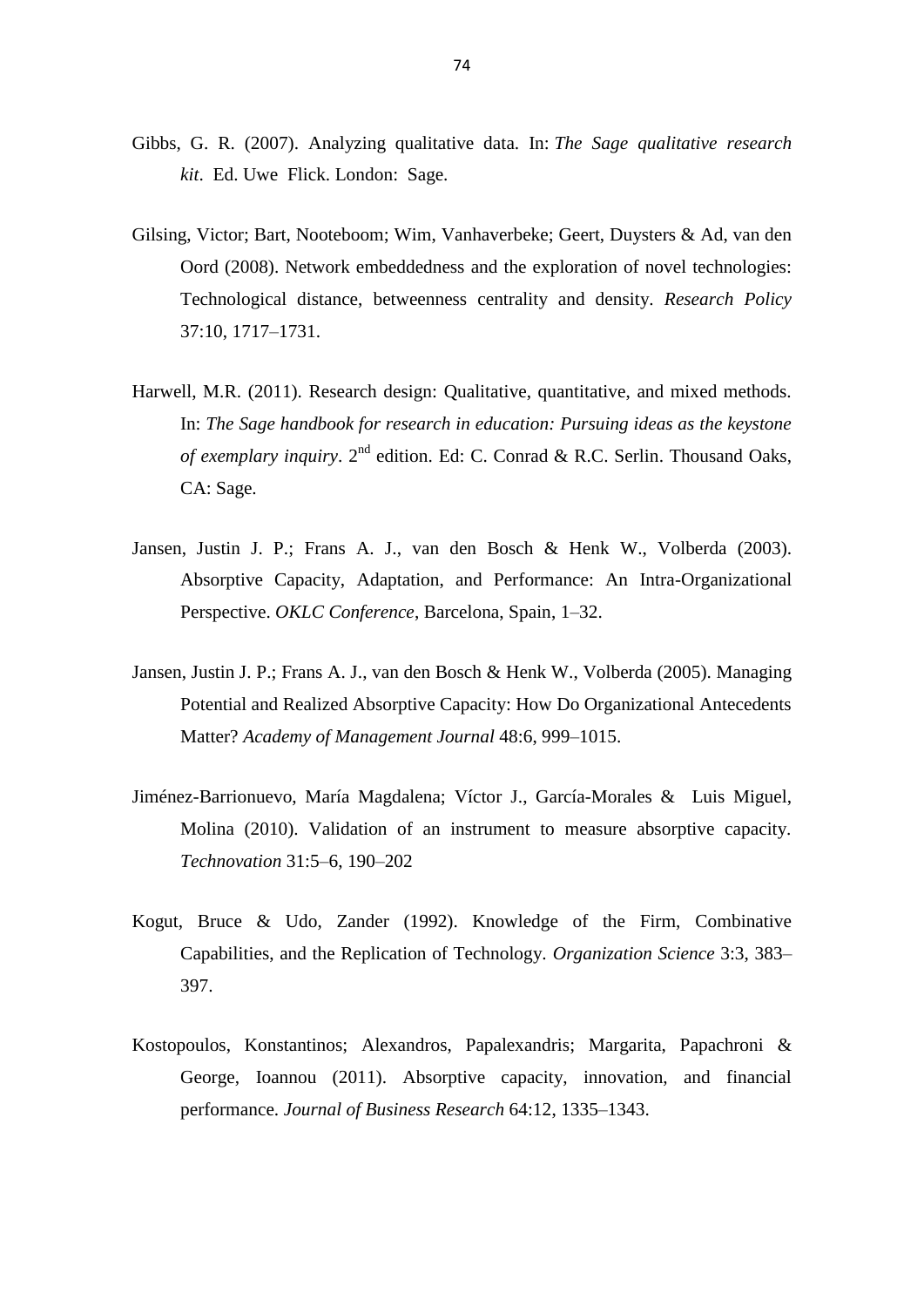- Kumar, Shyam & Anju, Seth (2001). Knowledge, Absorptive Capacity, And The Theory Of The Diversified Firm. *[Academy of Management Proceedings &](javascript:__doLinkPostBack()  [Membership Directory](javascript:__doLinkPostBack()* E1–E6.
- Lane, Peter J. & Michael, Lubatkin (1998). Relative absorptive capacity and interorganizational learning. *Strategic Management Journal* [19:5, 4](http://onlinelibrary.wiley.com/doi/10.1002/%28SICI%291097-0266%28199805%2919:5%3C%3E1.0.CO;2-R/issuetoc)61–477.
- Lane, Peter J.; Jane E., Salk & Marjorie A., Lyles (2001). Absorptive Capacity, Learning, and Performance in International Joint Ventures. *Strategic Management Journal* 22:12, 1139–1161.
- Lenox, Michael & Andrew, King (2004). Prospects for developing absorptive capacity through internal information provision. *Strategic Management Journal* 25:4, 331–345.
- Lewin, Arie Y.; Silvia, Massini & Carine, Peeters (2011). Microfoundations of Internal and External Absorptive Capacity Routines. *Organization Science* 22:1, 81–98.
- Lichtenthaler, Ulrich (2009). Absorptive Capacity, Environmental Turbulence, and the Complementarity of Organizational Learning Processes. *Academy of Management Journal* 52:4, 822–846.
- Liu, Hefu; Weiling, Ke; Kwok Kee, Wie & Zhongsheng, Hua (2013). The impact of IT capabilities on firm performance: The mediating roles of absorptive capacity and supply chain agility. *Decision Support Systems* 54:3, 1452–1462.
- Lumpkin, G. T. & Gregory G., Dess (1996). Clarifying the entrepreneurial orientation construct and linking it to performance. *Academy of Management Review* 21:1, 135–172.
- Mahoney, Joseph T. & Rajendran, Pandian J. (1992). The resource-based view within the conversation of strategic management. *Strategic Management Journal* [13:5,](http://onlinelibrary.wiley.com/doi/10.1002/smj.v13:5/issuetoc)  363–380.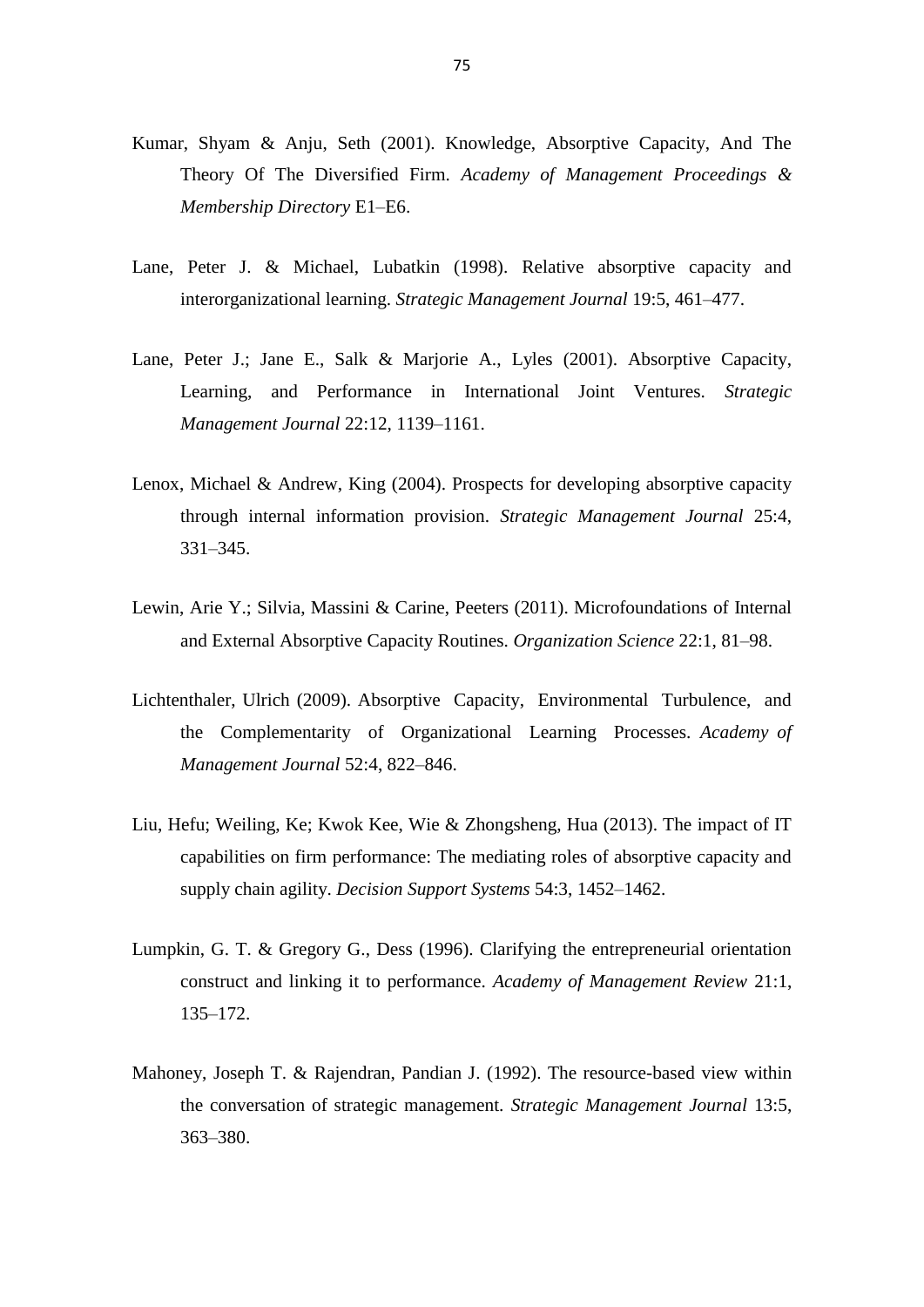- Merriam, Sharan B. (2009). *Qualitative Research: A Guide to Design and Implementation.* 2<sup>nd</sup> ed. San Francisco, CA: Jossey-Bass.
- Murovec, Nika & Igor, Prodan (2009). Absorptive capacity, its determinants, and influence on innovation output: Cross-cultural validation of the structural model. *Technovation* 29:12, 859–872.
- Noblet, Jean-Pierre; Eric, Simon & Robert, Parent (2011). Absorptive capacity: a proposed operationalization. *Knowledge Management Research & Practice* 9:4, 367–377.
- Nooteboom, Bart; Wim, Van Haverbeke; Geert, Duysters; Victor, Gilsing & Ad, van den Oord (2007). Optimal cognitive distance and absorptive capacity. *[Research](http://www.sciencedirect.com/science/journal/00487333)  [Policy](http://www.sciencedirect.com/science/journal/00487333)* [36:7,](http://www.sciencedirect.com/science/journal/00487333/36/7) 1016–1034.
- Rice, John; Tung-Shan, Liao; Peter, Galvin & Nigel, Martin (2015). A configurationbased approach to integrating dynamic capabilities and market transformation in small and medium-sized enterprises to achieve firm performance. *International Small Business Journal* 33:3, 231 –253.
- Roberts, Nicholas; Pamela S., Galluch; Michael, Dinger & Varun, Grover (2012). Absorptive Capacity and Information Systems Research: Review, Synthesis, and Directions for Future Research. *MIS Quarterly* 36:2, 625–648.
- Saunders, M., P., Lewis & A., Thornhill (2009). *Research Methods for Business Students.* 5th ed. Harlow: Pearson Education Limited.
- Stock, Gregory N.; Noel P., Greis & William A., Fischer (2001). [Absorptive capacity](http://connection.ebscohost.com/c/articles/5176713/absorptive-capacity-new-product-development)  [and new product development.](http://connection.ebscohost.com/c/articles/5176713/absorptive-capacity-new-product-development) *Journal of High Technology Management Research* 12:1, 77–91.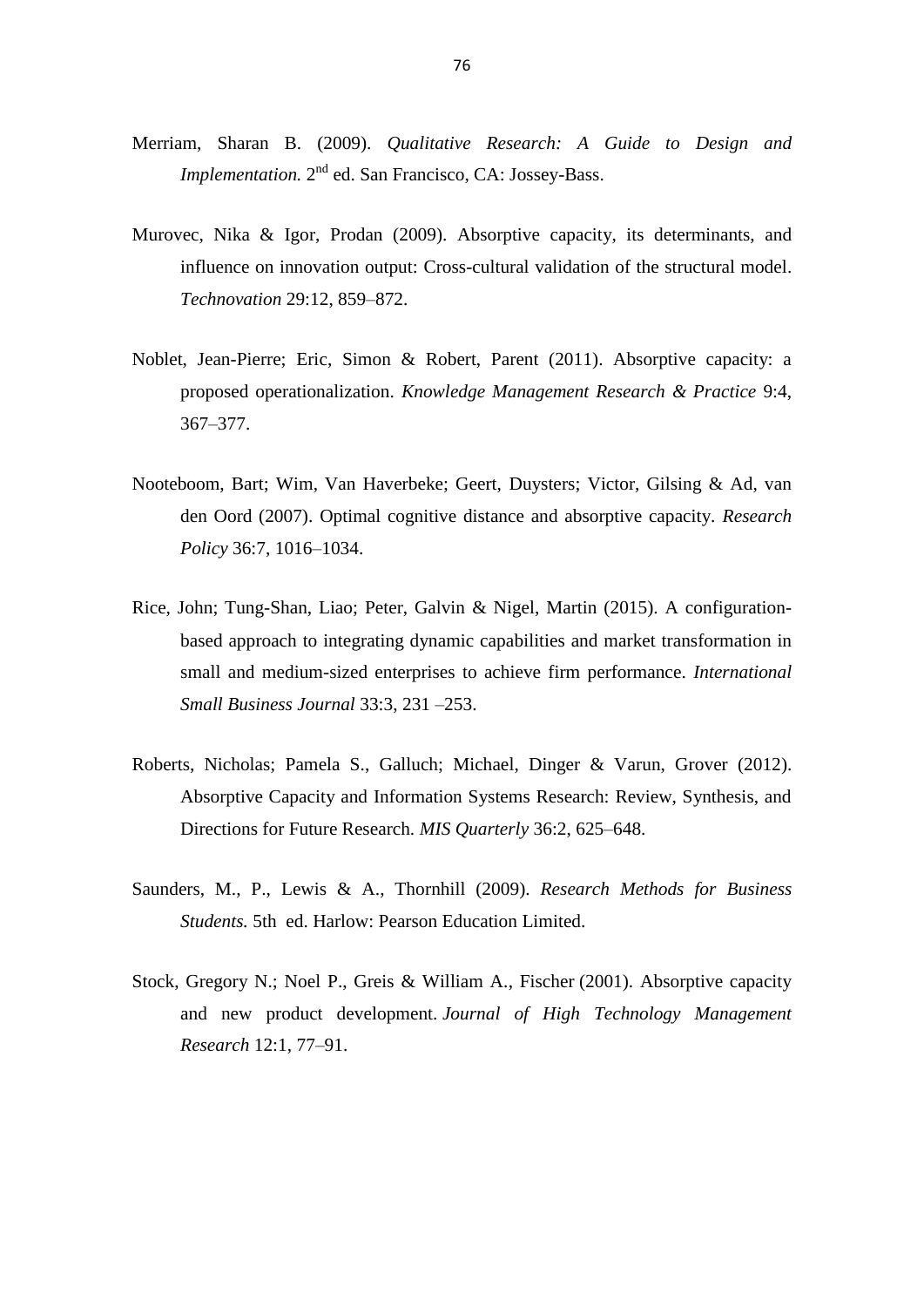- Teece, David J. (1998). Capturing Value from Knowledge Assets: The New Economy, Markets for Know-How, and Intangible Assets. *California Management Review*  40:3, 55–79.
- [Thomas,](http://www.sciencedirect.com/science/article/pii/S0261517714000673) Rhodri & Emma, [Wood](http://www.sciencedirect.com/science/article/pii/S0261517714000673) (2014). Innovation in tourism: Re-conceptualising and measuring the absorptive capacity of the hotel sector. *[Tourism Management](http://www.sciencedirect.com/science/journal/02615177)* [45,](http://www.sciencedirect.com/science/journal/02615177/45/supp/C) 39–48.
- Todorova, Gergana & Boris, Durisin (2007). Absorptive Capacity: Valuing a Reconceptualization. *Academy of Management Review* 32:3, 774–786.
- Tsai, Wenpin (2001). Knowledge Transfer in Intraorganizational Networks: Effects of Network Position and Absorptive Capacity on Business Unit Innovation and Performance. *The Academy of Management Journal* 44:5, 996–1004
- Urbancová, Hana (2013). Competitive Advantage Achievement through Innovation and Knowledge. *Journal of Competitiveness* 5:1, 82–96.
- van den Bosch, Frans A.J.; Raymond, van Wijk & Henk W., Volberda (2003). *Absorptive Capacity: Antecedents, Models and Outcomes*. The Blackwell Handbook of Organizational Learning and Knowledge Management, 278–301.
- van den Bosch, Frans A. J.; Henk W., Volberda & Michiel, de Boer (1999). Coevolution of Firm Absorptive Capacity and Knowledge Environment: Organizational Forms and Combinative Capabilities. *Organization Science* 10:5, 551–568.
- Volberda, Henk W.; Nicolai J., Foss & Marjorie A., Lyles (2010). Absorbing the Concept of Absorptive Capacity: How to Realize Its Potential in the Organization Field. *Organization Science* 21:4, 931–951.